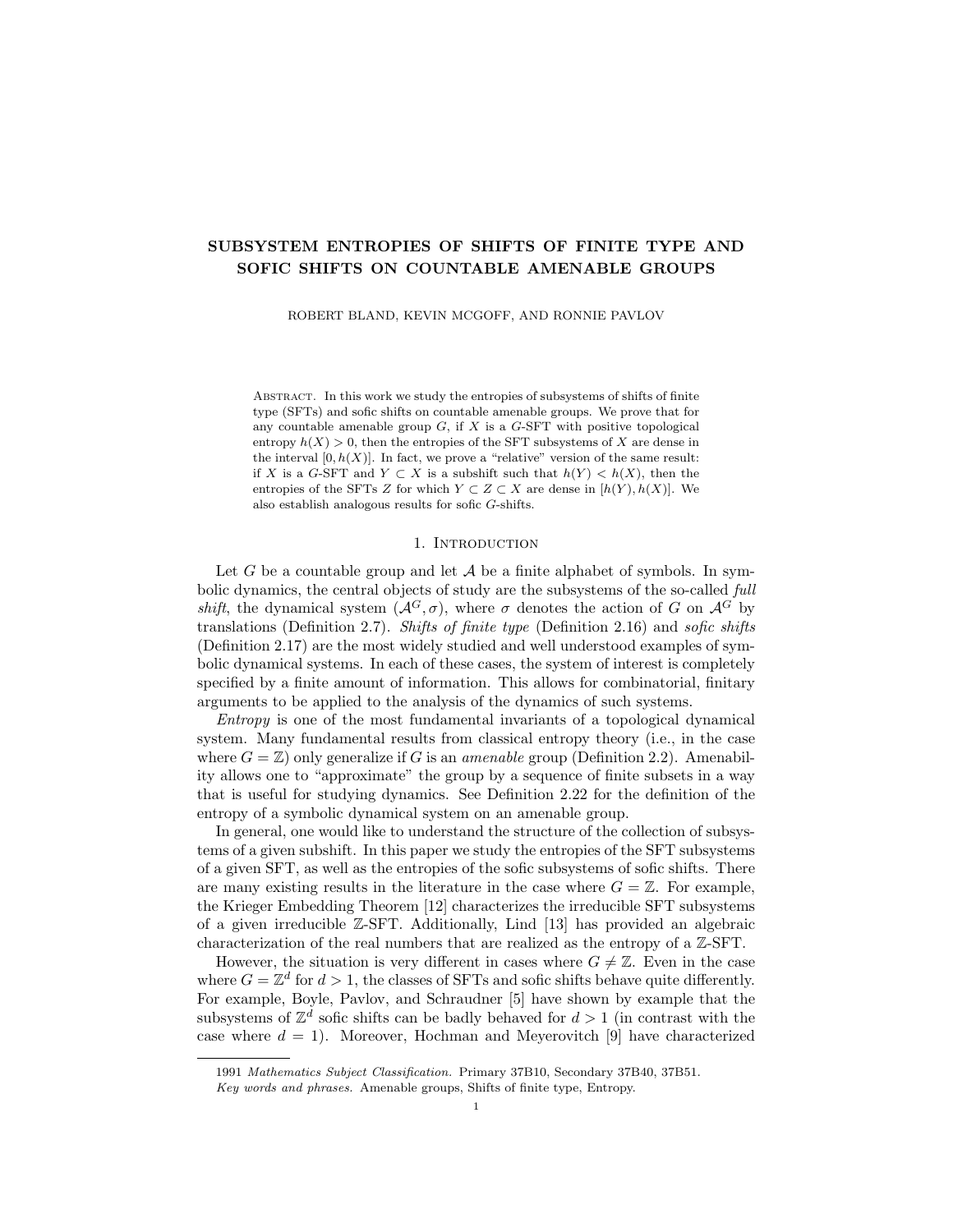the real numbers that are realized as entropy of a  $\mathbb{Z}^d$ -SFT (with  $d > 1$ ), but in contrast to the result of Lind mentioned above, the characterization is in algorithmic terms and unavoidably involves concepts from computability and recursion theory. Nonetheless, Desai [6] has shown that a  $\mathbb{Z}^d$ -SFT with positive entropy has a wealth of SFT subsystems (sharpening an earlier result of Quas and Trow [16]).

**Theorem 1.1** ([6]). Let  $G = \mathbb{Z}^d$  for some  $d \in \mathbb{N}$  and let X be a G-SFT such that  $h(X) > 0$ . Then

$$
h(Y) : Y \subset X \text{ and } Y \text{ is an SFT}
$$

is dense in  $[0, h(X)]$ .

In recent years, several results of the  $G = \mathbb{Z}$  and  $G = \mathbb{Z}^d$  cases have seen extensions to larger classes of groups, especially amenable groups. To name a few: Barbieri [2] has classified the real numbers that are realized as the entropy of a G-SFT for many types of amenable  $G$  (extending the result of Hochman and Meyerovitch mentioned above); Frisch and Tamuz [8] have investigated the (topologically) generic properties of G-subshifts for arbitrary amenable  $G$ ; Barbieri and Sablik [3] have shown how an arbitrary effective  $G$ -subshift, where  $G$  is finitely generated, may be simulated by a  $G^{\ell}$ -SFT, where  $G^{\ell}$  is the semidirect product  $G^{\ell} = \mathbb{Z}^2 \rtimes G$ ; and Huczek and Kopacz [10] have (very recently) obtained a partial generalization of Boyle's lower entropy factor Theorem [4] to countable amenable groups with the comparison property. In this vein, we prove the following generalization of Theorem 1.1 to arbitrary countable amenable groups.

**Theorem 4.2.** Let G be a countable amenable group, let X be a  $G$ -SFT, and let  $Y \subset X$  be any subsystem such that  $h(Y) < h(X)$ . Then

$$
h(Z): Y \subset Z \subset X
$$
 and Z is an SFT

is dense in  $[h(Y), h(X)].$ 

Choosing  $G = \mathbb{Z}^d$  and  $Y = \emptyset$  in the above theorem recovers the result of Desai (Theorem 1.1 above). Note that a shift space  $X \subset \mathcal{A}^G$  has at most countably many SFT subsystems, and therefore the set of entropies of SFT subsystems is at most countable. In this sense, Theorem 4.2 is "the most one could hope for."

Remark 1.2. After a preprint of this work was made public, the authors of [8] made us aware that a short alternate proof of Theorem 4.2 can be derived from their main results. Specifically, they prove there that for any countable amenable group G and any real  $c \geq 0$ , the set of G-subshifts with entropy c is dense (in fact residual) within the space of  $G$ -subshifts with entropy at least  $c$  with respect to the Hausdorff topology. This result immediately implies that for any  $G$ -SFT  $X$ , there exist G-subshifts contained in X that achieve all possible entropies in  $[0, h(X)]$ ; then, some simple approximations with G-SFTs (in the sense of our Theorem 2.27) can be used to obtain a proof of Theorem 4.2.

For sofic shifts, we obtain the following result.

**Theorem 5.2.** Let G be a countable amenable group, let W be a sofic  $G$ -shift, and let  $V \subset W$  be any subsystem such that  $h(V) < h(W)$ . Then

$$
h(U): V \subset U \subset W \text{ and } U \text{ is softc}
$$

is dense in  $[h(V), h(W)].$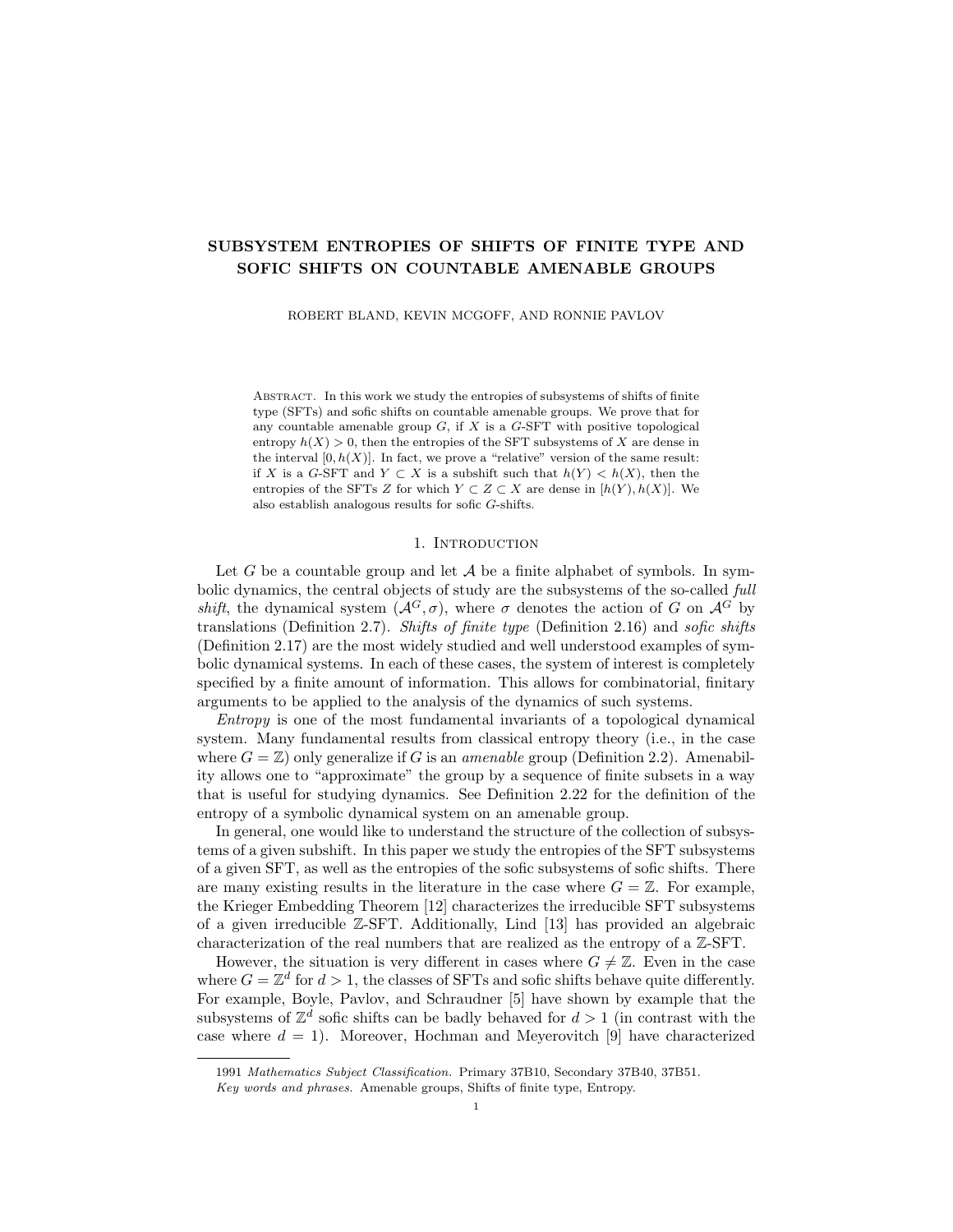From this result, we can quickly derive the fact (Corollary 5.3) that if  $X$  is a sofic G-shift, then each real number in  $[0, h(X)]$  can be realized as the entropy of some (not necessarily sofic) subsystem of  $X$ . (Recall that the alternate proof of Theorem 4.2 described in Remark 1.2 above relies on a version of this result requiring  $X$  to be an SFT.) The tool for proving Theorem 5.2 (from Theorem 4.2) is provided by the following theorem, which may be of independent interest. We note that this result generalizes another theorem of Desai [6, Proposition 4.3], which addressed the case  $G = \mathbb{Z}^d$ .

**Theorem 5.1.** Let  $G$  be a countable amenable group and let  $W$  be a sofic  $G$ -shift. For every  $\varepsilon > 0$ , there exists an SFT  $\tilde{X}$  and a one-block code  $\tilde{\phi} : \tilde{X} \to W$  such that the maximal entropy gap of  $\tilde{\phi}$  satisfies  $\mathcal{H}(\tilde{\phi}) < \varepsilon$ .

The maximal entropy gap  $\mathcal{H}(\tilde{\phi})$  is defined in §2 (Definition 2.28). In particular, this result implies that if Y is sofic and  $\varepsilon > 0$ , then there is an SFT X that factors onto Y and satisfies  $h(X) < h(Y) + \varepsilon$ .

Our proofs of Theorems 4.2, 5.1, and 5.2 take the same general approach as the arguments given by Desai for the  $G = \mathbb{Z}^d$  case. However, the extension to the general amenable setting requires substantial new techniques. Indeed, our proofs are made possible by the existence of exact tilings (Definition 3.1) of the group G that possess nice dynamical properties. Such exact tilings are trivial to find for  $\mathbb{Z}^d$  (by tiling the group using large hypercubes), but for arbitrary amenable groups were only recently constructed by Downarowicz, Huczek, and Zhang [7]; their construction is the main technical tool employed in this paper.

As mentioned in Remark 1.2 above, Theorem 4.2 can be alternately derived from results in [8]. We present a self-contained proof here for two reasons. Firstly, we would like to present a direct adaptation of the techniques from [6], since it demonstrates the power of the improved tiling results of [7]. Secondly, this presentation provides a unified approach to all of our proofs, since our proofs in the sofic setting (where we are not aware of alternative proofs) also rely on tiling-based constructions that are similar to those in our proof of Theorem 4.2.

The paper is organized as follows. In §2 we discuss basic notions and elementary theorems of symbolic dynamics, set in terms appropriate for countable amenable groups. In §3 we define and explore the concept of tilings and exact tilings of amenable groups, appealing to Downarowicz, Huczek, and Zhang for the existence of certain desirable tilings. In §4 we prove our main results for G-SFTs, and in §5 we prove our main results for sofic G-shifts. Finally, in §6 we provide a example of a  $\mathbb{Z}^2$  sofic shift whose only SFT subsystem is a fixed point.

# 2. Basics of symbolic dynamics

2.1. Amenable groups. We begin with a brief overview of amenable groups.

**Definition 2.1** (Group theory notations). Let G be a group and let K,  $F \subset G$  be subsets. We employ the following notations.

- i. The group identity is denoted by the symbol  $e \in G$ ,
- ii.  $KF = \{kf : k \in K \text{ and } f \in F\},\$
- iii.  $K^{-1} = \{k^{-1} : k \in K\},\$
- iv.  $Kg = \{ kg : k \in K \}$  for each  $g \in G$ ,
- v.  $K \sqcup F$  expresses that K and F are disjoint, and is their *(disjoint)* union,
- vi.  $K \Delta F = (K \setminus F) \sqcup (F \setminus K)$  is the *symmetric difference* of K and F, and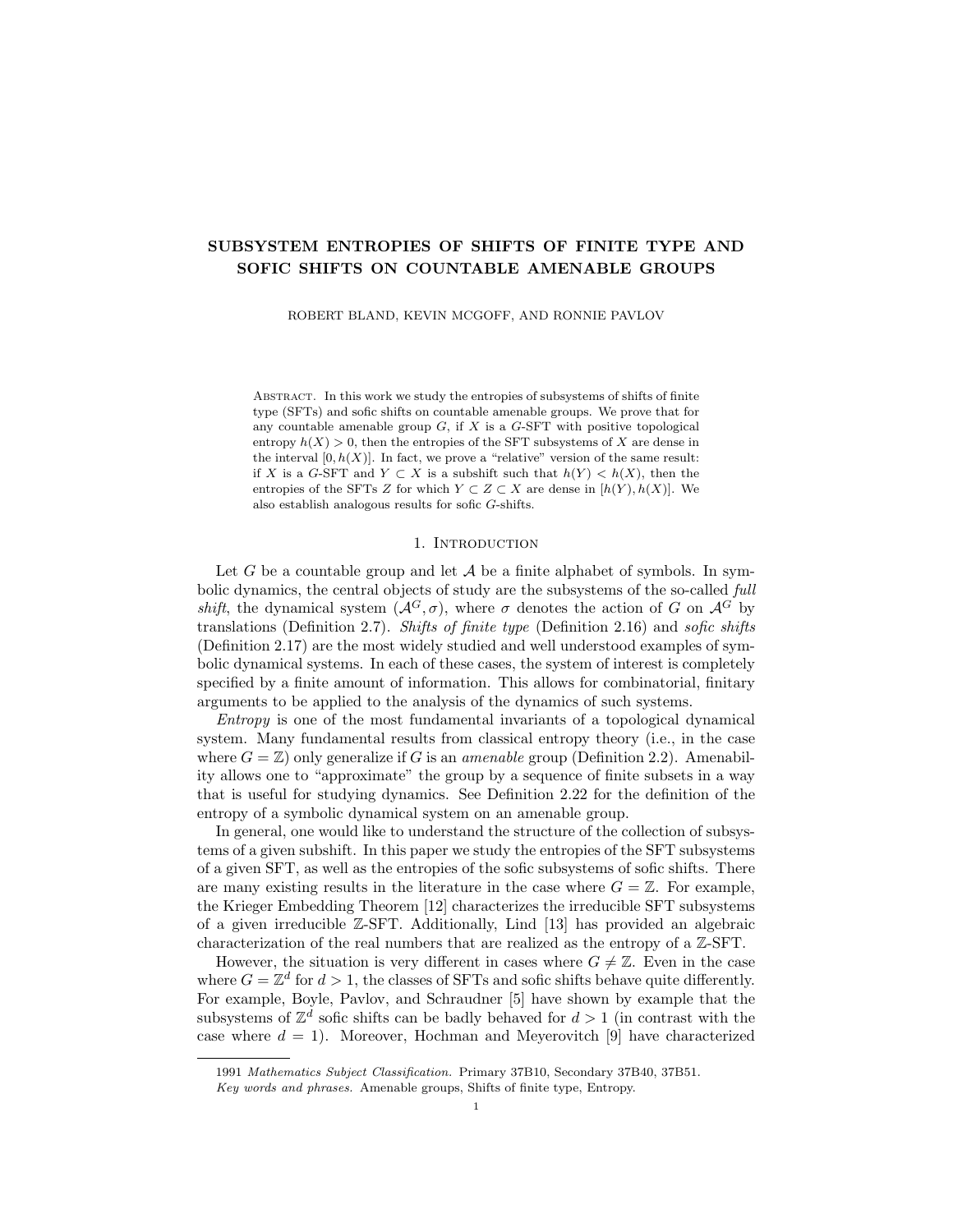vii.  $|K|$  is the *cardinality* of the (finite) set K.

**Definition 2.2** (Følner condition for amenability). Let G be a countable group. A Følner sequence is a sequence  $(F_n)_n$  of finite subsets  $F_n \subset G$  which exhausts G (in the sense that for each  $g \in G$ , we have  $g \in F_n$  for all sufficiently large n) and for which it holds that

$$
\lim_{n \to \infty} \frac{|KF_n \triangle F_n|}{|F_n|} = 0
$$

for every finite subset  $K \subset G$ . If such a sequence exists, then G is said to be an amenable group.

Throughout this paper, G denotes a fixed countably infinite amenable group and  $(F_n)_n$  is a fixed Følner sequence for G.

**Definition 2.3** (Invariance). Let K,  $F \subset G$  be finite subsets, and let  $\varepsilon > 0$ . We say F is  $(K, \varepsilon)$ -invariant if

$$
\frac{|KF\triangle F|}{|F|} < \varepsilon.
$$

If  $e \in K$  and F is  $(K, \varepsilon)$ -invariant, then F is also  $(K^0, \varepsilon^0)$ -invariant for any  $\varepsilon^0 > \varepsilon$ and any  $K^0 \subset K$  such that  $e \in K^0$ . If F is  $(K, \varepsilon)$ -invariant, then so is the translate Fg for each fixed  $g \in G$ . Invariance is the primary way by which we say a large finite subset  $F \subset G$  is a "good finite approximation" of G, according to the finitary quantifiers K and  $\varepsilon$ . The amenability of G provides a wealth of nearly invariant sets, which enables such approximation for the purpose of studying the dynamics of G-actions.

Next we develop concepts related to the geometry of finite subsets of G.

**Definition 2.4** (Boundary and interior). Let  $K, F \subset G$  be finite subsets. The K-boundary of  $F$  is the set

$$
\partial_K F = \{ f \in F : Kf \not\subset F \},\
$$

and the  $K\text{-}interior$  of  $F$  is the set

$$
\operatorname{int}_K F = \{ f \in F : Kf \subset F \}.
$$

Observe that  $F = (\partial_K F) \sqcup (\text{int}_K F)$ .

If  $F$  is sufficiently invariant with respect to  $K$ , then the  $K$ -boundary of  $F$  is a small subset of  $F$  (proportionally), by the following lemma.

**Lemma 2.5.** Suppose K,  $F \subset G$  are nonempty finite subsets and  $e \in K$ . Then

$$
\frac{1}{|K|}|KF\triangle F| \le |\partial_K F| \le |K||KF\triangle F|.
$$

In particular, if F is  $(K, \varepsilon)$ -invariant then  $|\partial_K F| < \varepsilon |K||F|$ .

*Proof.* If  $e \in K$ , then  $KF \triangle F = KF \setminus F$ . If  $g \in KF \setminus F$ , then  $g = kf$  for some  $k \in K$  and  $f \in \partial_K F$ , by Definition 2.4. Therefore  $KF \setminus F \subset K \partial_K F$ , in which case  $|KF \setminus F| \leq |K| |\partial_K F|.$ 

For the second inequality, note that  $f \in \partial_K F$  implies  $\exists k \in K$  such that  $kf \notin F$ , therefore  $g = kf \in KF \setminus F$  is a point such that  $f \in K^{-1}g \subset K^{-1}(KF \setminus F)$ . Consequently  $\partial_K F \subset K^{-1}(KF \setminus F)$ , in which case  $|\partial_K F| \leq |K||KF \setminus F|$ .

Finally if F is  $(K, \varepsilon)$ -invariant, then  $|\partial_K F| \leq |K||KF \setminus F| < \varepsilon |K||F|$ .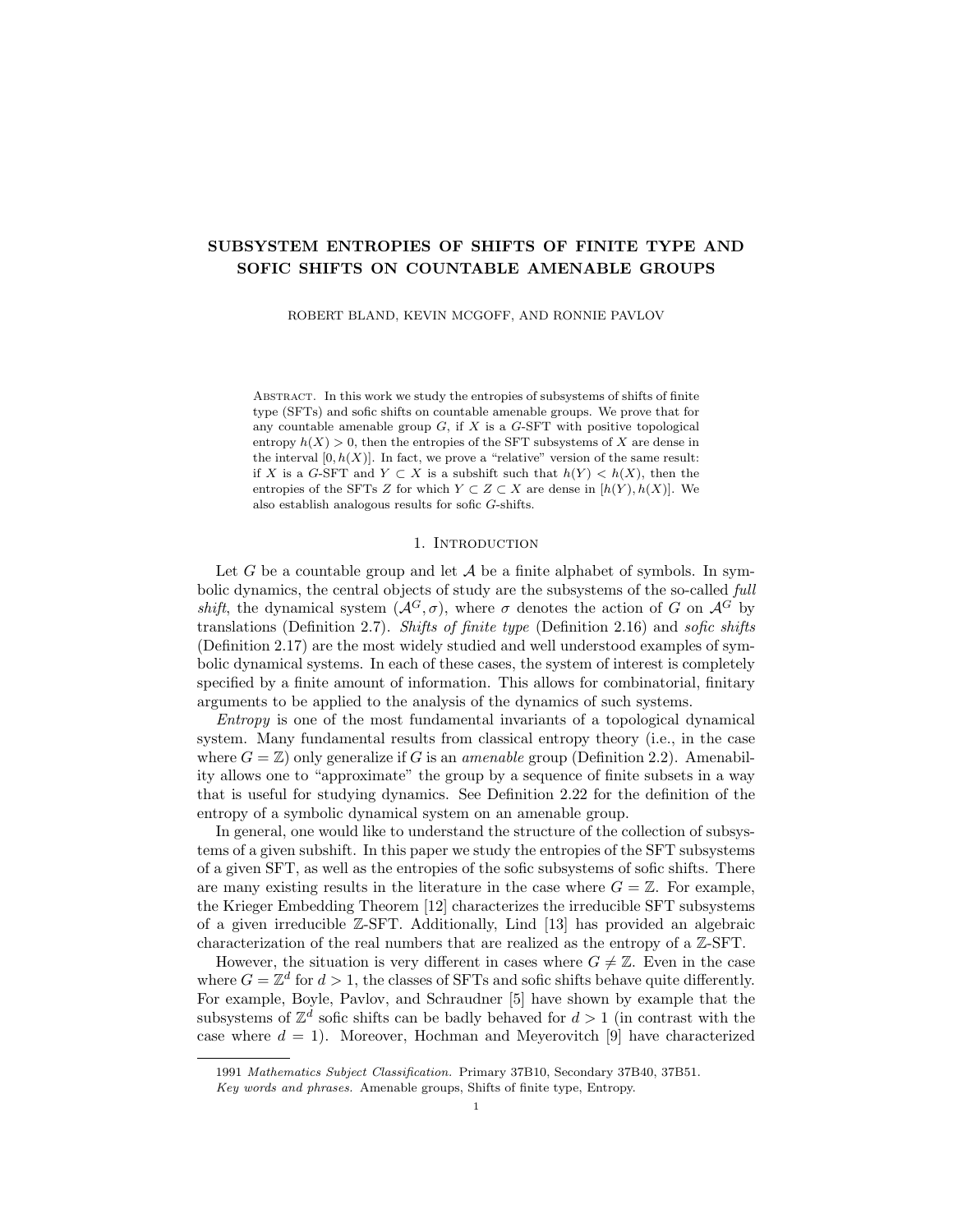Given finite subsets  $K, F \subset G$ , in this paper we focus on the  $KK^{-1}$ -boundary and  $KK$ <sup>1</sup>-interior of F (rather than the K-boundary and K-interior), and we make use of the following lemma.

**Lemma 2.6.** Let K,  $F \subset G$ . For any translate Kg of K (for any  $g \in G$ ), either  $Kg \subset F$  or  $Kg \subset \text{int}_{KK}$  i  $F^c$  (or both are true).

*Proof.* Suppose  $Kg \nsubseteq \text{int}_{KK} \nsubseteq F^c$ . Then  $\exists f \in \text{int}_{KK} \nsubseteq F$  such that  $f \in Kg$ , which implies  $g \in K^{-1}f$  and hence  $Kg \subset KK^{-1}f \subset F$ .

2.2. Shift spaces. Here we present necessary definitions from symbolic dynamics. See Lind and Marcus [14] for an introductory treatment of these concepts.

**Definition 2.7** (Shifts and subshifts). Let  $A$  be a finite set of symbols equipped with the discrete topology. A function  $x : G \to A$  is called an A-labelling of G. By convention, we write  $x_q$  for the symbol  $x(q) \in \mathcal{A}$  which is placed by x at  $q \in G$ . The set of all A-labellings of G is denoted  $A^G$ , which we equip with the product topology. For each  $g \in G$ , let  $\sigma^g : \mathcal{A}^G \to \mathcal{A}^G$  denote the map given by

$$
(\sigma^g x)_h = x_{hg} \quad \forall h \in G
$$

for each  $x \in \mathcal{A}^G$ . The collection  $\sigma = (\sigma^g)_{g \circ G}$  is an action of G on  $\mathcal{A}^G$  by homeomorphisms. The pair  $(A^G, \sigma)$  is a dynamical system called the *full shift* over the alphabet A. A subset  $X \subset \mathcal{A}^G$  is called *shift-invariant* if  $\sigma^g x \in X$  for each  $x \in X$ and  $g \in G$ . A closed, shift-invariant subset  $X \subset \mathcal{A}^G$  is called a *subshift* or a *shift* space. For a given  $x \in \mathcal{A}^G$ , the *orbit* of x is the subset  $\mathcal{O}(x) = \{\sigma^g x : g \in G\} \subset \mathcal{A}^G$ . The subshift *generated by x* is the topological closure of  $\mathcal{O}(x)$  as a subset of  $\mathcal{A}^G$ , and is denoted  $\overline{\mathcal{O}}(x) \subset \mathcal{A}^G$ .

**Definition 2.8** (Codes and factors). Let  $\mathcal{A}_X$ ,  $\mathcal{A}_W$  be finite alphabets and let  $X \subset \mathcal{A}_{X}^G$  and  $W \subset \mathcal{A}_{W}^G$  be subshifts. A map  $\phi: X \to W$  is shift-commuting if  $\phi \circ \sigma^g = \sigma^g \circ \phi$  for each  $g \in G$ ; the map  $\phi$  is said to be a *sliding block code* if it is continuous and shift-commuting; and  $\phi$  is said to be a *factor map* if it is a surjective sliding block code. If a factor map exists from  $X$  to  $W$ , then  $W$  is said to be a factor of X and X is said to factor onto W. If a sliding block code  $\phi: X \to W$  is invertible and bi-continuous, then  $\phi$  is said to be a *topological conjugacy*, in which case  $X$  and  $W$  are said to be *topologically conjugate*.

**Definition 2.9** (Products of shifts). If A and  $\Sigma$  are finite alphabets, then  $A \times \Sigma$ is also a finite alphabet (of ordered pairs). If  $X \subset \mathcal{A}^G$  and  $T \subset \Sigma^G$  are subshifts, then we view the dynamical direct product  $X \times T$  as a subshift of  $(A \times \Sigma)^G$ , defined by  $(x, t) \in X \times T$  if and only if  $x \in X$  and  $t \in T$ . The shift space  $X \times T$  factors onto both X and T via the projection maps  $\pi_X$  and  $\pi_T$ , given by  $\pi_X(x, t) = x$  and  $\pi_T(x,t) = t$  for each  $(x,t) \in X \times T$ .

Remark 2.10. Definition 2.9 above introduces an abuse of notation, as technically we have  $(x,t) \in \mathcal{A}^G \times \Sigma^G \neq (\mathcal{A} \times \Sigma)^G$ . However, if equipped with the G-action  $\varsigma$ given by  $\zeta^g(x,t) = (\sigma^g x, \sigma^g t)$ , then  $\mathcal{A}^G \times \Sigma^G$  becomes a dynamical system that is topologically conjugate to  $(\mathcal{A} \times \Sigma)^G$ .

2.3. Patterns. In this section we describe patterns and their related combinatorics.

**Definition 2.11** (Patterns). Let A be a finite alphabet and let  $F \subset G$  be a finite set. A function  $p : F \to A$  is called a pattern, said to be of shape F. The set of all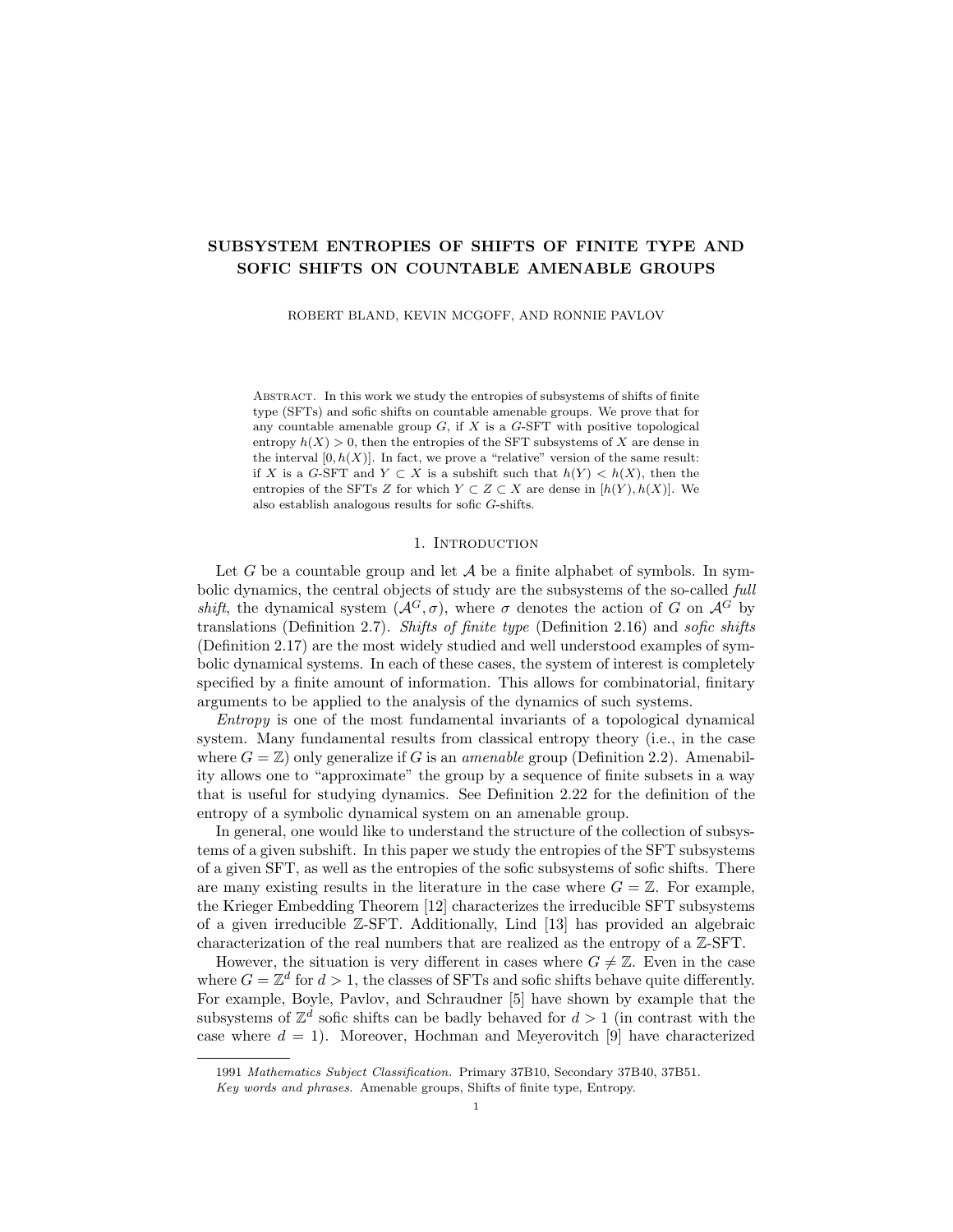patterns of shape F is denoted  $A<sup>F</sup>$ . The set of all patterns of any finite shape is denoted  $\mathcal{A} = \bigcup_{F} \mathcal{A}^{F}$ , where the union is taken over all finite subsets  $F \subset G$ .

Remark 2.12. Given a point  $x \in \mathcal{A}^G$  and a finite subset  $F \subset G$ , we take  $x(F)$  to mean the restriction of  $x$  to  $F$ , which is itself a pattern of shape  $F$ . Usually this is denoted  $x|_F \in \mathcal{A}^F$ , but we raise F from the subscript for readability.

**Definition 2.13** (One-block code). Let  $\mathcal{A}_X$  and  $\mathcal{A}_W$  be finite alphabets and let  $X \subset \mathcal{A}_{X}^G$  and  $W \subset \mathcal{A}_{W}^G$  be subshifts. A factor map  $\phi : X \to W$  is said to be a one-block code if there exists a function  $\Phi : \mathcal{A}_X \to \mathcal{A}_W$  with the property that

$$
\phi(x)_g = \Phi(x_g), \quad \forall g \in G
$$

for each  $x \in X$ .

**Definition 2.14** (Occurrence). Let A be a finite alphabet and let  $F \subset G$  be a finite set. A pattern  $p \in A^F$  is said to *occur* in a point  $x \in A^G$  if there exists an element  $g \in G$  such that  $(\sigma^g x)(F) = p$ . If  $X \subset \mathcal{A}^G$  is a subshift, then the collection of all patterns of shape  $F$  occurring in any point of  $X$  is denoted by

$$
\mathcal{P}(F, X) = \{ (\sigma^g x)(F) \in \mathcal{A}^F : x \in X \text{ and } g \in G \}.
$$

If  $X \subset \mathcal{A}^G$  is a subshift and  $F \subset G$  is a finite subset, then  $|\mathcal{P}(F,X)| \leq |\mathcal{A}|^{jFj}$ . If  $F^{\theta} \subset G$  is another finite subset, then  $|\mathcal{P}(F \cup F^{\theta}, X)| \leq |\mathcal{P}(F, X)| \cdot |\mathcal{P}(F^{\theta}, X)|$ . If  $F^{\theta} \subset F$  and  $X^{\theta} \subset X$ , then  $|\mathcal{P}(F^{\theta}, X^{\theta})| \leq |\mathcal{P}(F, X)|$ .

**Definition 2.15** (Forbidden patterns). Let A be a finite alphabet, let  $F \subset G$  be a finite set and let  $X \subset \mathcal{A}^G$  be a subshift. A pattern  $p \in \mathcal{A}^F$  is said to be allowed in X if  $p \in \mathcal{P}(F, X)$  (if p occurs in at least one point of X).

Given a (finite or infinite) collection of patterns  $\mathcal{F} \subset \mathcal{A}$ , a new subshift  $X^0 \subset X$ may be constructed by expressly *forbidding* the patterns in  $\mathcal F$  from occurring in points of  $X$ . We denote this by

$$
X^{\emptyset} = \mathcal{R}(X, \mathcal{F}) = \{x \in X : \forall p \in \mathcal{F}, \ p \text{ does not occur in } x\}.
$$

For a single pattern p, we abbreviate  $\mathcal{R}(X, \{p\})$  as  $X \setminus p$ . The shift X is said to be specified by the collection F if  $X = \mathcal{R}(\mathcal{A}^G, \mathcal{F})$ .

2.4. Shifts of finite type. In this section, we define shifts of finite type and sofic shifts over G. We also discuss many related elementary facts.

**Definition 2.16** (SFTs). A subshift  $X \subset \mathcal{A}^G$  is a *shift of finite type (SFT)* if there is a finite collection  $\mathcal{F} \subset \mathcal{A}$  such that  $X = \mathcal{R}(\mathcal{A}^G, \mathcal{F})$ . For an SFT, it is always possible to take F in the form  $\mathcal{F} = \mathcal{A}^K \setminus \mathcal{P}(K, X)$  for some large finite subset  $K \subset G$ . In this case, we say X is *specified* by (patterns of shape) K.

If  $X \subset \mathcal{A}^G$  is an SFT specified by a finite subset  $K \subset G$ , then it holds that

$$
x \in X \iff \forall g \in G \quad (\sigma^g x)(K) \in \mathcal{P}(K, X)
$$

for each  $x \in \mathcal{A}^G$ . If K specifies X, then so does  $K^{\theta}$  for any (finite) subset  $K^{\theta} \supset K$ . If X and T are SFTs, then so is the dynamical direct product  $X \times T$ .

**Definition 2.17** (Sofic shifts). A subshift W is sofic if there exists an SFT  $X$ which factors onto W.

The following elementary facts are needed; we abbreviate the proofs as they are similar to the well-known the proofs in the case where  $G = \mathbb{Z}$  (see [14]).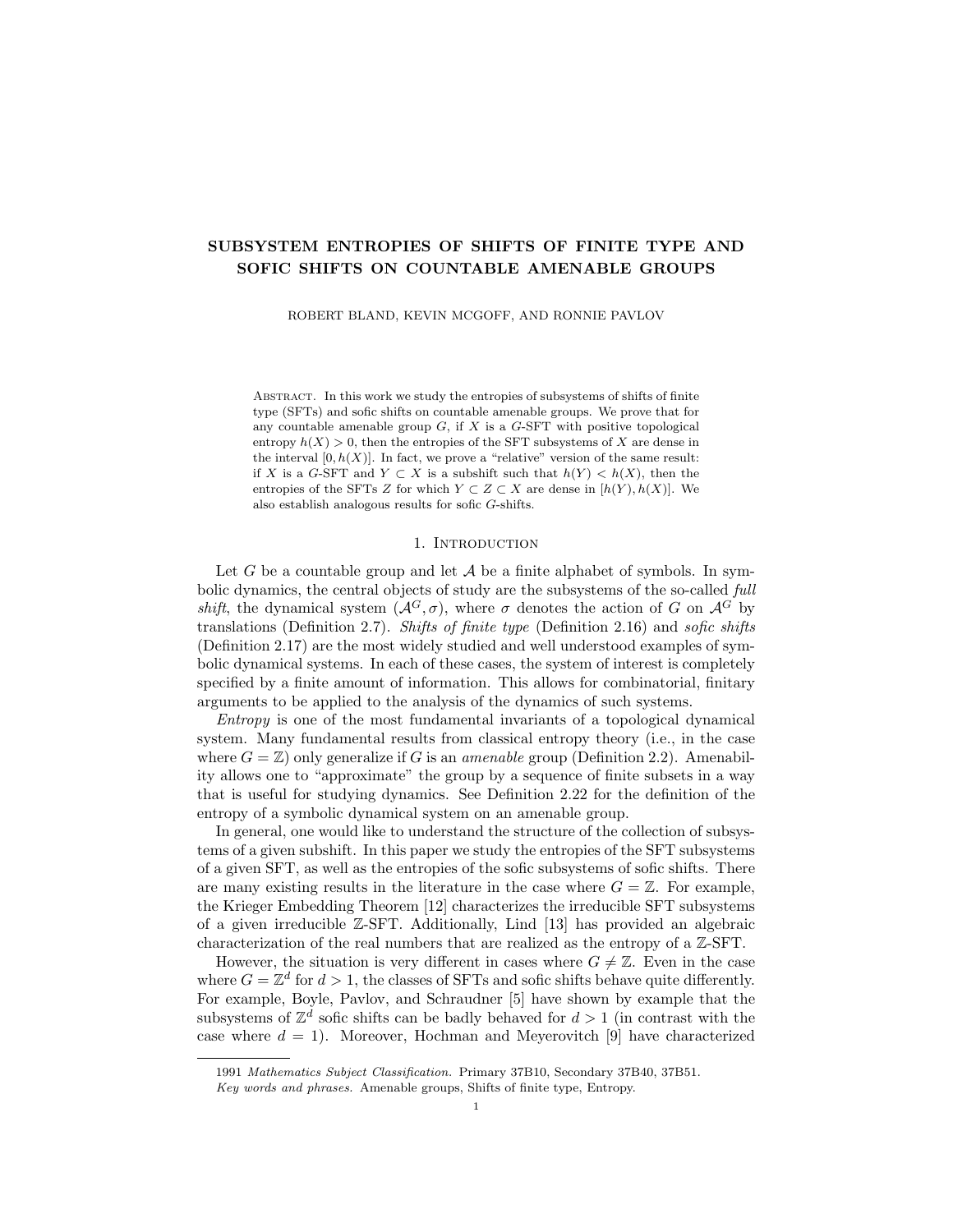**Proposition 2.18.** Let X be an SFT, let W be a sofic shift, and let  $\phi: X \to W$  be a factor map. Then there exists an SFT  $\tilde{X}$  and a topological conjugacy  $\tilde{\phi} : \tilde{X} \to X$ such that the composition  $\phi \circ \tilde{\phi} : \tilde{X} \to W$  is a one-block code.

*Proof.* Because  $\phi$  is continuous and shift-commuting, there exists a large finite subset  $K \subset G$  such that for each  $x, x^{\theta} \in X$  and each  $g \in G$ , it holds that

$$
(\sigma^g x)(K) = (\sigma^g x^{\theta})(K) \implies \phi(x)_g = \phi(x^{\theta})_g.
$$

Suppose that  $e \in K$  and that  $\mathcal{P}(K, X)$  specifies X as an SFT. Let  $\tilde{\mathcal{A}} = \mathcal{P}(K, X)$ be a new finite alphabet, and let  $\tilde{X} \subset \tilde{\mathcal{A}}^G$  be the set of all points  $\tilde{x} \in \tilde{\mathcal{A}}^G$  such that

$$
\exists x \in X, \,\forall g \in G, \,\tilde{x}_g = (\sigma^g x)(K).
$$

Then  $\tilde{X}$  is an SFT specified by patterns of shape  $K^{-1}K$ . The map  $\tilde{\phi}: \tilde{X} \to X$ desired for the theorem is given by

$$
\tilde{\phi}(\tilde{x})_g = (\tilde{x}_g)_e \in \mathcal{A}, \quad \forall g \in G, \forall \tilde{x} \in \tilde{X}.
$$

**Proposition 2.19.** For any subshift  $X \subset \mathcal{A}^G$ , there is a descending family of SFTs  $(X_n)_n$  such that  $X = \bigcap_{n=1}^{\infty} X_n$ .

*Proof.* Let  $(p_n)_n$  enumerate  $\{p \in \mathcal{A} : p \text{ does not occur in } X\}$ , and for each n let

 $X_n = \mathcal{R} \mathcal{A}^G, \{p_1, p_2, \ldots, p_n\}$ .

Then  $(X_n)_n$  witnesses the result.

**Proposition 2.20.** Let  $X \subset \mathcal{A}^G$  be a subshift and let  $X_0 \subset \mathcal{A}^G$  be an SFT such that  $X \subset X_0$ . If  $(X_n)_n$  is any descending family of subshifts such that  $X = \bigcap_n X_n$ , then  $X_n \subset X_0$  for all sufficiently large n.

*Proof.* Take  $K \subset G$  to specify  $X_0$  as an SFT. Note  $\mathcal{P}(K, X_n)$  is a descending family of finite sets, and it is therefore eventually constant. In particular, we have

$$
\mathcal{P}(K, X_n) = \mathcal{P}(K, X) \subset \mathcal{P}(K, X_0)
$$

for all sufficiently large  $n$ .

When  $G = \mathbb{Z}^d$ , SFTs are often reduced via conjugacy to so-called 1-step SFTs, in which the allowed patterns are specified by a d-hypercube of side-length 1. Such SFTs are often desired because they allow for a kind of "surgery" of patterns. If two patterns occur in two different labellings from a 1-step SFT, and yet they agree on their 1-boundaries, then the first may be excised and replaced by the second. This yields a new labelling which also belongs to the 1-step SFT. Although there is no obvious notion of 1-step SFTs when  $G \neq \mathbb{Z}^d$ , we do have the following result which allows for this sort of excision and replacement of patterns.

**Lemma 2.21.** Let  $X \subset \mathcal{A}^G$  be an SFT specified by  $K \subset G$ , let  $F \subset G$  be a finite subset, and let x,  $y \in X$  be two points such that x and y agree on  $\partial_{KK}$  1F. Then the point z, defined by  $z_g = y_g$  if  $g \in F$  and  $z_g = x_g$  if  $g \notin F$ , also belongs to X.

*Proof.* Let  $g \in G$ . By Lemma 2.6, either  $Kg \subset F$  or  $Kg \subset \text{int}_{KK}$  +  $F$ <sup>c</sup>. In the first case, we have  $(\sigma^g z)(K) = (\sigma^g y)(K)$  which is an allowed pattern in X. In the second case, we have  $Kg \subset (F^c) \sqcup (\partial_{KK^{-1}} F)$ . Since x and y agree on  $\partial_{KK^{-1}} F$ , we have  $(\sigma^g z)(K) = (\sigma^g x)(K)$  which is again an allowed pattern in X. In either case,  $(\sigma^g z)(K)$  is allowed in X for every g, hence  $z \in X$ .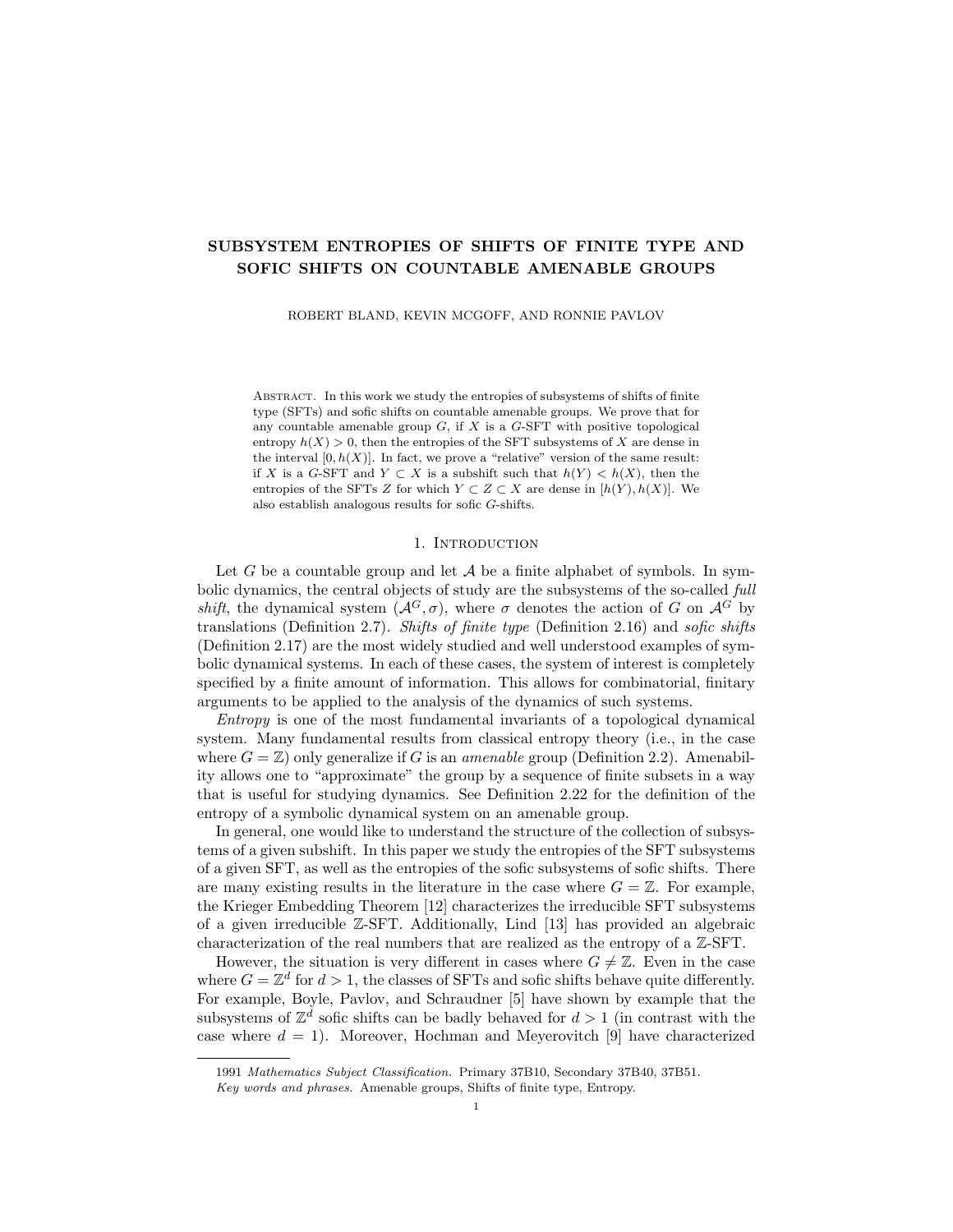2.5. **Entropy.** Let  $X \subset \mathcal{A}^G$  be a nonempty subshift. Recall that for a given large finite set  $F \subset G$ , the number of patterns of shape F that occur in any point of X is  $|\mathcal{P}(F,X)|$ , which is at most  $|\mathcal{A}|^{jF}$ . As this grows exponentially (with respect to  $|F|$ , we are interested in the *exponential growth rate* of  $|\mathcal{P}(F, X)|$  as F becomes very large and approaches the whole group G. For nonempty finite sets  $F \subset G$ , we let

$$
h(F, X) = \frac{1}{|F|} \log |\mathcal{P}(F, X)|.
$$

If F,  $F^{\theta} \subset G$  are disjoint finite subsets, then  $h(F \sqcup F^{\theta}, X) \leq h(F, X) + h(F^{\theta}, X)$ . This is because  $|\mathcal{P}(F \sqcup F^{\theta}, X)| \leq |\mathcal{P}(F, X)| \cdot |\mathcal{P}(F^{\theta}, X)|$  and

$$
\frac{1}{|F \sqcup F^{\theta}|} = \frac{1}{|F| + |F^{\theta}|} \le \min \frac{1}{|F|}, \frac{1}{|F^{\theta}|}.
$$

**Definition 2.22** (Entropy). Let  $X$  be a nonempty subshift. The *(topological)* entropy of X is the nonnegative real number  $h(X)$  given by the limit

$$
h(X) = \lim_{n \to \infty} h(F_n, X),
$$

where  $(F_n)_n$  is again the Følner sequence of G. For the empty subshift, we adopt the convention that  $h(\emptyset) = 0$ .

It is well-known that the limit above exists, does not depend on the choice of Følner sequence for  $G$ , and is an invariant of topological conjugacy (see [11]).

For any subshift  $X \subset \mathcal{A}^G$  and any finite subset  $F \subset G$  it holds that  $h(F, X) \leq$  $\log |\mathcal{A}|$ , and consequently  $h(X) \leq \log |\mathcal{A}|$ . More generally, if X and  $X^{\theta}$  are subshifts such that  $X \subset X^{\theta}$ , then  $h(F, X) \leq h(F, X^{\theta})$  for every finite subset  $F \subset G$  and consequently  $h(X) \leq h(X^{\emptyset})$ . If X and  $X^{\emptyset}$  are subshifts over A, then so is  $X \cup X^{\emptyset}$ and  $h(X \cup X^{\theta}) = \max h(X), h(X^{\theta})$ .

The following proposition is a classical fact; a proof is given in [11].

**Proposition 2.23.** Let  $G$  be a countable amenable group. If a  $G$ -shift  $W$  is a factor of a G-shift X, then  $h(W) \leq h(X)$ .

Frequently in this paper we refer to "measuring" or *approximating* the entropy of a subshift via a large set  $F$ . We give a precise definition as follows.

**Definition 2.24.** Let  $X \subset \mathcal{A}^G$  be a subshift, and let  $\delta > 0$ . A finite subset  $F \subset G$ is said to  $\delta$ -*approximate* the entropy of X if

$$
h(X) - \delta < h(F, X) < h(X) + \delta.
$$

We shall more commonly write  $h(X) < h(F, X) + \delta < h(X) + 2\delta$ .

Infinitely many such sets exist for any  $\delta$ , as provided by the Følner sequence and the definition of  $h(X)$ . We introduce this notion so that we may layer invariance conditions and entropy-approximating conditions as needed.

**Proposition 2.25.** For finitely many choices of i, let  $K_i \subset G$  be any finite subsets, and let  $\varepsilon_i > 0$  be any positive constants. For finitely many choices of j, let  $X_j \subset \mathcal{A}_j^G$ be any subshifts over any finite alphabets, and let  $\delta_i > 0$  be any positive constants. There exists a finite subset  $F \subset G$  which is  $(K_i, \varepsilon_i)$ -invariant for every i, and which  $\delta_i$ -approximates the entropy of  $X_i$  for every j.

*Proof.* Choose  $F = F_n$  for sufficiently large n.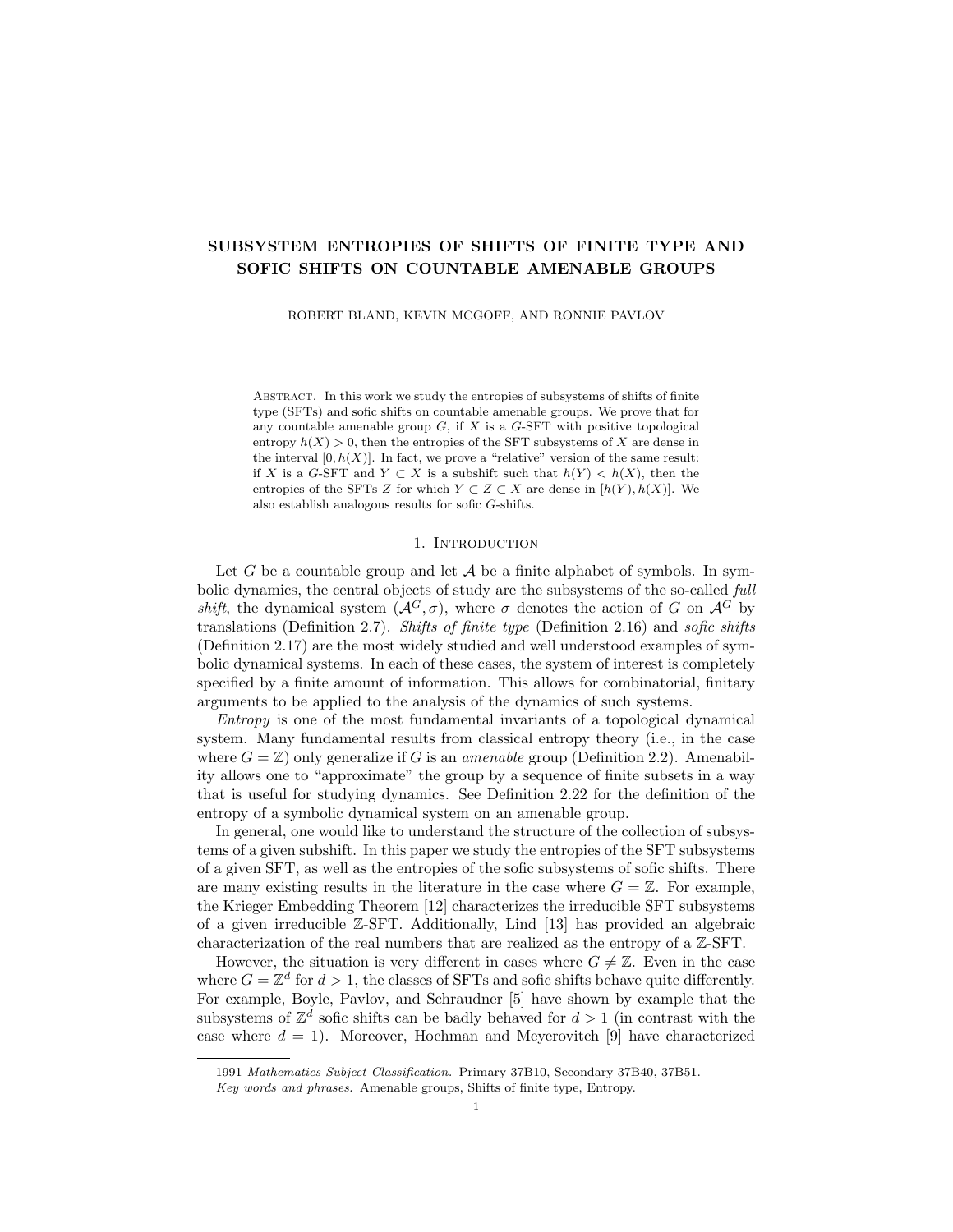The following theorem is an elementary generalization of a classical statement (see [14] for a proof in the case where  $G = \mathbb{Z}$ ). We omit the proof here for brevity.

**Proposition 2.26.** Let  $(X_n)_n$  be a descending family of subshifts, and let  $X =$  $\sum_{n} X_n$ . Then

$$
h(X) = \lim_{n \to \infty} h(X_n).
$$

It is desirable to work with SFTs as much as possible while preserving (or, in our case, approximating) relevant dynamical quantities. We shall make frequent use of the next theorem, which we justify with several of the above results.

**Theorem 2.27.** Let  $X \subset \mathcal{A}^G$  be a subshift and suppose that  $X_0 \subset \mathcal{A}^G$  is an SFT such that  $X \subset X_0$ . For any  $\varepsilon > 0$ , there exists an SFT  $Z \subset \mathcal{A}^G$  such that  $X \subset Z \subset X_0$  and  $h(X) \leq h(Z) < h(X) + \varepsilon$ .

*Proof*<sub>T</sub> By Proposition 2.19, there is a descending family of SFTs  $(X_n)_n$  such that  $X = \binom{n}{n} X_n$ . By Proposition 2.20, we have  $X_n \subset X_0$  for all sufficiently large n. By Proposition 2.26, we have  $h(X) \leq h(X_n) < h(X) + \varepsilon$  for all sufficiently large n. Choose  $Z = X_n$  for n large enough to meet both conditions.

If  $\phi: X \to W$  is a factor map of subshifts, then we have already seen that  $h(W) \leq h(X)$ . The "entropy drop" or entropy gap between X and W is the quantity  $h(X) - h(W)$ . A subsystem  $X^0 \subset X$  induces a corresponding subsystem  $\phi(X^{\hat{0}}) = W^{\hat{0}} \subset W$ , and later in this paper we will want a uniform bound for the entropy gap between every  $X^{\theta}$  and  $W^{\theta}$  pair. We make this idea precise in the following definition.

**Definition 2.28.** Suppose  $\phi: X \to W$  is a factor map. The maximal entropy gap of  $\phi$  is the quantity

$$
\mathcal{H}(\phi) = \sup_{X^0} h(X^0) - h(\phi(X^0)) ,
$$

where the supremum is taken over all subshifts  $X^0 \subset X$ . In particular, it holds that

$$
h(W) \le h(X) \le h(W) + \mathcal{H}(\phi).
$$

Recall that if X and T are subshifts, then the dynamical direct product  $X \times T$ factors onto both X and T via the projection map(s)  $\pi_X(x, t) = x$  and  $\pi_T(x, t) = t$ .

**Proposition 2.29.** Let X and T be shift spaces. The maximal entropy gap of the projection map  $\pi_X : X \times T \to X$  is

$$
\mathcal{H}(\pi_X)=h(T).
$$

*Proof.* It is classically known that  $h(X \times T) = h(X) + h(T)$ , in which case  $h(T) =$  $h(X \times T) - h(X) \leq \mathcal{H}(\pi_X)$ . For the converse inequality, suppose  $Z \subset X \times T$ is any subshift. Note by Definition 2.9 that  $z \in Z$  implies  $z = (z^X, z^T)$ , where  $z^X = \pi_X(z) \in \pi_X(Z) \subset X$  and  $z^T \in T$ . Therefore  $Z \subset \pi_X(Z) \times T$ , in which case it follows that  $h(Z) \leq h(\pi_X(Z)) + h(T)$ . Since Z was arbitrary, we have

$$
h(T) \leq \mathcal{H}(\pi_X) = \sup_Z h(Z) - h(\pi_X(Z)) \leq h(T),
$$

where the supremum is taken over all subshifts  $Z \subset X \times T$ .

A quick corollary is that when  $h(T) = 0$ , we have  $h(Z) = h(\pi_X(Z))$  for any subsystem  $Z \subset X \times T$ .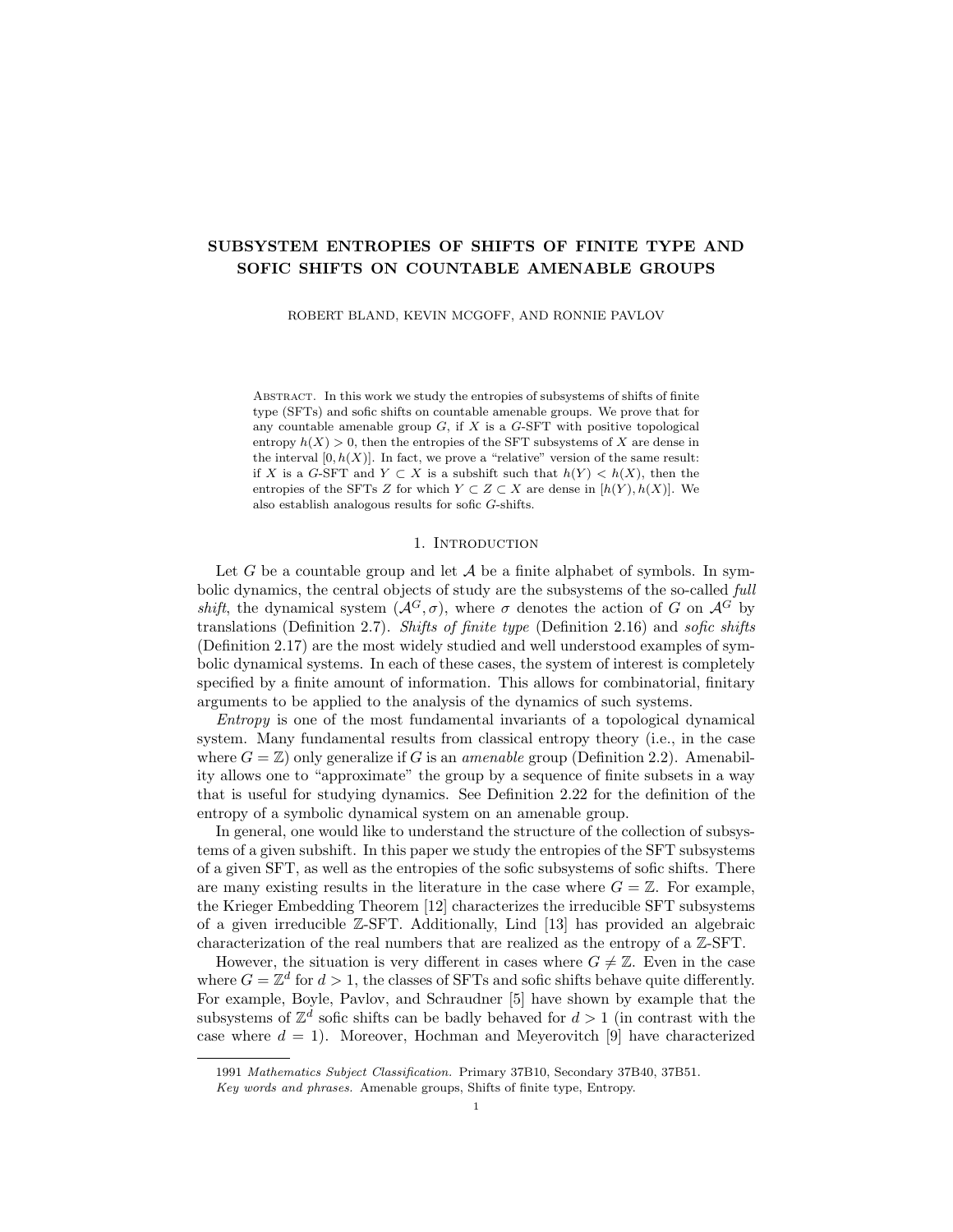### 3. Tilings of amenable groups

3.1. Definition and encoding. In this section we consider the notion of tilings of  $G$ . The existence of tilings of  $G$  with certain properties is essential in our constructions in subsequent sections.

**Definition 3.1** (Quasi-tilings and exact tilings). A quasi-tiling of G is a pair  $(S, C)$ , where S is a finite collection of finite subsets of G (called the *shapes* of the tiling) and C is a function that assigns each shape  $S \in \mathcal{S}$  to a subset  $C(S) \subset G$ , called the set of *centers* or *center-set* attributed to  $S$ . We require that e is in  $S$  for each  $S \in \mathcal{S}$ . The following properties are also required.

- i. For distinct shapes  $S, S^{\theta} \in \mathcal{S}$ , the subsets  $C(S)$  and  $C(S^{\theta})$  are disjoint.
- ii. The shapes in  $S$  are "translate-unique", in the sense that

$$
S \neq S^{\emptyset} \implies Sg \neq S^{\emptyset}, \quad \forall g \in G,
$$

for each  $S, S^{\ell} \in \mathcal{S}$ .

iii. The map  $(S, c) \mapsto Sc \subset G$  defined on the domain  $\{(S, c) : S \in \mathcal{S} \text{ and } c \in C(S)\}\$ is injective.

We may refer to both the pair  $(S, C)$  and the collection

$$
\mathcal{T} = \mathcal{T}(\mathcal{S}, C) = \{ Sc \subset G : S \in \mathcal{S} \text{ and } c \in C(S) \}
$$

as "the quasi-tiling." Each subset  $\tau = S_{\mathcal{E}} \in \mathcal{T}$  is called a tile. For a quasi-tiling  $\mathcal{T}$ , we denote the union of all the tiles by  $\sigma$ . A quasi-tiling  $\tau$  may not necessarily cover G in the sense that  $\mathcal{T} = G$ ; nor is it necessary for any two distinct tiles  $\tau$ ,  $\tau^0 \in \mathcal{T}$  to be disjoint. However, if both of these conditions are met (that is, if  $\mathcal{T}$  is a partition of G), then  $\mathcal T$  is called an exact tiling of G.

Ornstein and Weiss [15] previously constructed quasi-tilings of G with good dynamical properties, and this construction has become a fundamental tool for analyzing the dynamics of G-actions. Downarowicz, Huczek, and Zhang [7] sharpened this construction, showing that a countable amenable group exhibits many exact tilings with good dynamical properties, as we describe below (see Theorem 3.6).

A quasi-tiling  $\mathcal T$  of G may be encoded in symbolic form, allowing for dynamical properties to be attributed to and studied for quasi-tilings. The encoding method presented here differs from the one presented in [7], as we will only require exact tilings in this paper. See Remark 3.4 below for further discussion of the relation between our encoding and the encoding given in [7].

**Definition 3.2** (Encoding). Let S be a finite collection of finite shapes, and let

$$
\Sigma(\mathcal{S}) = \{ (S, s) : s \in S \in \mathcal{S} \},
$$

which we view as a finite alphabet. If  $\mathcal T$  is an exact tiling of G over  $\mathcal S$ , then it corresponds to a unique point  $t \in \Sigma^G$  as follows. For each  $g \in G$ , there is a unique tile  $Sc \in \mathcal{T}$  containing g; let  $s = gc^{-1} \in S$  and set  $t_g = (S, s)$ .

In the above definition, note that  $s$  is the "relative position" of  $g$  in the translate Sc of S. In other words, t labels each element g of G with both the type of shape of the tile containing  $g$  and the relative position of  $g$  within that tile. In particular,  $g \in C(S) \iff t_g = (S, e).$ 

Note that the correspondence  $\mathcal{T} \mapsto t \in \Sigma^G$ , when regarded as a map on the set of all exact tilings of  $G$  over  $S$ , is injective. However, the correspondence is not surjective in general. Let  $\Sigma_E \subset \Sigma^G$  be the set of all encodings of exact tilings of G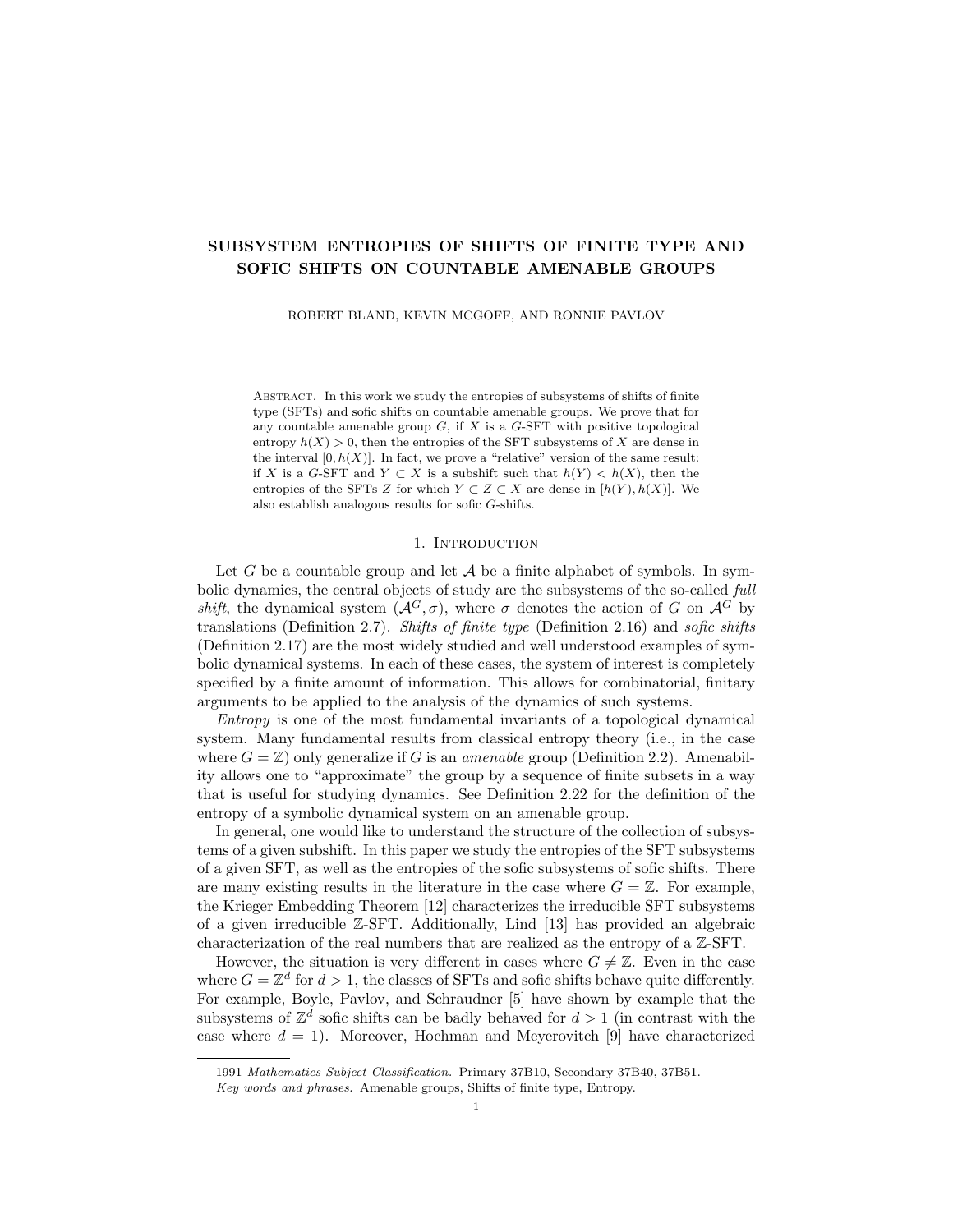over S. It may be the case that no exact tiling of G over S exists, in which case  $\Sigma_E = \emptyset$ . In general, we have the following useful theorem.

**Proposition 3.3.** Let S be a finite collection of finite shapes drawn from  $G$ . Then  $\Sigma_E(\mathcal{S}) \subset \Sigma(\mathcal{S})^G$  is an SFT.

*Proof.* Let  $\Sigma_1$  be the set of all points  $t \in \Sigma^G$  that satisfy the following local rule: for each  $g \in G$ , if  $t_q = (S_0, s_0) \in \Sigma$  then

(R1) 
$$
t_{sc} = (S_0, s), \quad \forall s \in S_0,
$$

where  $c = s_0^{-1}g$ . It is easy to see that  $\Sigma_1$  is an SFT, and from Definition 3.2 it is immediate that  $\Sigma_E \subset \Sigma_1$ .

For the reverse inclusion, let  $t \in \Sigma_1$  be an arbitrary point satisfying the local rule (R1) everywhere. For each  $S \in \mathcal{S}$ , let  $C(S) = \{g \in G : t_q = (S, e)\}\$ . Then  $\mathcal{T} = \mathcal{T}(\mathcal{S}, C)$  is a quasi-tiling. To complete the proof, it suffices to show that  $\mathcal{T}$  is exact and encoded by t, since that would give  $t \in \Sigma_E$  and then  $\Sigma_E(\mathcal{S}) = \Sigma_1$ .

Let  $g \in G$ , suppose  $t_g = (S, s)$ , and let  $c = s^{-1}g$ . By rule (R1) and the fact that  $e \in S$ , we have  $t_c = t_{ec} \in (S, e)$  and therefore  $c \in C(S)$ . Hence,  $g = sc \in Sc \in \mathcal{T}$ . This demonstrates that  $\mathcal{T} = G$ . Next, suppose  $Sc, S^{\theta}c^{\theta} \in \mathcal{T}$  are not disjoint and let  $g \in Sc \cap S^{\ell}c^{\ell}$ . Then  $g = sc = s^{\ell}c^{\ell}$  for some  $s \in S$  and  $s^{\ell} \in S^{\ell}$ . From  $c \in C(S)$ we have  $t_c = (S, e)$ , and by the rule (R1) we have

$$
t_g = t_{sc} = (S, s).
$$

By identical proof we have  $t_g = (S^{\theta}, s^{\theta})$ , from which it follows that  $S = S^{\theta}$  and  $s = s^{\ell}$ . The latter implies that

$$
c = s^{-1}g = s^{\theta-1}g = c^{\theta},
$$

and hence Sc and  $S^{\ell}c^{\ell}$  are the same tile. This demonstrates that  $\mathcal T$  is a partition of  $G$ , and therefore  $\mathcal T$  is an exact tiling of  $G$  over  $S$ . Finally, we note that it is straightforward to check that  $\mathcal T$  is encoded by t, which completes the proof.

Remark 3.4. Before we move on, we note here that the encoding method presented above (Definition 3.2) differs from the one presented in [7]. The encoding method in that work gives symbolic encodings for all quasi-tilings, which is not necessary for our present purposes. Indeed, the encoding in [7] uses the alphabet  $\Lambda = \mathcal{S} \cup \{0\}$ , and a point  $\lambda \in \Lambda^G$  encodes a quasi-tiling  $(S, C)$  when  $\lambda_g = S \iff g \in C(S)$  and  $\lambda_q = 0$  otherwise. This is a prudent encoding method for the study of general quasitilings, as any quasi-tiling may be encoded in this manner. Our encoding method works only for exact tilings, but is well-suited to our purposes. In fact, if one is only interested in exact tilings, then the two encodings are equivalent. Indeed, if  $\Lambda_E \subset \Lambda^G$  is the collection of all encodings of exact tilings of G over S, then there is a topological conjugacy  $\phi : \Sigma_E \to \Lambda_E$  given by  $\phi(t)_g = S \iff t_g = (S, e)$  and  $\phi(t)_g = 0$  otherwise.

Next we turn our attention to the dynamical properties of tilings, as derived from their encodings.

**Definition 3.5** (Dynamical tiling system). Let  $S$  be a finite collection of finite shapes, let  $\mathcal T$  be an exact tiling of G over  $\mathcal S$ , and let  $\mathcal T$  be encoded by the point  $t \in \Sigma_E(\mathcal{S})$ . The *dynamical tiling system* generated by  $\mathcal{T}$  is the subshift generated by t in  $\Sigma^G$ , denoted  $\Sigma_{\mathcal{T}} = \overline{\mathcal{O}}(t) \subset \Sigma_E$ .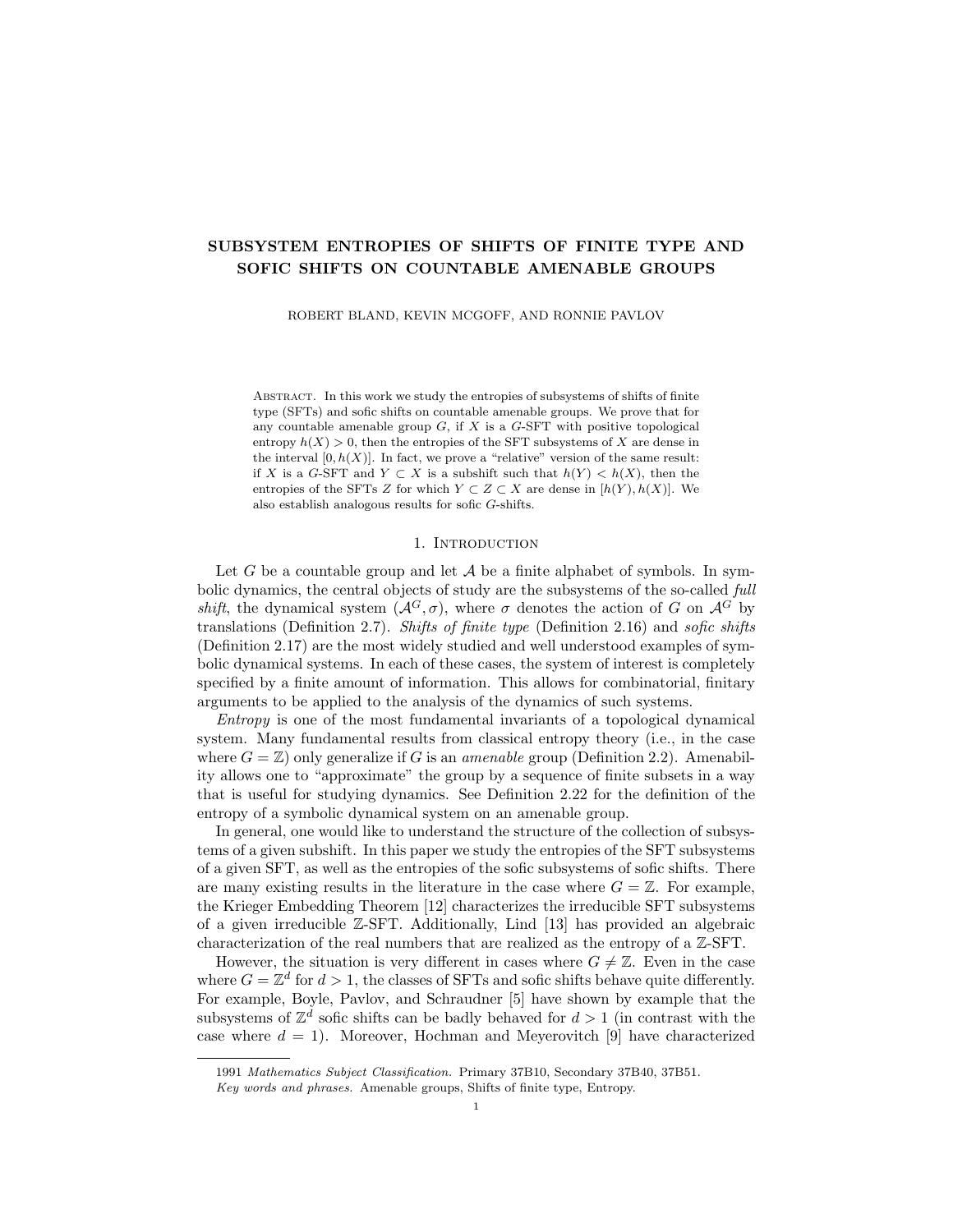This allows for the dynamical properties (e.g., entropy) of  $\Sigma_{\tau}$  as a subshift of  $\Sigma^G$  to be ascribed to T. The *tiling entropy* of T is  $h(\mathcal{T}) = h(\Sigma_{\mathcal{T}})$ , the entropy of  $\Sigma_{\tau}$  as a subshift of  $\Sigma^{G}$ .

The tiling entropy of  $\mathcal T$  is a measure of the "complexity" of tile patterns that occur in large regions of G. In particular, when  $\mathcal T$  has entropy zero, the number of ways to cover a large region  $F \subset G$  by tiles in  $\mathcal T$  grows subexponentially (with respect to  $|F|$ ).

The following theorem is quickly deduced from the main result of Downarowicz, Huczek, and Zhang [7], which we state in this form for convenience. It is this result that allows us to utilize exact tilings of  $G$  in this paper.

**Theorem 3.6** ([7]). Let  $K \subset G$  be a finite subset, and let  $\varepsilon > 0$ . Then there exists a finite collection of finite shapes  $S$  with the following properties.

- i. Each shape  $S \in \mathcal{S}$  is  $(K, \varepsilon)$ -invariant.
- ii.  $K \subset S$  and  $|S| > \varepsilon^{-1}$  for each shape  $S \in S$ .
- iii. There exists a point  $t_0 \in \Sigma_E(\mathcal{S})$  such that  $h(\overline{\mathcal{O}}(t_0)) = 0$ .

The point  $t_0$  encodes an exact tiling  $\mathcal{T}_0$  of G over S with tiling entropy  $h(\mathcal{T}_0) = 0$ .

3.2. Approximating sets with tiles. Entropy and other dynamical properties of G-shifts are well measured by sets with strong invariance properties (the Følner sequence  $F_n$  provides a wealth of such sets). However, we would instead like to utilize an (appropriately selected) exact tiling  $\mathcal T$  for this purpose. In this section, we build good *tile approximations* of sets: finite collections of tiles  $\mathcal{T} \subset \mathcal{T}$  attributed to large, suitably invariant subsets  $F \subset G$  that are good in the sense that the symmetric difference  $F\Delta \subset \mathcal{T}$  is small (as a proportion of  $|F|$ ).

**Definition 3.7** (Tile approximation). Let  $F \subset G$  be a finite subset. An exact tiling  $\mathcal T$  of G induces two finite collections of tiles: the *outer approximation* of F by  $\mathcal T$ , denoted

$$
\mathcal{T} (F) = \{ \tau \in \mathcal{T} : \tau \cap F \neq \varnothing \},\
$$

and the *inner approximation* of  $F$  by  $\mathcal{T}$ , denoted

$$
\mathcal{T}(F) = \{\tau \in \mathcal{T} : \tau \subset F\}.
$$

Denote  $F(T) = \mathcal{T}(F)$  and  $F(T) = \mathcal{T}(F)$ . Observe that  $F \subset F \subset F$ .

**Lemma 3.8.** Let S be a finite collection of shapes from G, and let  $U = \mathcal{S}$ . Let  $\varepsilon > 0$ , and choose  $\delta > 0$  such that  $\delta |U||UU^{-1}| < \varepsilon$ . Let  $F \subset G$  be a finite subset that is  $(UU^{-1}, \delta)$ -invariant. For any exact tiling  $\mathcal T$  of  $G$  over  $\mathcal S$ , the following statements hold:

- i.  $|F(\mathcal{T}) \setminus F(\mathcal{T})| < \varepsilon |F|$ , ii.  $(1 - \varepsilon)|F| < |F(\mathcal{T})| \leq |F|$ , and
- iii.  $|F| \leq |F(\mathcal{T})| < (1+\varepsilon)|F|.$

*Proof.* First, we observe that each tile  $\tau \in \mathcal{T}$  is contained in a translate Ug for some  $g \in G$ ; indeed, we have  $\tau = Sc$  for some  $S \in \mathcal{S}$  and  $c \in C(S) \subset G$ , then  $S \subset U$  implies  $\tau \subset U_c$ . This fact also gives that  $|\tau| \leq |U|$  for every tile  $\tau \in \mathcal{T}$ .

We claim that every tile  $\tau \in \mathcal{T}$  (F)  $\setminus \mathcal{T}$  (F) intersects  $\partial_{UU}$  1F. To establish the claim, we first note that for each such tile  $\tau$  it holds that  $\tau \cap F \neq \emptyset$  and  $\tau \not\subset F$ . So let  $f \in \tau \cap F$ , and note that  $f \in \tau \subset Ug$  for some  $g \in G$ . From  $\tau \not\subset F$  we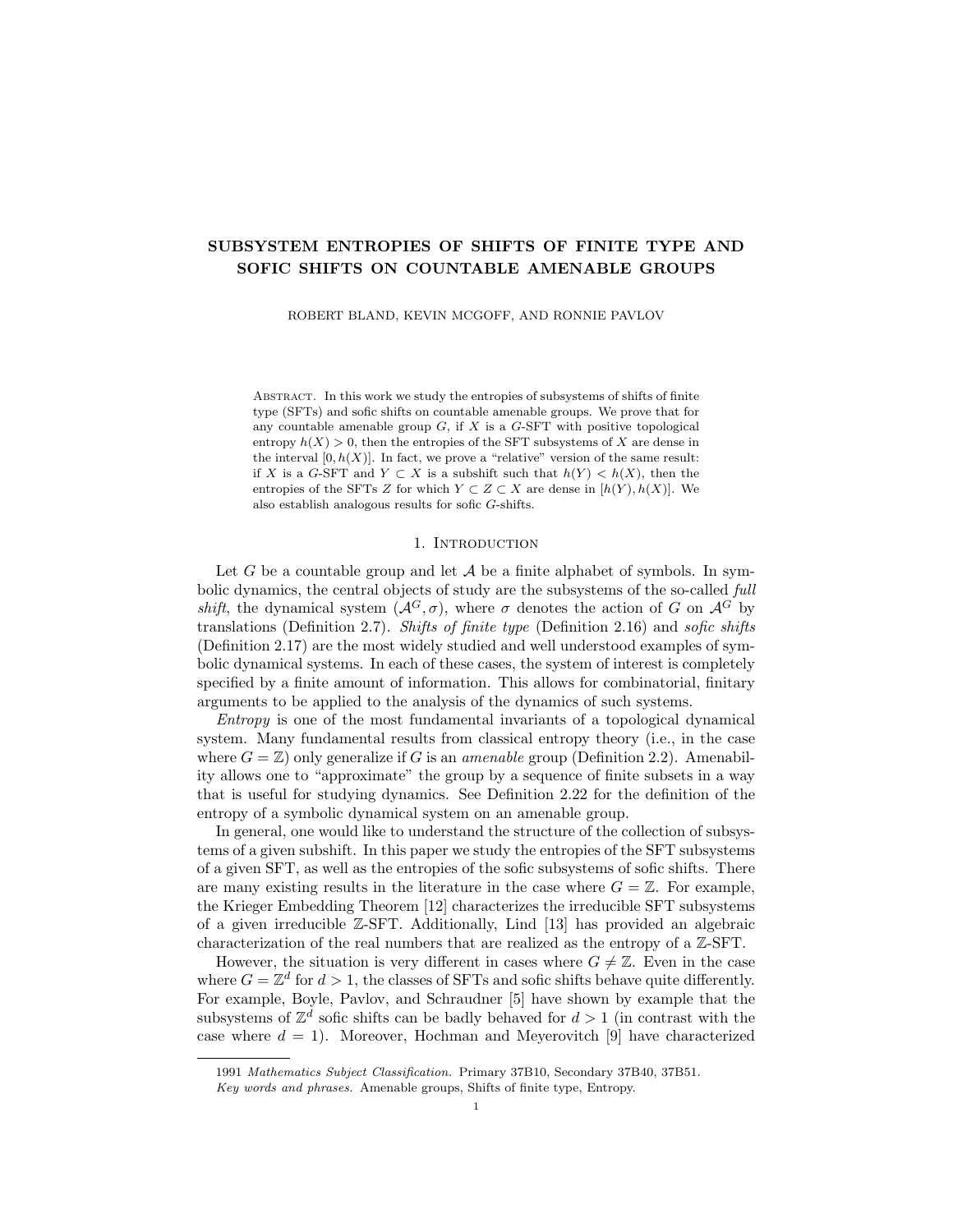also have  $Ug \not\subset F$ . By Lemma 2.6 we have  $f \in Ug \subset \int f_{UU} \cdot F^{-c}$ , and hence  $f \in F \setminus \text{int}_{UU} \text{ }\cdot F = \partial_{UU} \text{ }\cdot F, \text{ which establishes our claim.}$ 

By the claim in the previous paragraph, there is a map  $\gamma : \mathcal{T} \to \partial_{UU} I F$ with the property that  $\gamma(\tau) \in \tau$  for each  $\tau$ . Observe that  $\gamma$  is injective, as distinct tiles are disjoint, and therefore  $|\mathcal{T} \setminus \mathcal{T}| \leq |\partial_{UU} | F|$ . We also have that

$$
|\partial_{UU^{-1}}F| < \delta |UU^{-1}||F|,
$$

by the invariance hypothesis on  $F$  and Lemma 2.5. Then

$$
|F \setminus F| = \frac{|\tau|}{\tau 2T \pi T}
$$
  
\n
$$
\leq |\mathcal{T} \setminus \mathcal{T}| |U|
$$
  
\n
$$
\leq |\partial_{UU} \cdot F| |U|
$$
  
\n
$$
< \delta |U| |UU^{-1}||F|
$$
  
\n
$$
< \varepsilon |F|.
$$

This establishes statement  $(i)$ . The remaining two statements are easy to check using  $F = F \sqcup (F \setminus F), F \subset F \subset F$ , and statement (i.).

One more notion is necessary to develop before moving on from tilings: the frame of a given subset with respect to a given tiling.

**Definition 3.9** (Frame of a tiling). Let F,  $K \subset G$ , and let T be an exact tiling of G. The inner  $(\mathcal{T}, K)$ -frame of F is the subset

$$
\operatorname{fr}_{\mathcal{T},K}(F) = \frac{1}{\tau} \partial_K(\tau),
$$

where the union ranges over all  $\tau \in \mathcal{T}$  (*F*). See Figure 1 for an illustration.

#### 4. Results for SFTs

Having discussed everything about tilings relevant for our purposes, we are now ready to begin discussing our main results. In this section we present our results for SFTs, and in the following section we turn our attention to sofic shifts.

**Theorem 4.1.** Let  $G$  be a countable amenable group, and let  $X$  be a  $G$ -SFT such that  $h(X) > 0$ . Then

$$
\{h(Y) : Y \subset X \text{ and } Y \text{ is an SFT}\}\
$$

is dense in  $[0, h(X)]$ .

Before we begin the proof, let us give a short outline of the main ideas. The broad strokes of this proof come from Desai [6], whose argument in the case where  $G = \mathbb{Z}^d$  we are able to extend to the case where G is an arbitrary countable amenable group. This is possible by utilizing the exact tilings of G constructed by Downarowicz, Huczek and Zhang [7].

Given an arbitrary  $\varepsilon > 0$ , we produce a family of SFT subshifts of X whose entropies are  $2\varepsilon$ -dense in  $[0, h(X)]$ . We accomplish this by first selecting an exact, zero entropy tiling  $\mathcal{T}_0$  of G with suitably large, invariant tiles. Then we build subshifts with strongly controlled entropies inside the product system  $Z_0 = X \times \Sigma_0$ , where  $\Sigma_0$  is the dynamical tiling system generated by  $\mathcal{T}_0$ .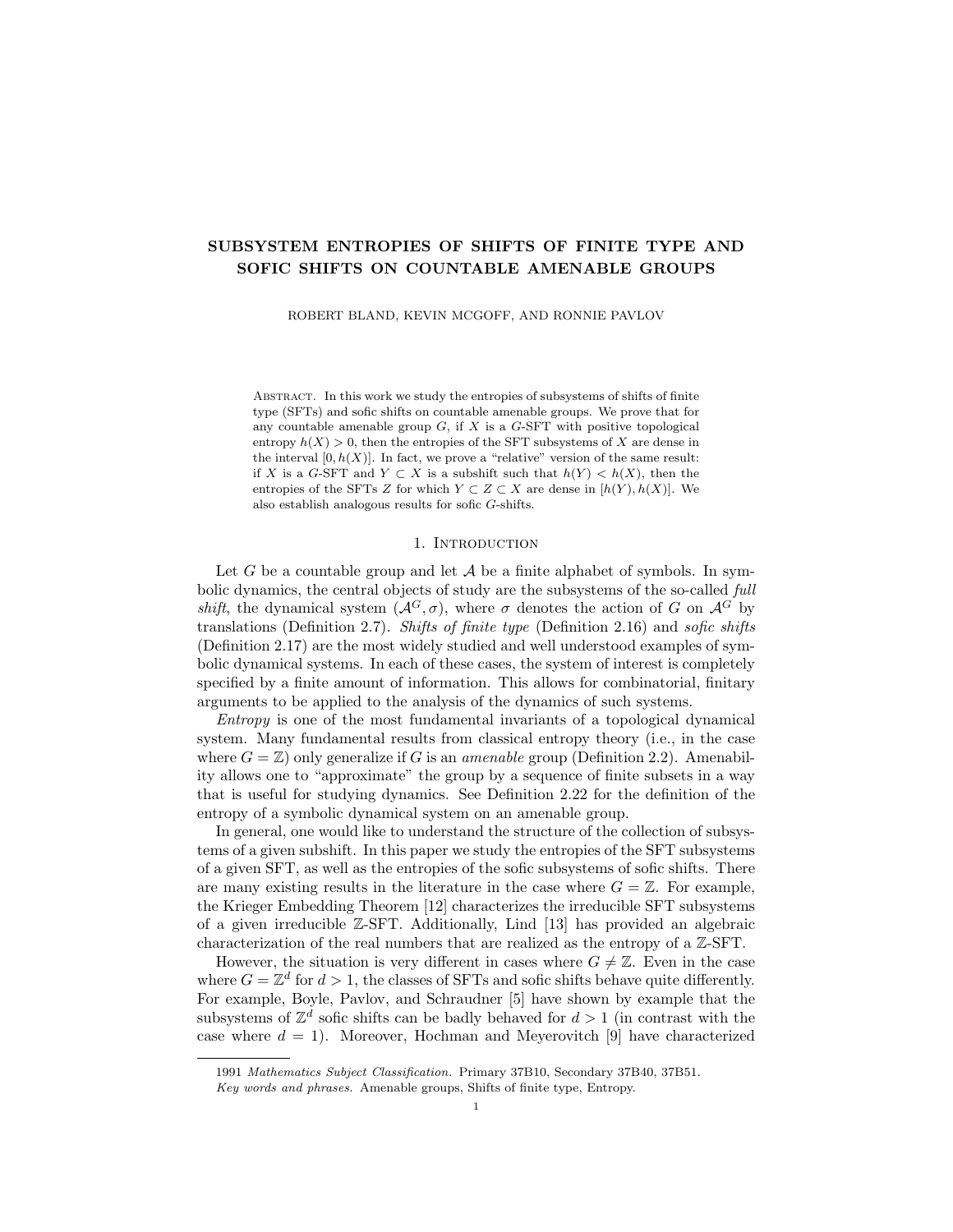

 $(A)$  A hypothetical region  $F$  G with illustrated tiling  $T$ .



(B) The  $T$ -interior of  $F$  is shaded.



(c) The inner frame of F (with respect to  $T$ ,  $K$ ) is shaded. The  $K$ -boundary of each tile inside  $F$  is taken.

FIGURE 1. A sketch of the construction of  $\operatorname{fr}_{\mathcal{T},K}(F)$ 

To construct these subshifts from  $Z_0$ , we control which patterns in the X layer can appear in the "interior" of the tiles in the  $\Sigma_0$  layer. We are able to finely comb away entropy from  $Z_0$  by forbidding these patterns one at a time. This process generates a descending family of subsystems for which the entropy drop between consecutive subshifts is less than  $\varepsilon$ . After enough such patterns have been forbidden, the overall entropy is less than  $\varepsilon$ . This collection of subshifts therefore has entropies that are  $\varepsilon$ -dense in  $[0, h(Z_0)]$ . Then we project the subshifts into X and utilize Theorem 2.27 to produce SFTs subsystems of  $X$  with entropies that are 2 $\varepsilon$ -dense in [0,  $h(X)$ ].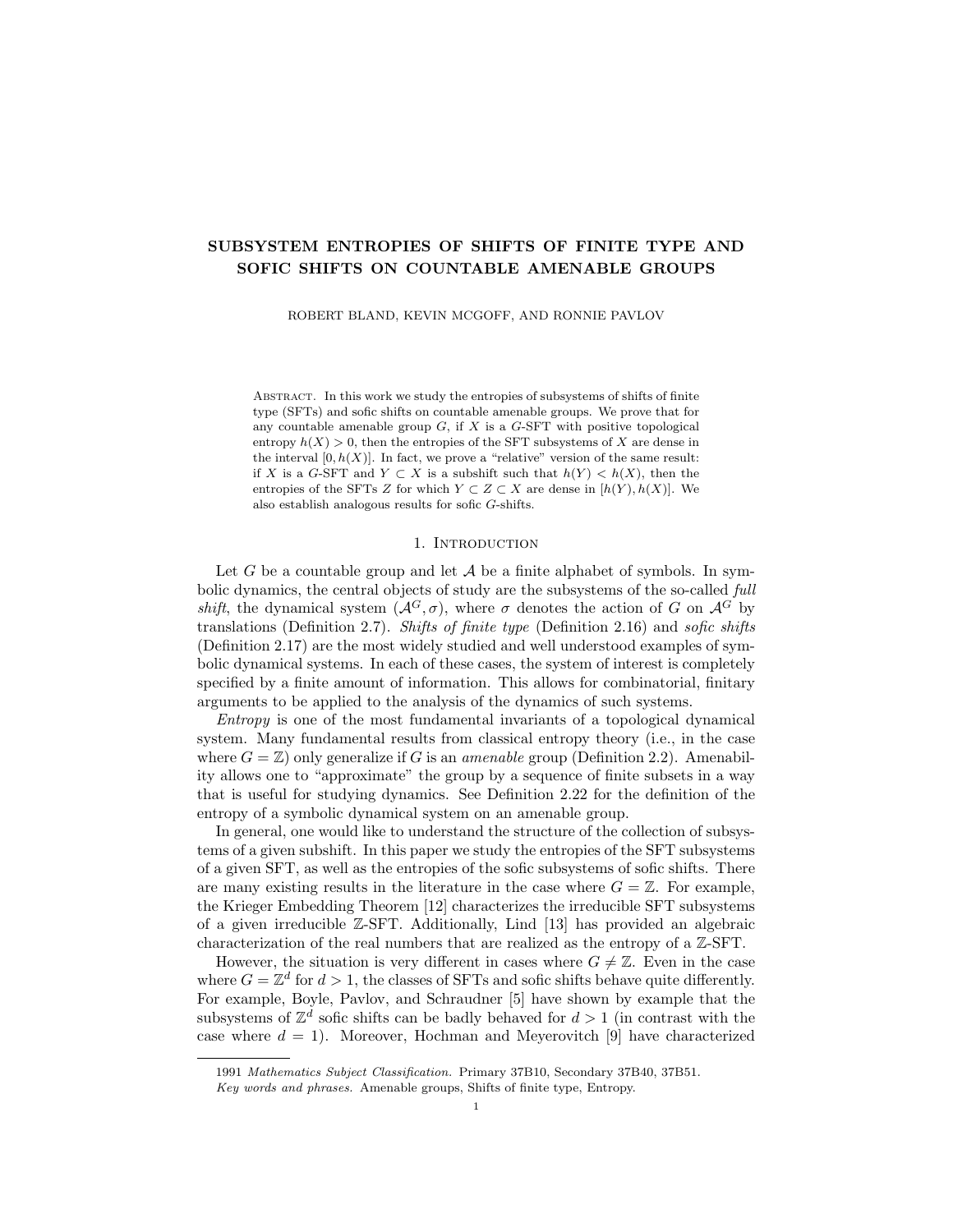*Proof.* Let  $X \subset \mathcal{A}^G$  be an SFT such that  $h(X) > 0$ , let  $K \subset G$  be a large finite subset such that  $\mathcal{P}(K, X)$  specifies X as an SFT, and let  $\varepsilon$  be any constant such that  $0 < \varepsilon < h(X)$ . Choose  $\delta > 0$  such that

$$
2\delta + \delta \log 2 + 2\delta \log |\mathcal{A}| < \varepsilon.
$$

By Theorem 3.6, there exists a finite collection  $\mathcal S$  of finite subsets of G with the following properties.

- i. Each shape  $S \in \mathcal{S}$  is  $(KK^{-1}, \eta)$ -invariant, where  $\eta > 0$  is a constant such that  $\eta|KK^{-1}| < \delta$ . By Lemma 2.5, this implies that  $|\partial_{KK^{-1}}S| < \delta|S|$  for each shape  $S \in \mathcal{S}.$
- ii.  $KK^{-1} \subset S$  and  $|S| > \delta^{-1}$  for each  $S \in S$ .
- iii. There is a point  $t_0 \in \Sigma_E(\mathcal{S})$  such that  $h(\overline{\mathcal{O}}(t_0)) = 0$ . Consequently,  $t_0$  encodes an exact tiling  $\mathcal{T}_0$  of G over S with tiling entropy zero.

For the remainder of this proof, these are all fixed. We shall abbreviate  $\partial F =$  $\partial_{KK}$  1 F for any finite subset  $F \subset G$ . For a pattern p on F, we take  $\partial p$  to mean  $p(\partial F)$  and call this the *border* of p (with respect to KK<sup>1</sup>).

Let  $\Sigma_0 = \overline{\mathcal{O}}(t_0) \subset \Sigma_E$  be the dynamical tiling system generated by the tiling  $\mathcal{T}_0$ , which has entropy zero. Of central importance to this proof is the product system  $X \times \Sigma_0$ , which factors onto X via the projection map  $\pi : X \times \Sigma_0 \to X$  given by  $\pi(x,t) = x$  for each  $(x,t) \in X \times \Sigma_0$ . Let us establish some terminology for certain patterns of interest which occur in this system.

Given a shape  $S \in \mathcal{S}$ , we shall refer to a pattern  $b = (b^X, b^T) \in \mathcal{P}(S, X \times \Sigma_0)$  as a block (to distinguish from patterns of any general shape). If a block  $b \in (\mathcal{A} \times \Sigma)^S$ satisfies  $b_s^{\mathcal{T}} = (S, s)$  for every  $s \in S$ , then we shall say b is *aligned*. See Figure 2 for an illustration of the aligned property.

$$
\mathcal{S} = \{\overline{\langle \overline{\mathcal{S}} \rangle}, \overline{\langle \overline{\mathcal{S}} \rangle}\}
$$
\n
$$
\Sigma = \{\overline{\langle \overline{\mathcal{S}} \rangle}, \overline{\langle \overline{\mathcal{S}} \rangle}, \overline{\langle \overline{\mathcal{S}} \rangle}, \overline{\langle \overline{\mathcal{S}} \rangle}, \overline{\langle \overline{\mathcal{S}} \rangle}, \overline{\langle \overline{\mathcal{S}} \rangle}, \overline{\langle \overline{\mathcal{S}} \rangle}, \overline{\langle \overline{\mathcal{S}} \rangle}\}
$$

FIGURE 2. A hypothetical collection of shapes  $S$ , the appropriate alphabet  $\Sigma = \Sigma(\mathcal{S})$ , and (the T-layer of) two aligned blocks are pictured. Each point of each block is labelled with the correct shape type and relative displacement within that shape.

For a subshift  $Z \subset X \times \Sigma_0$ , we denote the subcollection of aligned blocks of shape  $S$  that occur in  $Z$  by

$$
\mathcal{P}^a(S, Z) \subset \mathcal{P}(S, Z) \subset (\mathcal{A} \times \Sigma)^S,
$$

where the superscript a identifies the subcollection. Given a shape  $S \in \mathcal{S}$  and an aligned block b of shape S, consider the border  $\partial b \in (\mathcal{A} \times \Sigma)^{\partial S}$ . We are interested in the number of ways that the border  $\partial b$  may be extended to all of S - that is, the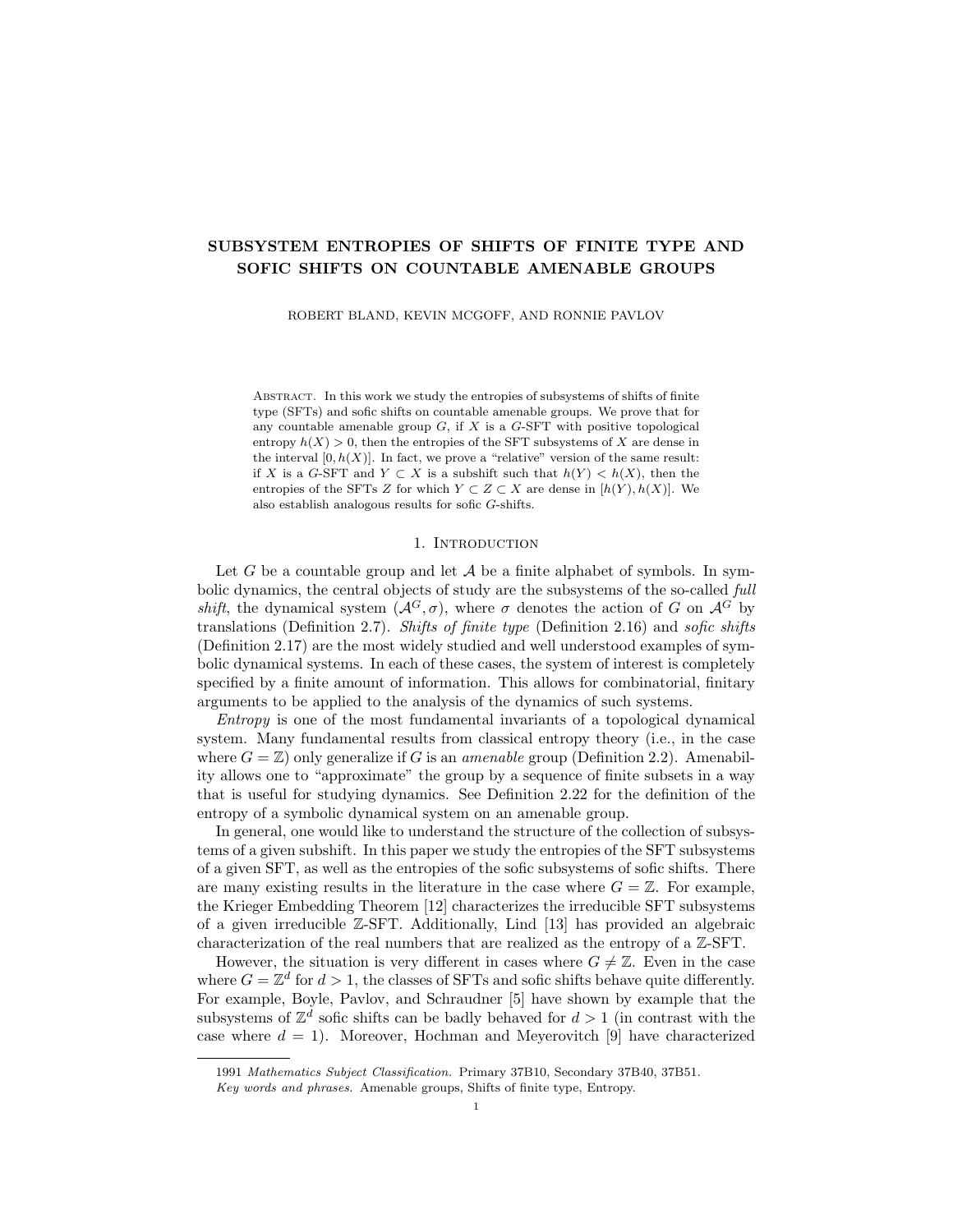number of allowed (and in particular, aligned) *interiors* for S which agree with ∂b on the boundary  $\partial S$ . For a subshift  $Z \subset X \times \Sigma_0$ , we denote this collection by

$$
\mathrm{ints}^a(\partial b, Z) = \{b^{\theta} \in \mathcal{P}^a(S, Z) : \partial b^{\theta} = \partial b\}.
$$

We shall extend all the same terminology described above (blocks, aligned blocks, borders, interiors) to tiles  $\tau = Sc \in \mathcal{T}_0$ , as there is a bijection between  $\mathcal{P}(S, Z)$  and  $\mathcal{P}(\tau, Z) = \mathcal{P}(Sc, Z)$ . For a given tile  $\tau \in \mathcal{T}_0$ , a block  $b \in (\mathcal{A} \times \Sigma)^\tau$  is aligned if  $b_{sc}^{\mathcal{T}} = (S, s)$  for each  $sc \in Sc = \tau$ . The subcollection of aligned blocks of shape  $\tau$ occurring in a shift  $Z \subset X \times \Sigma_0$  is denoted  $\mathcal{P}^a(\tau, Z)$ . Given a border  $\partial b \in (\mathcal{A} \times \Sigma)^{\partial \tau}$ , the collection of aligned blocks of shape  $\tau$  occurring in Z agreeing with ∂b on  $\partial \tau$  is also denoted  $\text{ints}^a(\partial b, Z) \subset \mathcal{P}^a(\tau, Z)$ .

For the theorem, we shall inductively construct a descending family of subshifts  $(Z_n)_n$  of  $X \times \Sigma_0$  as follows. Begin with  $Z_0 = X \times \Sigma_0$ , then assume  $Z_n$  has been constructed for  $n \geq 0$ . If there exists a shape  $S_n \in \mathcal{S}$  and an aligned block  $\beta_n \in$  $\mathcal{P}^a(S_n, Z_n)$  such that

$$
|\operatorname{ints}^a(\partial \beta_n, Z_n)| > 1,
$$

then let  $Z_{n+1} = Z_n \setminus \beta_n$ . If no such block exists on any shape  $S \in \mathcal{S}$ , then  $Z_n$  is the final subshift in the chain and the chain is finite in length.

Let us first argue that in fact, the chain must be finite in length. For each  $n \geq 0$ we have  $Z_{n+1} \subset Z_n$ , in which case  $\mathcal{P}^a(S, Z_{n+1}) \subset \mathcal{P}^a(S, Z_n)$  for every shape  $S \in \mathcal{S}$ . Moreover, for the distinguished shape  $S_n$  (the shape of the forbidden block  $\beta_n$ ), it holds that  $\mathcal{P}^a(S_n, Z_{n+1}) \sqcup \{\beta_n\} \subset \mathcal{P}^a(S_n, Z_n)$ . This implies that

$$
\big|\mathcal{P}^a(S,Z_n)\big|
$$
  
<sub>S2S</sub>

strictly decreases with  $n$ . There is no infinite strictly decreasing sequence of positive integers, hence the descending chain must be finite in length. Let  $N \geq 0$  be the index of the terminal subshift, and note by construction that the shift  $Z_N$  satisfies

$$
|\operatorname{ints}^a(\partial b, Z_N)| = 1
$$

for every aligned block  $b \in \mathcal{P}^a(S, Z_N)$  on any shape  $S \in \mathcal{S}$ .

Most of the rest of the proof aims to establish the following two statements:

$$
(U1) \t\t\t h(Z_{n+1}) \le h(Z_n) < h(Z_{n+1}) + \varepsilon \quad \text{for each } n < N, \text{ and}
$$

$$
(U2) \t\t\t\t\t h(Z_N) < \varepsilon.
$$

To begin, let  $F \subset G$  be a finite subset satisfying the following two conditions:

- (F1) F is  $(UU^{-1}, \vartheta)$ -invariant, where  $U = \sigma^2 \mathcal{S}$  and  $\vartheta$  is a positive constant such that  $\vartheta|U||UU^{-1}| < \delta$ . Note this implies that F may be well approximated by tiles from any exact tiling of G over  $S$ , in the sense of Lemma 3.8.
- (F2) F is large enough to  $\delta$ -approximate (Definition 2.24) the entropy of  $\Sigma_0$  and  $Z_n$  for every  $n \leq N$ . This implies in particular that  $h(F, \Sigma_0) < \delta$ .

Such a set exists by Proposition 2.25. We fix  $F$  for the remainder of this proof. Now for each  $n \leq N$ , we claim that

(E1) 
$$
|\mathcal{P}(F, Z_n)| \ge \bigg| \sum_{t}^{X} \sum_{j=1}^{X} |\text{ints}^a(f(\partial \tau), Z_n)|, \text{ and}
$$

(E2) 
$$
|\mathcal{P}(F, Z_n)| \leq |\mathcal{A}|^{\delta/Fj} \cdot \sum_{t}^{K} \sum_{f}^{K} |\text{ints}^a(f(\partial \tau), Z_n)|,
$$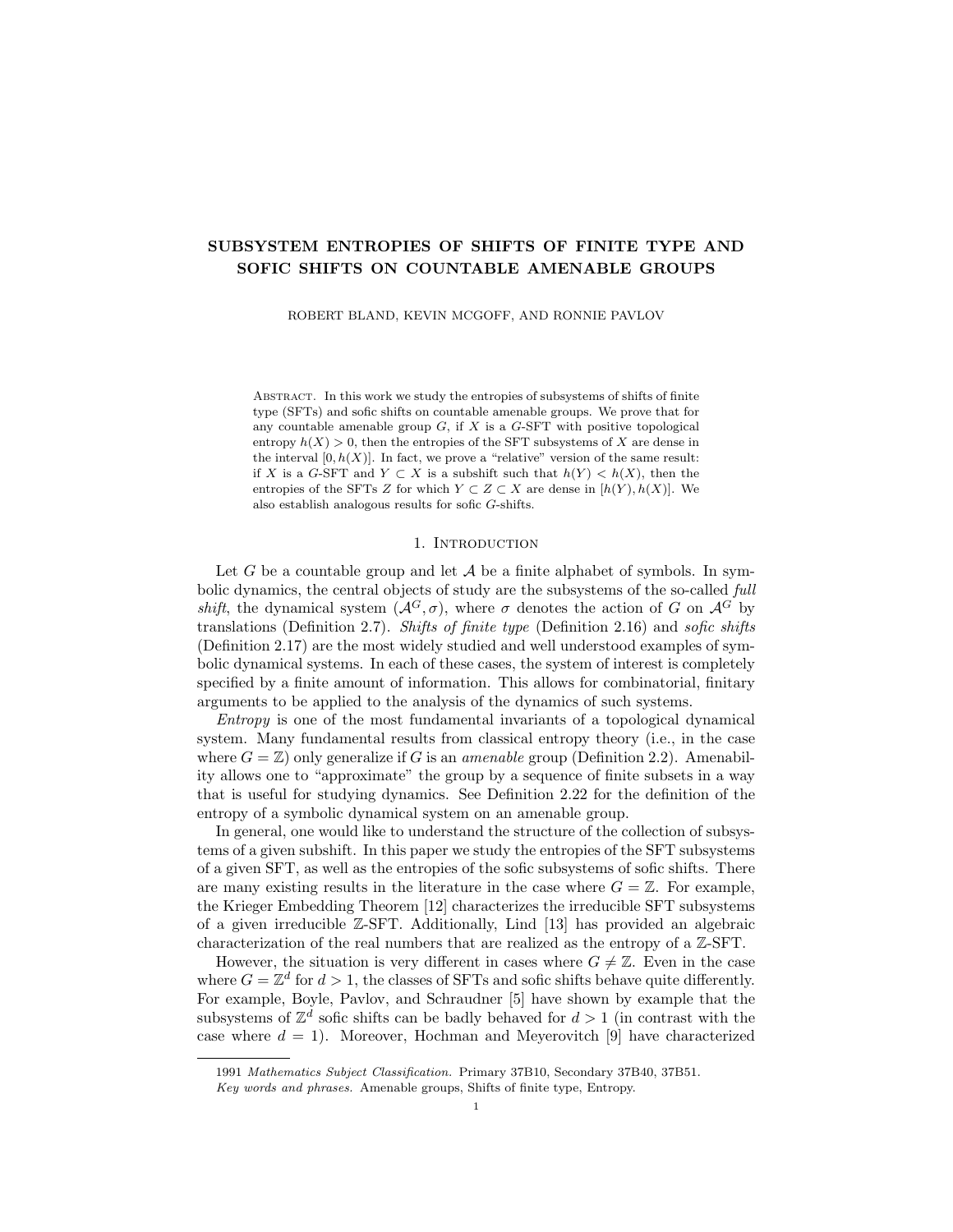where the indices t, f, and  $\tau$  are as follows. The variable t ranges over  $\mathcal{P}(F, \Sigma_0)$ , and therefore t is the restriction to  $F$  of an encoding of an exact, zero entropy tiling  $\mathcal{T}_t$  of G over S. The variable f ranges over all  $(\mathcal{A} \times \Sigma)$ -labellings of the  $(\mathcal{T}_t, KK^{-1})$ frame of F (Definition 3.9) that are allowed in  $Z_0$  and for which  $f<sup>T</sup>$  agrees with t. Lastly, the variable  $\tau$  ranges over the tiles in  $\mathcal{T}_t$  (*F*).

To begin the argument towards the claims (E1) and (E2), let  $n \leq N$  be arbitrary. To count patterns  $p \in \mathcal{P}(F, Z_n)$ , write  $p = (p^X, p^T)$  and sum over all possible labellings in the tiling component. We have

(1) 
$$
|\mathcal{P}(F, Z_n)| = \bigcap_t \{p \in \mathcal{P}(F, Z_n) : p^T = t\},
$$

where the sum ranges over all  $t \in \mathcal{P}(F, \Sigma_0)$ . This is valid because  $Z_n \subset Z_0 = X \times \Sigma_0$ , hence any  $z = (z^X, z^T) \in Z_n$  must have  $z^T \in \Sigma_0$ .

Next, let  $t \in \mathcal{P}(F, \Sigma_0)$  be fixed. The pattern t extends to/encodes an exact, zero entropy tiling  $\mathcal{T}_t$  of G over S, possibly distinct<sup>1</sup> from the original selected tiling  $\mathcal{T}_0$ .

Recall that  $F(\mathcal{T}_t) = \mathcal{T}_t(F) \subset F$  is the inner tile approximation of F by the tiling  $\mathcal{T}_t$  (Definition 3.7). Recall also that the  $(\mathcal{T}_t, KK^{-1})$ -frame of F is the subset S  $\tau \, \partial \tau$  where the union is taken over all  $\tau \in \mathcal{T}_t$  (*F*) (Definition 3.9). Since K is fixed for this proof, we shall abbreviate the frame as  $\operatorname{fr}_t(F)$ . From Equation (1), we now split over all allowed labellings of  $\text{fr}_t(F)$ . We have

(2) 
$$
|\mathcal{P}(F, Z_n)| = \bigcap_{t}^{K} \{p \in \mathcal{P}(F, Z_n) : p^T = t \text{ and } p(\text{fr}_t(F)) = f\}|,
$$

where the first sum is taken over all  $t \in \mathcal{P}(F, \Sigma_0)$ , and the second sum is taken over all  $f \in \mathcal{P}(\text{fr}_t(F), Z_0)$  for which  $f^{\top}$  agrees with t.

We have the pattern  $t \in \mathcal{P}(F, \Sigma_0)$  fixed from before; next we fix a frame pattern  $f \in \mathcal{P}(\mathrm{fr}_t(F), Z_0)$  such that  $f^{\top}$  agrees with t. We wish to count the number of patterns  $p \in \mathcal{P}(F, Z_n)$  such that  $p^T = t$  and  $p(\text{fr}_t(F)) = f$ . Let this collection be denoted by  $D_n = D(t, f; Z_n) \subset \mathcal{P}(F, Z_n)$ . Observe that each  $D_n$  is finite and  $D_{n+1} \subset D_n$  for each  $n < N$ . Consider the map  $\gamma : D_0 \to \mathbb{Z}_r$   $\mathcal{P}(\tau, Z_0)$  given by  $\gamma(p) = (p(\tau))_{\tau}$ , which sends a pattern  $p \in D_0$  to a vector of blocks indexed by  $\mathcal{T}_t$  (*F*). We claim the map  $\gamma$  is at most  $|\mathcal{A}|^{\delta/F}$ -to-1, and for each  $n \leq N$  we have

(3) 
$$
\gamma(D_n) = \int_{\tau}^{\tau} \text{ints}^a(f(\partial \tau), Z_n).
$$

Together, these claims will provide a bound for  $|D_n|$  from above and below, which combine with Equation (2) to yield the claims (E1) and (E2).

First we argue that  $\gamma$  is at most  $|\mathcal{A}|^{\delta/F}$  to-1. This is where we first invoke the invariance of F. Suppose  $(b_{\tau})_{\tau} \in \mathcal{T}_{\tau}$   $\mathcal{P}(\tau, Z_0)$  is a fixed vector of blocks. If  $p \in D_0$ is a pattern such that  $\gamma(p) = (b_{\tau})_{\tau}$ , then  $p^{\tau}$  is determined by t and  $p(\tau) = b_{\tau}$  for each tile  $\tau \in \mathcal{T}_t(F)$ . Therefore, p is uniquely determined by  $p^X(F \setminus F_t)$ , hence  $|\gamma^{-1}(b_{\tau})_{\tau}| \leq |\mathcal{A}|^{F\cap F_t}$ , By property (F1) of the set F and by Lemma 3.8 we have  $|F \setminus F_t| < \delta |F|$ , and thus the map  $\gamma$  is at most  $|\mathcal{A}|^{\delta/F}$ -to-1.

Next, we shall prove the set equality (3). Let  $n \leq N$ , and let  $p \in D_n$ . For each tile  $\tau \in \mathcal{T}_t(F)$ , the block  $p(\tau) \in \mathcal{P}(\tau, Z_n) \subset (\mathcal{A} \times \Sigma)^\tau$  is aligned; this is because  $p^T = t$  and t encodes the tiling  $\mathcal{T}_t$  itself. Moreover, p agrees with f on  $\text{fr}_t(F)$  by

<sup>&</sup>lt;sup>1</sup>As  $\Sigma_0$  is generated by  $\mathcal{T}_0$ , one may take  $\mathcal{T}_t$  to be a translation of  $\mathcal{T}_0$  that agrees with t on F.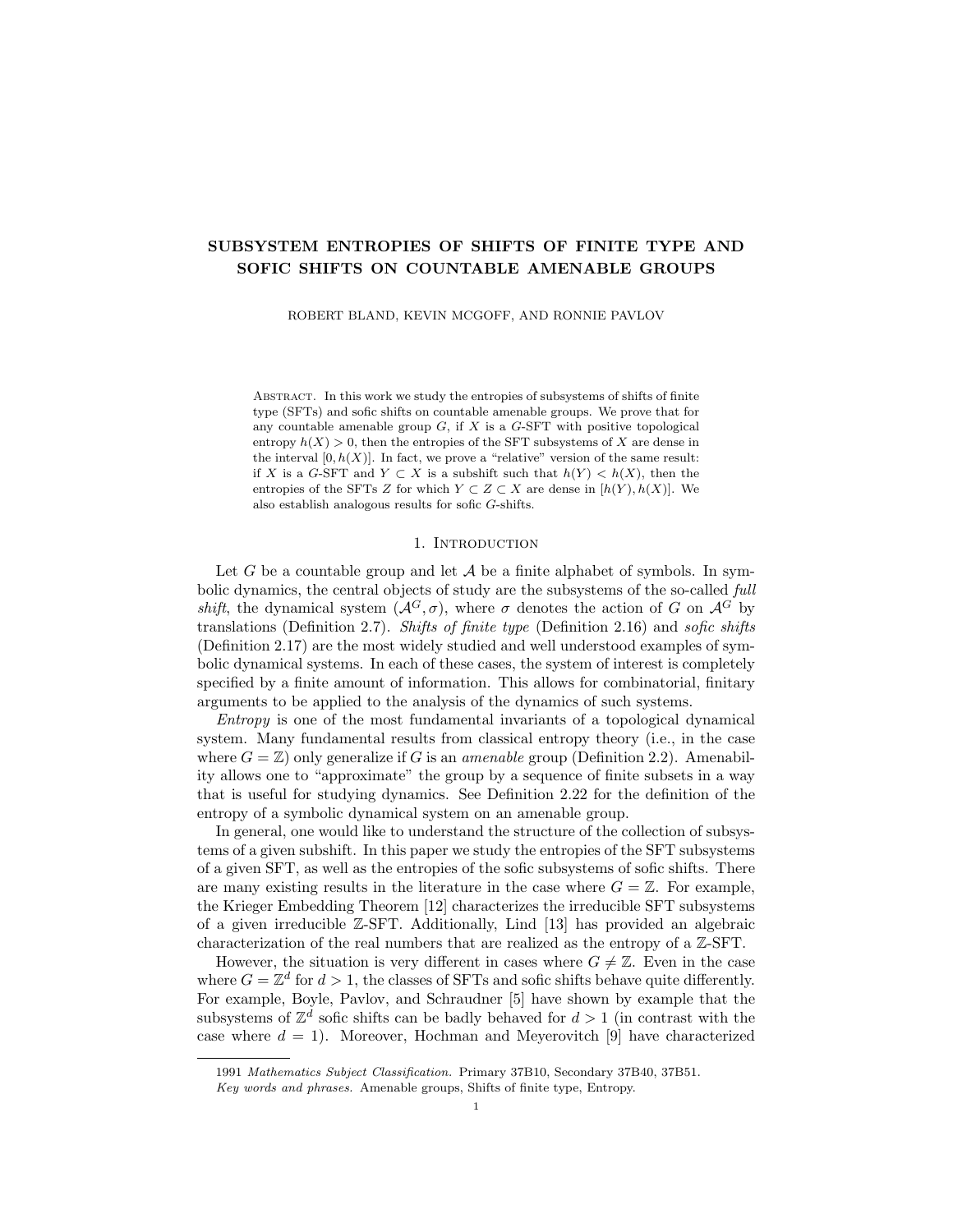assumption that  $p \in D_n = D(t, f; Z_n)$ , in which case  $p(\partial \tau) = f(\partial \tau)$  for each tile  $\tau \in \mathcal{T}_t$  (*F*). This demonstrates that

$$
\gamma(D_n) \subset \int_{\tau}^{\tau} \text{ints}^a(f(\partial \tau), Z_n).
$$

We shall prove the reverse inclusion by induction on n. For the  $n = 0$  case, let  $(b_{\tau})_{\tau}$  be a vector of blocks such that  $b_{\tau} \in \mathcal{P}^{a}(\tau, Z_0)$  and  $\partial b_{\tau} = f(\partial \tau)$  for each  $\tau \in \mathcal{T}_t$  (F). To construct a  $\gamma$ -preimage of  $(b_\tau)_\tau$  in  $D_0$ , begin with a point  $x \in X$ such that  $x(\text{fr}_t(F)) = f^X$ . Such a point exists because f occurs in some point of  $Z_0 = X \times \Sigma_0$ . Note that

$$
x(\partial \tau) = f^X(\partial \tau) = \partial b^X_\tau
$$

for each  $\tau \in \mathcal{T}_t(F)$ , because  $\partial \tau \subset \text{fr}_t(F)$  for each  $\tau$ . Moreover, for each  $\tau$  it holds that the block  $b_\tau^X$  occurs in a point of X, as each block  $b_\tau = (b_\tau^X, b_\tau^Y)$  occurs in a point of  $Z_0 = X \times \Sigma_0$ . Because X is an SFT specified by patterns of shape K, we may repeatedly apply Lemma 2.21 to excise the block  $x(\tau)$  and replace it with  $b_\tau^X$  for every  $\tau \in \mathcal{T}_t$ . Every tile is disjoint, so the order in which the blocks are replaced does not matter. After at most finitely many steps, we obtain a new point  $x^{\theta} \in X$  such that  $x^{\theta}(\text{fr}_{t}(F)) = f^{X}$  and  $x^{\theta}(\tau) = b_{\tau}^{X}$  for each  $\tau \in \mathcal{T}_{t}$ .

Recall that the point  $t \in \Sigma_0$  is fixed from before. The point  $(x^{\ell}, t) \in X \times \Sigma_0$  is therefore allowed in  $Z_0 = X \times \Sigma_0$ . Let  $p = (x^0, t)(F) \in \mathcal{P}(F, Z_0)$ . We have that  $p^T = t$  and  $p(\text{fr}_t(F)) = f$  by the selection of  $x^{\theta}$ . This implies that  $p \in D_0$ . It also holds that  $p(\tau) = b_{\tau}$  for each  $\tau \in \mathcal{T}_t$  (*F*), as t itself encodes the tiling  $\mathcal{T}_t$  from which the tiles  $\tau \in \mathcal{T}_t(F)$  are drawn (and each block  $b_{\tau}$  is aligned, by assumption). We then finally have  $\gamma(p) = (b_\tau)_\tau$ , which settles the case  $n = 0$ .

 $\bigcap$  Now suppose the set equality (3) holds for some fixed  $n < N$ , and let  $(b_{\tau})_{\tau} \in$  $\tau$  ints<sup>a</sup>( $f(\partial \tau)$ ,  $Z_{n+1}$ ). From the inclusion  $Z_{n+1} \subset Z_n$  and the inductive hypothesis, it follows there is a pattern  $p \in D_n$  such that  $\gamma(p) = (b_\tau)_\tau$ . Suppose  $p = (x, t)(F)$  for some  $(x, t) \in Z_n$  (by induction, t is the point fixed from before). We need to modify p only slightly to find a  $\gamma$ -preimage of  $(b_{\tau})_{\tau}$  which occurs in  $Z_{n+1}$  (and hence belongs to  $D_{n+1}$ ).

Consider the block  $\beta_n$  determined at the beginning of this proof, which is forbidden in the subshift  $Z_{n+1}$ . If  $\beta_n$  occurs anywhere in the point  $(x, t)$ , then (by the assumption that  $\beta_n$  is aligned) it must occur on a tile<sup>2</sup>  $\tau \in \mathcal{T}_t$ . It does not occur on any of the tiles from  $\mathcal{T}_t$  (*F*), because for each tile  $\tau \in \mathcal{T}_t$  (*F*) we have  $(x, t)(\tau) = b_{\tau}$ which is allowed in  $Z_{n+1}$  by assumption.

Yet,  $\beta_n$  may occur in  $(x, t)$  outside of  $F_t$ . By the construction of  $Z_{n+1}$ , we have

$$
|\operatorname{ints}^a(\partial \beta_n, Z_n)| > 1,
$$

and therefore there is an aligned block  $\tilde{b}$  which occurs in  $Z_n$  such that  $\tilde{b} \neq \beta_n$ and  $\partial \tilde{b} = \partial \beta_n$ . Apply Lemma 2.21 at most countably many times<sup>3</sup> to excise  $\beta_n^X$ wherever it may occur in x, replacing it with  $\tilde{b}^X$ . This yields a new point  $x^0 \in X$ .

Then  $(x^{\theta}, t) \in Z_0$  also belongs to  $Z_{n+1}$ . It was already the case that none of the blocks  $\beta_0, \ldots, \beta_{n-1}$  could occur anywhere in  $(x, t)$  by the assumption  $(x, t) \in Z_n$ ,

<sup>&</sup>lt;sup>2</sup>This sentence is the reason why we consider the product system  $X \times \Sigma_0$  rather than working in X directly; the extra information on the tiling layer of a labelling  $(x, t)$  allows us to control where an aligned block may occur within  $(x, t)$ .

<sup>&</sup>lt;sup>3</sup>If  $x_k$  is the point constructed after k excisions, then  $(x_k)_k$  is a Cauchy sequence in X and therefore has a limit  $x_1 \in X$ , the desired point with infinitely many excisions applied. The order in which the blocks are replaced does not matter because the tiles are all disjoint.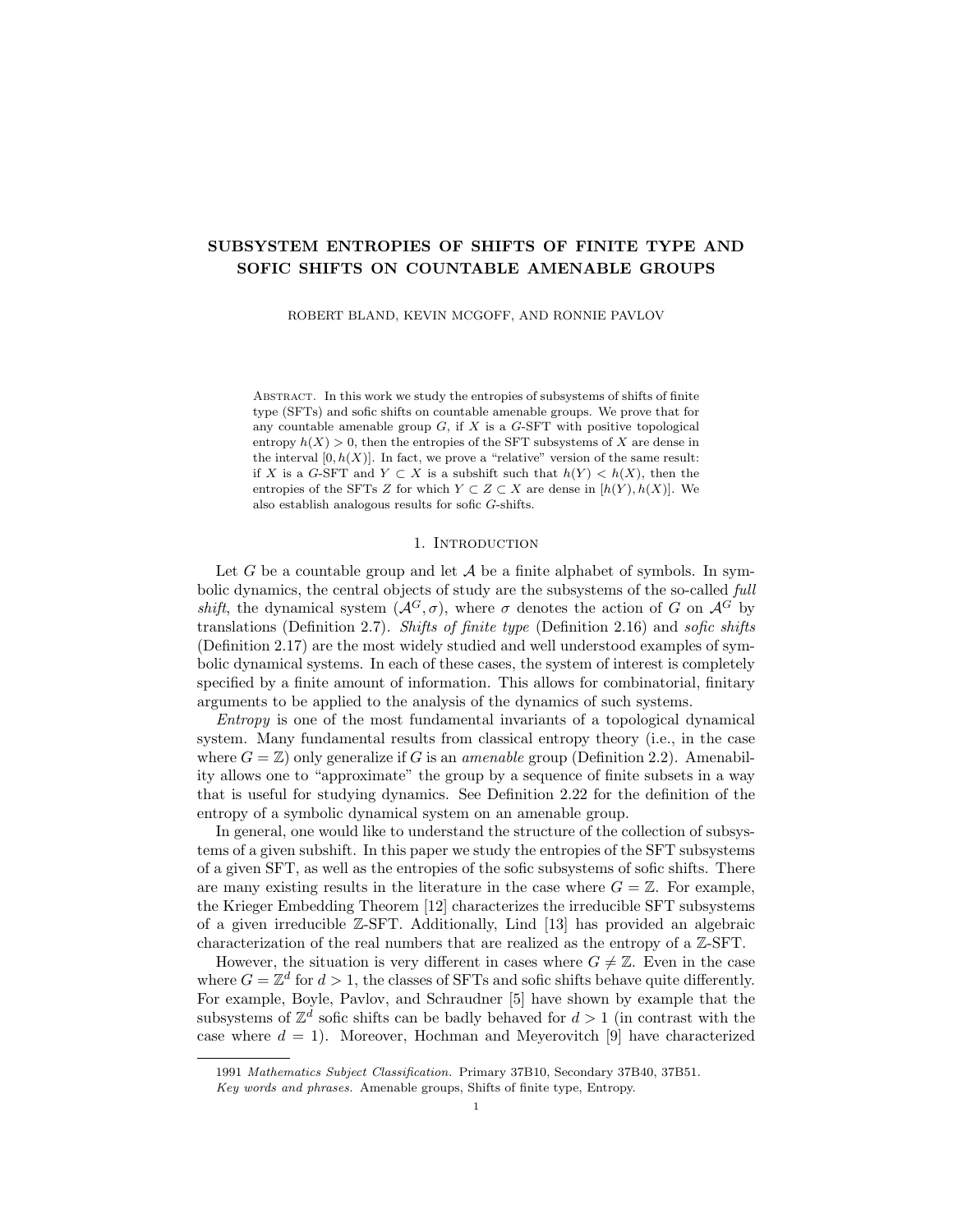and now neither does  $\beta_n$  occur anywhere in  $(x^{\ell}, t)$ . The pattern  $p^{\ell} = (x^{\ell}, t)(F)$ may be distinct from  $p = (x, t)(F)$  (the labelling may change on  $F \setminus F_t$ ), but we did not replace any of the blocks within  $F_t$ . We still have  $p^{\ell}(\tau) = b_{\tau}$  for each tile  $\tau \in \mathcal{T}_t$  (*F*), and hence  $p^{\theta} \in D_{n+1}$  and  $\gamma(p^{\theta}) = (b_{\tau})_{\tau}$ .

This completes the induction, and we conclude that the set equality (3) holds for each  $n \leq N$ . From this equality and the fact that  $\gamma$  is at most  $|\mathcal{A}|^{\delta/F}$ -to-1, we  $obtain$ <sub> $\checkmark$ </sub>

$$
\left|\text{ints}^a(f(\partial \tau), Z_n)| \leq |D(t, f; Z_n)| \leq |\mathcal{A}|^{\delta/Fj} \cdot \int_{\tau}^{\tau} |\text{ints}^a(f(\partial \tau), Z_n)|.
$$

Notice that the above inequalities hold for each fixed  $t \in \mathcal{P}(F, \Sigma_0)$ , each fixed  $f \in \mathcal{P}(\text{fr}_t(F), X \times \Sigma_0)$  such that  $f^{\top} = t(\text{fr}_t(F))$ , and each  $n \leq N$ . From these inequalities and Equation (2), we conclude that (E1) and (E2) hold, i.e.,

(E1) 
$$
|\mathcal{P}(F, Z_n)| \ge \int_{t}^{t} \frac{|\text{ints}^a(f(\partial \tau), Z_n)|}{\int_{t}^{t} \sum_{i=1}^{n} \sum_{i=1}^{n} \sum_{i=1}^{n} \sum_{j=1}^{n} \sum_{i=1}^{n} \sum_{j=1}^{n} \sum_{j=1}^{n} \sum_{j=1}^{n} \sum_{j=1}^{n} \sum_{j=1}^{n} \sum_{j=1}^{n} \sum_{j=1}^{n} \sum_{j=1}^{n} \sum_{j=1}^{n} \sum_{j=1}^{n} \sum_{j=1}^{n} \sum_{j=1}^{n} \sum_{j=1}^{n} \sum_{j=1}^{n} \sum_{j=1}^{n} \sum_{j=1}^{n} \sum_{j=1}^{n} \sum_{j=1}^{n} \sum_{j=1}^{n} \sum_{j=1}^{n} \sum_{j=1}^{n} \sum_{j=1}^{n} \sum_{j=1}^{n} \sum_{j=1}^{n} \sum_{j=1}^{n} \sum_{j=1}^{n} \sum_{j=1}^{n} \sum_{j=1}^{n} \sum_{j=1}^{n} \sum_{j=1}^{n} \sum_{j=1}^{n} \sum_{j=1}^{n} \sum_{j=1}^{n} \sum_{j=1}^{n} \sum_{j=1}^{n} \sum_{j=1}^{n} \sum_{j=1}^{n} \sum_{j=1}^{n} \sum_{j=1}^{n} \sum_{j=1}^{n} \sum_{j=1}^{n} \sum_{j=1}^{n} \sum_{j=1}^{n} \sum_{j=1}^{n} \sum_{j=1}^{n} \sum_{j=1}^{n} \sum_{j=1}^{n} \sum_{j=1}^{n} \sum_{j=1}^{n} \sum_{j=1}^{n} \sum_{j=1}^{n} \sum_{j=1}^{n} \sum_{j=1}^{n} \sum_{j=1}^{n} \sum_{j=1}^{n} \sum_{j=1}^{n} \sum_{j=1}^{n} \sum_{j=1}^{n} \sum_{j=1}^{n} \sum_{j=1}^{n} \sum_{j=1}^{n} \sum_{j=1}^{n} \sum_{j=1}^{n} \sum_{j=1}^{n} \sum_{j=1}^{n} \sum_{j=1}^{n}
$$

(E2) 
$$
|\mathcal{P}(F, Z_n)| \leq |\mathcal{A}|^{\delta/Fj} \cdot \sum_{t}^{\times} \sum_{f}^{\times} |\text{ints}^a(f(\partial \tau), Z_n)|,
$$

where the first sum is taken over all  $t \in \mathcal{P}(F, \Sigma_0)$ , the second sum over all  $f \in$  $\mathcal{P}(\text{fr}_t(F), Z_0)$  for which  $f^{\top}$  agrees with t, and the product over all  $\tau \in \mathcal{T}_t(F)$ .

Property (F2) of the set F implies that  $h(F, \Sigma_0) < \delta$ , in which case  $|\mathcal{P}(F, Z_0)|$  $e^{\delta/Fj}$ . Consequently, the variable t in (E1) and (E2) ranges over fewer than  $e^{\delta/Fj}$ terms. Moreover, by the selection of S, we have  $|\partial \tau| < \delta |\tau|$  for each  $\tau \in \mathcal{T}_t(F)$ , in which case it follows that

$$
|\operatorname{fr}_t(F)| = \begin{array}{cc} \lfloor \beta \tau \rfloor & \text{if } \lambda & \text{if } \lambda \leq \delta \\ \tau & \tau & \tau \end{array} \quad |\partial \tau| < \begin{array}{cc} \lambda & \delta |\tau| = \delta & \text{if } \lambda \leq \delta |F| \\ \tau & \tau > \end{array} \quad |\tau| = \delta |F_t| \leq \delta |F|.
$$

Here we have used that distinct tiles from  $\mathcal{T}_t$  are disjoint. From this estimate, we deduce that there are fewer than  $|\mathcal{A}|^{\delta/Fj}$  labellings of the frame of F that agree with a fixed t on the  $\mathcal{T}$ -layer<sup>4</sup>. Consequently, the variable f in (E1) and (E2) ranges over fewer than  $|\mathcal{A}|^{\delta f}$  terms. Observe also that the size of  $\mathcal{T}_t$  (F) as a collection is small compared to F. Indeed,  $|S| > \delta^{-1}$  for each shape  $S \in \mathcal{S}$ , in which case

$$
|F| \geq |F_t| = \int_{\tau}^{\infty} |\tau| \geq |\mathcal{T}_t(F)| \cdot \min_{S \geq S} |S| > |\mathcal{T}_t(F)| \delta^{-1},
$$

and therefore  $|\mathcal{T}_t(F)| < \delta|F|$ . Consequently, the variable  $\tau$  in (E1) and (E2) ranges over fewer than  $\delta |F|$  terms.

Before returning to (U1) and (U2), one more estimate is necessary. For each  $n < N$ , each shape  $S \in \mathcal{S}$ , and each aligned block  $b \in \mathcal{P}^a(S, Z_n)$ , we claim that

(4) 
$$
|\text{ints}^a(\partial b, Z_n)| \le 2 |\text{ints}^a(\partial b, Z_{n+1})|.
$$

Let  $S \in \mathcal{S}$ , and let  $b \in \mathcal{P}^a(S, Z_n)$  be an aligned block occurring in  $Z_n$ , distinct from the forbidden block  $\beta_n$ . Say  $b = (x, t)(S)$  for some  $(x, t) \in Z_n$ . We claim that b occurs in a point of  $Z_{n+1}$ . Note that t extends to/encodes an exact, zero entropy tiling  $\mathcal{T}_t$  of G over S, and note that S is a tile of  $\mathcal{T}_t$ . This is because b is aligned by assumption, in which case  $t_e = b_e^T = (S, e)$ , and therefore  $e \in C_t(S)$ .

Suppose the forbidden block  $\beta_n$  occurs anywhere in  $(x, t)$ . Because  $\beta_n$  is aligned, it must occur on a tile  $\tau \in \mathcal{T}_t$ . It does not occur on S, because  $b \neq \beta_n$ . By the

<sup>&</sup>lt;sup>4</sup>It is important to specify that the  $\mathcal{T}$ -layer is fixed, else the number is at most  $|\mathcal{A} \times \Sigma|$   $|^{f}$ , which cannot be bounded because  $\delta$  must be selected before  $\Sigma$  is constructed.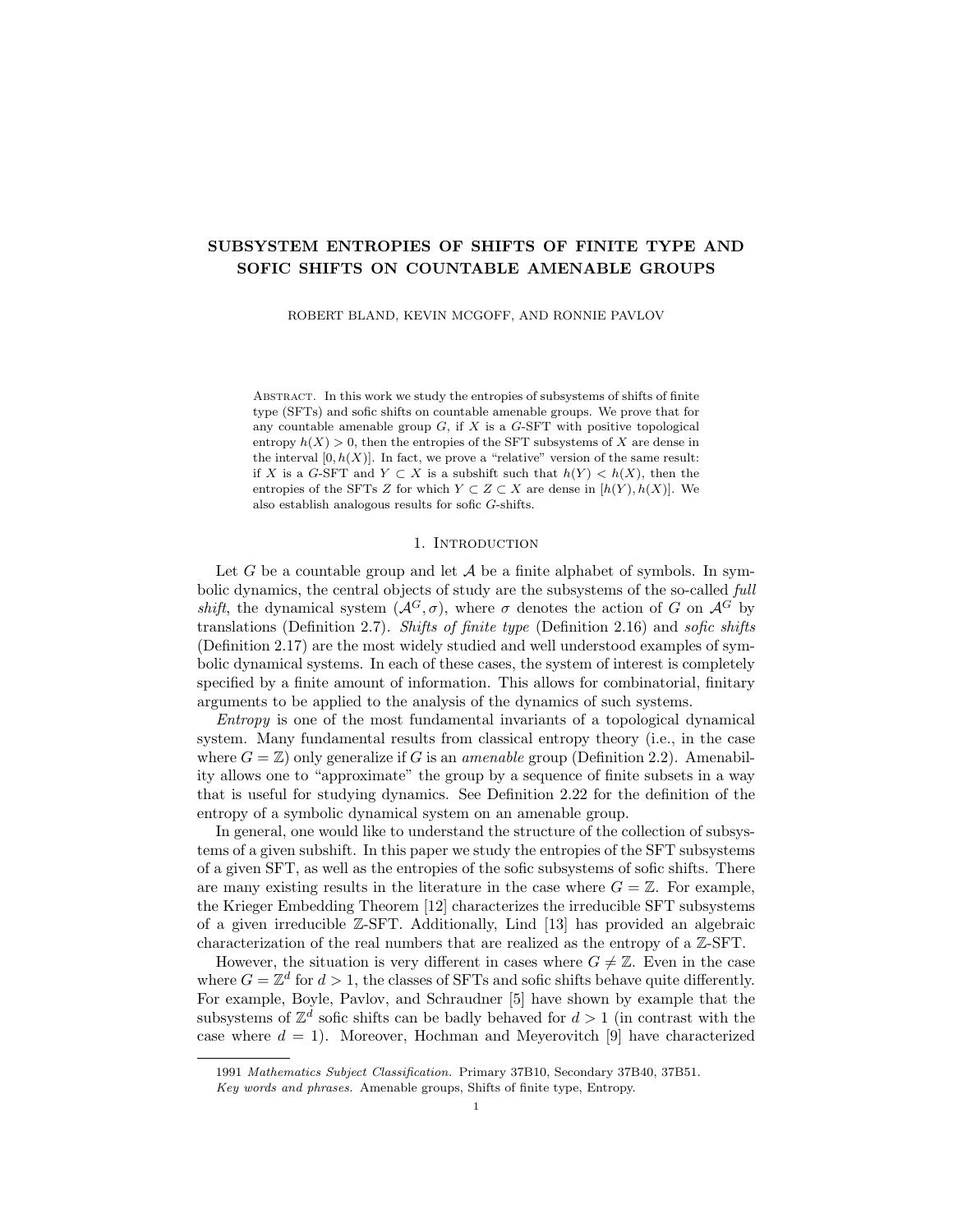assumption that  $|\text{ints}^a(\partial \beta_n, Z_n)| > 1$ , we know there is an aligned block  $\tilde{b}_n \neq \beta_n$ that occurs in  $Z_n$  such that  $\partial \tilde{b}_n = \partial \beta_n$ .

Recall X is an SFT specified by patterns of shape K, and  $\tilde{b}_n^X$  is allowed in X. Again we may apply Lemma 2.21 at most countably many times, excising  $\beta_n^X$ wherever it may occur in x and replacing it with  $\tilde{b}_n^X$ . At the end we receive a new point  $x^0 \in X$ , within which  $\beta_n^X$  does not occur. Then  $(x^0, t)$  is allowed in  $Z_{n+1}$  and  $(x^{\theta}, t)(S) = b$ , hence  $b \in \mathcal{P}^a(S, Z_{n+1})$ .

The conclusion is that  $\beta_n$  is the only aligned block lost from  $Z_n$  to  $Z_{n+1}$ . For each  $b \in \mathcal{P}^a(S, Z_n)$ , we have either  $\text{ints}^a(\partial b, Z_n) = \text{ints}^a(\partial b, Z_{n+1})$  or  $\text{ints}^a(\partial b, Z_n) =$ ints<sup>a</sup>( $\partial b$ ,  $Z_{n+1}$ )  $\Box$  { $\beta_n$ }. If two positive integers differ by at most 1 then their ratio is at most 2, hence the inequality (4) follows.

Finally, we shall use the estimates (E1) and (E2) to argue for the ultimate claims (U1) and (U2) made before. For the first, consider a fixed  $n < N$ . It is clear that  $h(Z_{n+1}) \leq h(Z_n)$  by inclusion. For the second inequality in (U1), we have

$$
|\mathcal{P}(F, Z_n)| \leq |\mathcal{A}|^{\delta/Fj} \cdot \int_{\tau}^{\tau} \frac{|\operatorname{ints}^a(f(\partial \tau), Z_n)|}{2 |\operatorname{ints}^a(f(\partial \tau), Z_{n+1})|}
$$
  

$$
\leq |\mathcal{A}|^{\delta/Fj} \cdot 2^{\delta/Fj} \cdot \int_{t}^{\tau} \int_{\tau}^{\tau} \times \int_{\tau}^{\tau} |\operatorname{ints}^a(f(\partial \tau), Z_{n+1})|
$$
  

$$
\leq |\mathcal{A}|^{\delta/Fj} \cdot 2^{\delta/Fj} \cdot |\mathcal{P}(F, Z_{n+1})|,
$$

where the inequalities are justified by (E2), (4), the fact that  $|\mathcal{T}_t(F)| < \delta|F|$ , and  $(E1)$ , respectively. Taking logs and dividing through by  $|F|$ , we obtain

$$
h(Z_n) < h(F, Z_n) + \delta
$$
\n
$$
< \delta \log |\mathcal{A}| + \delta \log 2 + h(F, Z_{n+1}) + \delta
$$
\n
$$
< \delta \log |\mathcal{A}| + \delta \log 2 + h(Z_{n+1}) + \delta + \delta
$$
\n
$$
= h(Z_{n+1}) + 2\delta + \delta \log 2 + \delta \log |\mathcal{A}|
$$
\n
$$
< h(Z_{n+1}) + \varepsilon,
$$

where we have used the property  $(F2)$  of F, the previous display, the property  $(F2)$ again, and our choice of  $\delta$ . This inequality establishes (U1). For (U2), recall that the terminal shift  $Z_N$  has the property that any aligned border  $\partial b \in \mathcal{P}^a(\partial S, Z_N)$ on any shape  $S \in \mathcal{S}$  has exactly 1 allowed aligned interior. Hence, we see that

$$
|\mathcal{P}(F, Z_N)| \leq |\mathcal{A}|^{\delta/Fj} \cdot \begin{cases} |\operatorname{ints}^a(f(\partial \tau), Z_N)| \\ \times \times \times \times \\ 1 \end{cases}
$$
  

$$
= |\mathcal{A}|^{\delta/Fj} \cdot \begin{cases} \times \\ \times \times \times \times \\ 1 \end{cases}
$$
  

$$
< |\mathcal{A}|^{\delta/Fj} \cdot e^{\delta/Fj} \cdot |\mathcal{A}|^{\delta/Fj} \cdot 1,
$$

where the first inequality is justified by (E2) and the last inequality is justified by our bounds on the number of terms in the sums (established previously). Taking logs and dividing through by  $|F|$ , we finally have

$$
h(Z_N) < h(F, Z_N) + \delta
$$
\n
$$
< \delta + 2\delta \log |\mathcal{A}| + \delta
$$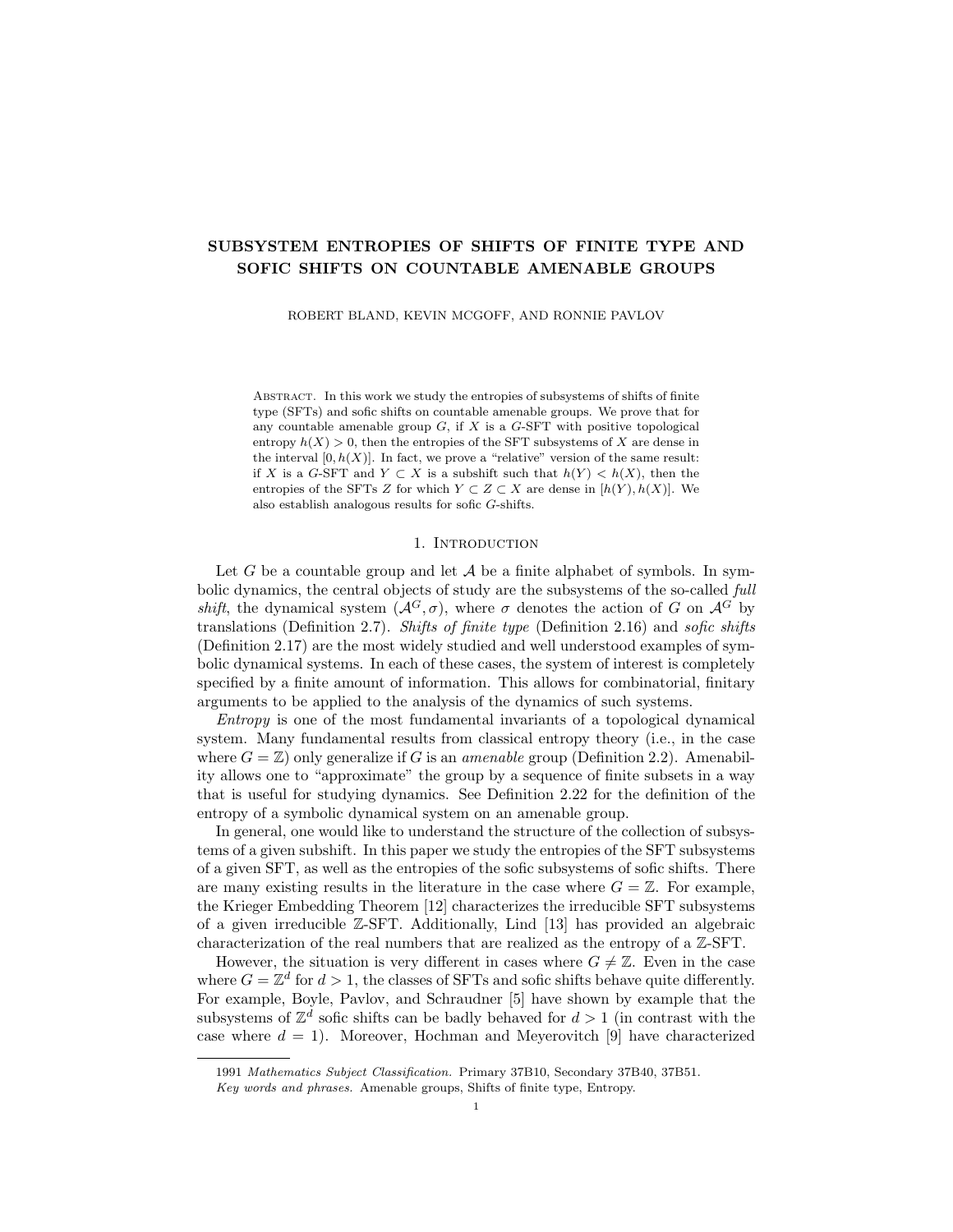$$
= 2\delta + 2\delta \log |\mathcal{A}|
$$
  

$$
< \varepsilon,
$$

where we have used the property  $(F2)$  of the set F, the previous display, and our choice of  $\delta$ . We have now established (U2).

With (U1) and (U2) in hand, the rest of the proof is easy. By (U1) and (U2), we have that  $(Z_n)_{n \in N}$  is a family of subshifts of  $X \times \Sigma_0$  such that  $(h(Z_n))_{n \in N}$  is  $\varepsilon$ -dense in  $[0, h(X \times \Sigma_0)].$ 

For each  $n \leq N$ , let  $X_n = \pi(Z_n) \subset X$ , where  $\pi$  is the projection map  $\pi(x, t) = x$ . From Lemma 2.29,  $\mathcal{H}(\pi) = h(\Sigma_0) = 0$ , hence  $h(X_n) = h(Z_n)$  for every  $n \leq N$ .

Then  $(X_n)_{n \le N}$  is a descending family of subshifts of X such that  $(h(X_n))_{n \le N}$  is  $\varepsilon$ -dense in  $[0, h(X)]$ . Though each  $X_n$  may not be an SFT, we do know that X is an SFT. One may therefore apply Theorem 2.27 to construct a family of SFTs  $(Y_n)_{n \in N}$ such that for each  $n \leq N$ , we have  $X_n \subset Y_n \subset X$  and  $h(X_n) \leq h(Y_n) < h(X_n) + \varepsilon$ . Hence  $(h(Y_n))_{n \in N}$  is 2 $\varepsilon$ -dense in  $[0, h(X)]$ . As  $\varepsilon$  was arbitrary, we conclude that the entropies of the SFT subsystems of X are dense in  $[0, h(X)]$ .

The following "relative" version of Theorem 4.1 is stronger and easily obtained as a consequence of Theorem 4.1.

**Corollary 4.2.** Let G be a countable amenable group, let X be a  $G$ -SFT, and let  $Y \subset X$  be any subsystem such that  $h(Y) < h(X)$ . Then

 ${h(Z) : Y \subset Z \subset X \text{ and } Z \text{ is an SFT}}$ 

is dense in  $[h(Y), h(X)].$ 

*Proof.* We prove the density directly. Suppose  $(a, b) \subset [h(Y), h(X)]$  for positive reals  $a < b$ , and let  $\varepsilon < (b - a)/2$ . By Theorem 4.1, there exists an SFT  $Z_0 \subset X$ such that  $a < h(Z_0) < a + \varepsilon$ . Note that these inequalities give  $h(Y) < h(Z_0)$ . Consider the subshift  $Y \cup Z_0 \subset X$ , which has entropy

$$
h(Y \cup Z_0) = \max \ h(Y), h(Z_0) = h(Z_0) \in (a, a + \varepsilon).
$$

Because X is an SFT and  $Y \cup Z_0 \subset X$ , by Theorem 2.27 there is an SFT Z such that  $Y \cup Z_0 \subset Z \subset X$  and  $h(Y \cup Z_0) \leq h(Z) < h(Y \cup Z_0) + \varepsilon$ . Thus we have

$$
a < h(Y \cup Z_0) \le h(Z) < h(Y \cup Z_0) + \varepsilon < a + 2\varepsilon < b.
$$

Since  $(a, b)$  was arbitrary, the proof is complete.

#### 5. Sofic shifts

5.1. An extension result for sofic shifts. In order to address the case of sofic shifts, we seek to leverage our results on SFTs. In particular, given a sofic shift  $W$ , we would like an SFT  $X$  such that  $W$  is a factor of  $X$  and such that the maximal entropy drop across the factor map is very small. The following theorem guarantees the existence of such SFTs.

**Theorem 5.1.** Let  $W \subset \mathcal{A}_{W}^{G}$  be a sofic shift. For every  $\varepsilon > 0$ , there exists an SFT  $\tilde{X}$  and a one-block code  $\tilde{\phi}$  :  $\tilde{X} \to W$  such that the maximal entropy gap of  $\tilde{\phi}$ satisfies  $\mathcal{H}(\phi) < \varepsilon$ .

*Proof.* Since W is sofic, there exists an SFT  $X \subset \mathcal{A}_{X}^G$  and a factor map  $\phi: X \to W$ . Without loss of generality, we assume that

i.  $\phi$  is a one-block code, witnessed by the function  $\Phi : \mathcal{A}_X \to \mathcal{A}_W$ , and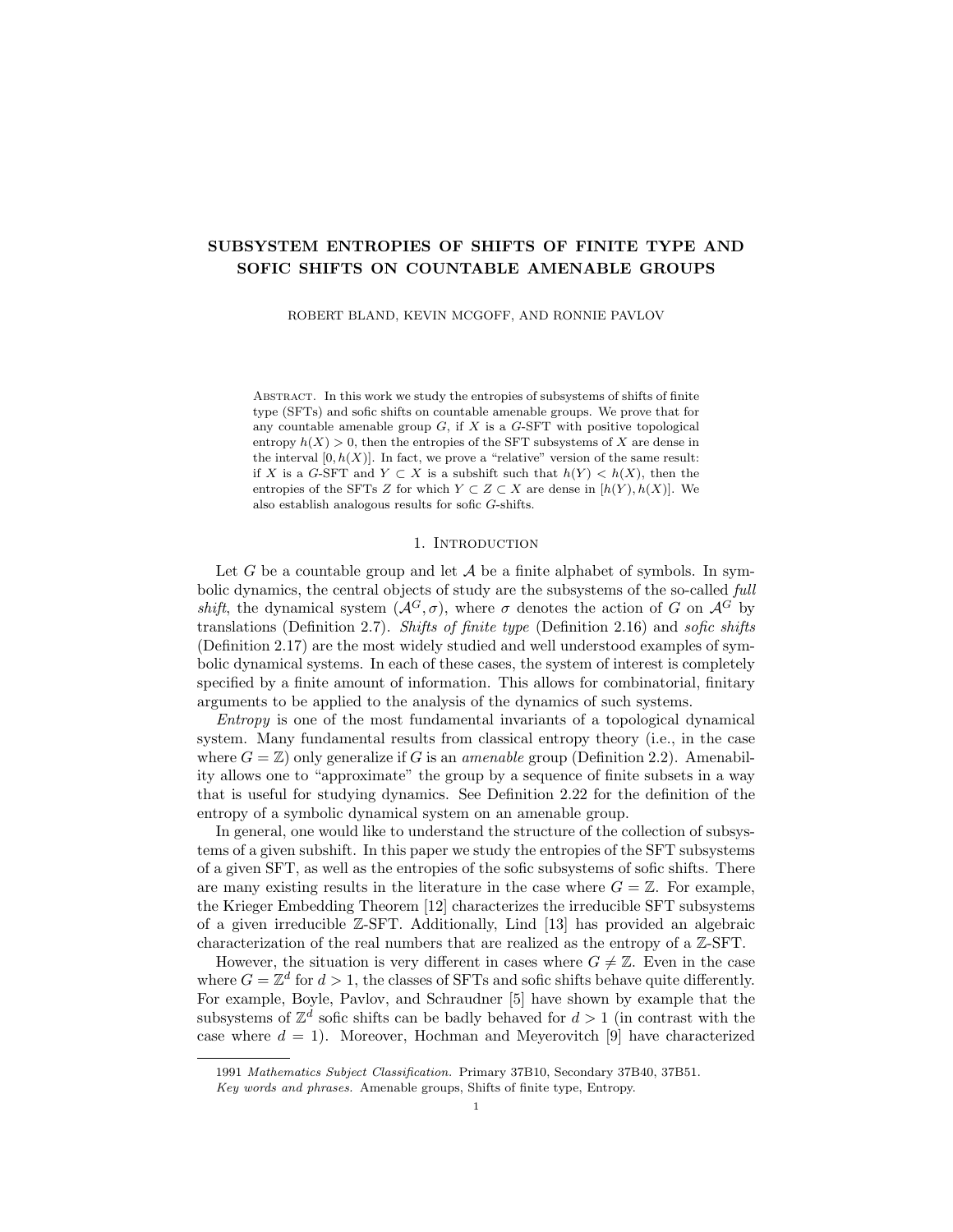ii.  $A_X$  and  $A_W$  are disjoint.

We abbreviate  $\mathcal{A}_{XW} = \mathcal{A}_X \sqcup \mathcal{A}_W$ . Let  $\varepsilon > 0$ , and select  $\delta > 0$  such that

 $4\delta + \delta(1+\delta) \log |\mathcal{A}_X| < \varepsilon/2.$ 

Let  $K \subset G$  be a large finite subset that specifies X as an SFT. The set K is fixed for the remainder of this proof, and thus we shall denote  $\partial_{KK}$  1F by  $\partial F$  and  $int_{KK}$  1 F by int F for any finite set  $F \subset G$ . By Theorem 3.6, there exists a finite set of finite shapes  $S$  such that the following conditions are met.

i. Each shape  $S \in \mathcal{S}$  is  $(KK^{-1}, \eta)$ -invariant, where  $\eta > 0$  is a constant such that  $\eta|KK^{-1}| < \delta$ . By Lemma 2.5, this implies  $|\partial S| < \delta|S|$  for each  $S \in \mathcal{S}$ .

- ii.  $KK^{-1} \subset S$  and  $|S| > \delta^{-1}$  for each  $S \in S$ .
- iii. There is a point  $t_0 \in \Sigma_E(\mathcal{S})$  such that  $h(\overline{\mathcal{O}}(t_0)) = 0$ .

Recall by Proposition 3.3 that  $\Sigma_E$  is an SFT. By Theorem 2.27, there is an SFT T such that  $\overline{\mathcal{O}}(t_0) \subset T \subset \Sigma_F$  and  $h(T) < h(\overline{\mathcal{O}}(t_0)) + \delta$ . Consequently, each point  $t \in T$  is an encoding of an exact tiling  $\mathcal{T}_t$  of G over S (possibly distinct from the original tiling  $\mathcal{T}_0$ , with tiling system entropy

$$
h(\mathcal{T}_t) = h(\overline{\mathcal{O}}(t)) \le h(T) < h(\overline{\mathcal{O}}(t_0)) + \delta = 0 + \delta.
$$

Because X and T are SFTs, we have that  $X \times T \subset (\mathcal{A}_X \times \Sigma)^G$  is also an SFT.

Let  $t \in T$  be arbitrary, and recall that  $\mathcal{T}_t$  is a partition of G. Thus, for each  $g \in G$ , there is a unique tile  $\tau \in \mathcal{T}_t$  such that  $g \in \tau$ . We define the notation  $\mathcal{T}_t(g)$ by setting  $\mathcal{T}_t(g) = \tau$ . Next we define a map  $\phi_t : X \to \mathcal{A}_{XW}^G$  by the following rule: for each  $g \in G$  and  $x \in X$ ,

$$
\phi_t(x)_g = \begin{cases} x_g & \text{if } g \in \partial \mathcal{T}_t(g), \\ \Phi(x_g) & \text{if } g \in \text{int } \mathcal{T}_t(g). \end{cases}
$$

This map is well-defined, as  $\tau = \partial \tau \sqcup \text{int } \tau$ . The map  $\phi_t$  applies the one-block code  $\phi$  to "most" of a point x, by relabelling the *interiors* of each tile  $\tau \in \mathcal{T}_t$ .

We now define a sliding block code  $\varphi: X \times T \to (\mathcal{A}_{XW} \times \Sigma)^G$  by applying the map(s)  $\phi_t$  fiber-wise: for each point  $(x, t) \in X \times T$ , let

$$
\varphi(x,t) = (\phi_t(x),t).
$$

It is straightforward to check that  $\varphi$  is indeed a sliding block code (Definition 2.8). For the theorem, the desired shift  $\tilde{X}$  is identified with the range of this map. Let

$$
\tilde{X} = \varphi(X \times T) \subset (\mathcal{A}_{XW} \times \Sigma)^G.
$$

See Figure 3 for an illustration of the construction. It remains to show that there is a one-block code  $\phi: X \to W$ , that the shift X is an SFT, and that  $\mathcal{H}(\phi) < \varepsilon$ .

First, let us show that  $\tilde{X}$  factors onto W. The factor map is induced by the function  $\tilde{\Phi}: A_{XW} \to A_W$ , which is an extension of  $\Phi$ , defined by the following rule:  $\tilde{\Phi}(\alpha) = \alpha$  if  $\alpha \in \mathcal{A}_W$ , and  $\tilde{\Phi}(\alpha) = \Phi(\alpha)$  if  $\alpha \in \mathcal{A}_X$ . Let  $\tilde{\phi} : \tilde{X} \to \mathcal{A}_W^G$  be given by

$$
\tilde{\phi}(\tilde{x},t)_{g} = \tilde{\Phi}(\tilde{x}_{g}), \quad \forall g \in G \text{ and } \forall (\tilde{x},t) \in \tilde{X}.
$$

It is clear that  $\tilde{\phi}$  is a one-block code. Let us now show that  $\tilde{\phi}(\tilde{X}) = W$ . Let  $x \in X$  and  $t \in T$ , in which case  $(\phi_t(x), t) \in \tilde{X}$  is an arbitrary point. The effect of applying the map  $\phi_t$  to x is to apply the one-block code  $\phi$  to "most" of x. The map  $\phi$  then "completes" the relabelling, via the extended function  $\tilde{\Phi}$ . In fact, we have that  $\tilde{\phi}(\phi_t(x), t) = \phi(x) \in W$ , hence  $\tilde{\phi}(\tilde{X}) \subset W$ . For the reverse inclusion, let  $w \in W$ . Since  $\phi: X \to W$  is onto, there exists a point  $x \in X$  such that  $\phi(x) = w$ .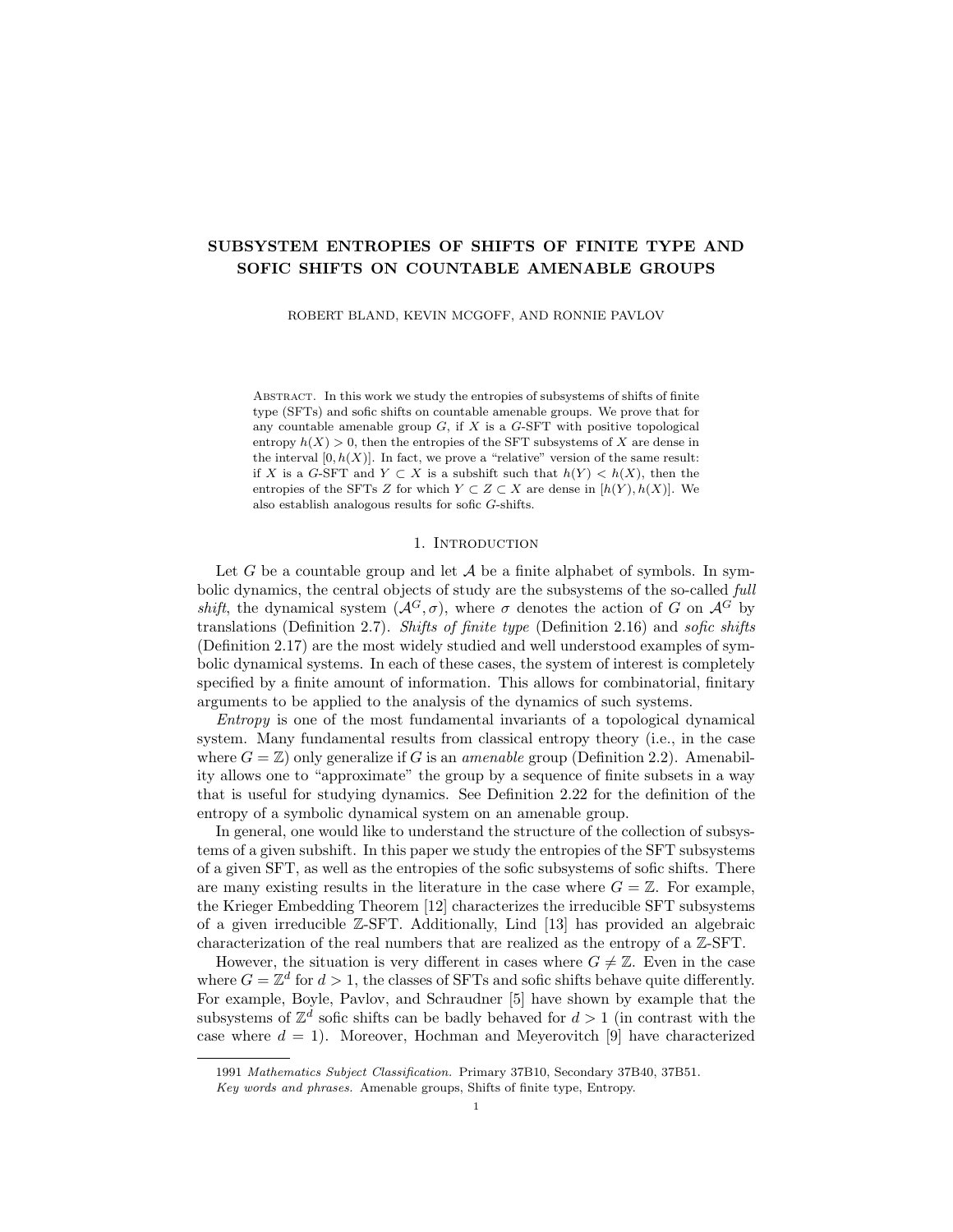

FIGURE 3. A hypothetical point  $x \in X$  with a tiling  $t \in T$  overlayed; the partially-transformed point  $\phi_t(x)$  is pictured, which is labelled with symbols from both  $X$  and  $W$ ; finally, the whollytransformed image point  $\phi(x) \in W$  is reached.

Choose  $t \in T$  arbitrarily; then  $(\phi_t(x), t) \in \tilde{X}$  and  $\tilde{\phi}(\phi_t(x), t) = \phi(x) = w$ . We conclude that  $\tilde{\phi} : \tilde{X} \to W$  is a genuine factor map (and a one-block code).

Let us now show that  $\tilde{X}$  is an SFT. We repeat that the shift  $\tilde{X}$  can be written in the following instructive form:

$$
\tilde{X} = (\phi_t(x), t) : x \in X \text{ and } t \in T \subset (\mathcal{A}_{XW} \times \Sigma)^G.
$$

In order to show that  $\tilde{X}$  is an SFT, we will construct an SFT  $\tilde{X}_1 \subset (\mathcal{A}_{XW} \times \Sigma)^G$ and then prove that  $\tilde{X} = \tilde{X}_1$ . Recall that  $K \subset G$  specifies X as an SFT. Let  $K_T \subset G$  be a finite subset such that  $\mathcal{P}(K_T, T)$  specifies T. We define  $\tilde{X}_1$  to be the set of points  $(\tilde{x}, t) \in (\mathcal{A}_{XW} \times \Sigma)^G$  that satisfy the following local rules.

(R1) Any pattern of shape  $K_T$  that occurs in t must belong to  $\mathcal{P}(K_T, T)$ , and any pattern of shape K that occurs in  $\tilde{x}$  and belongs to  $\mathcal{A}_{X}^{K}$  must also belong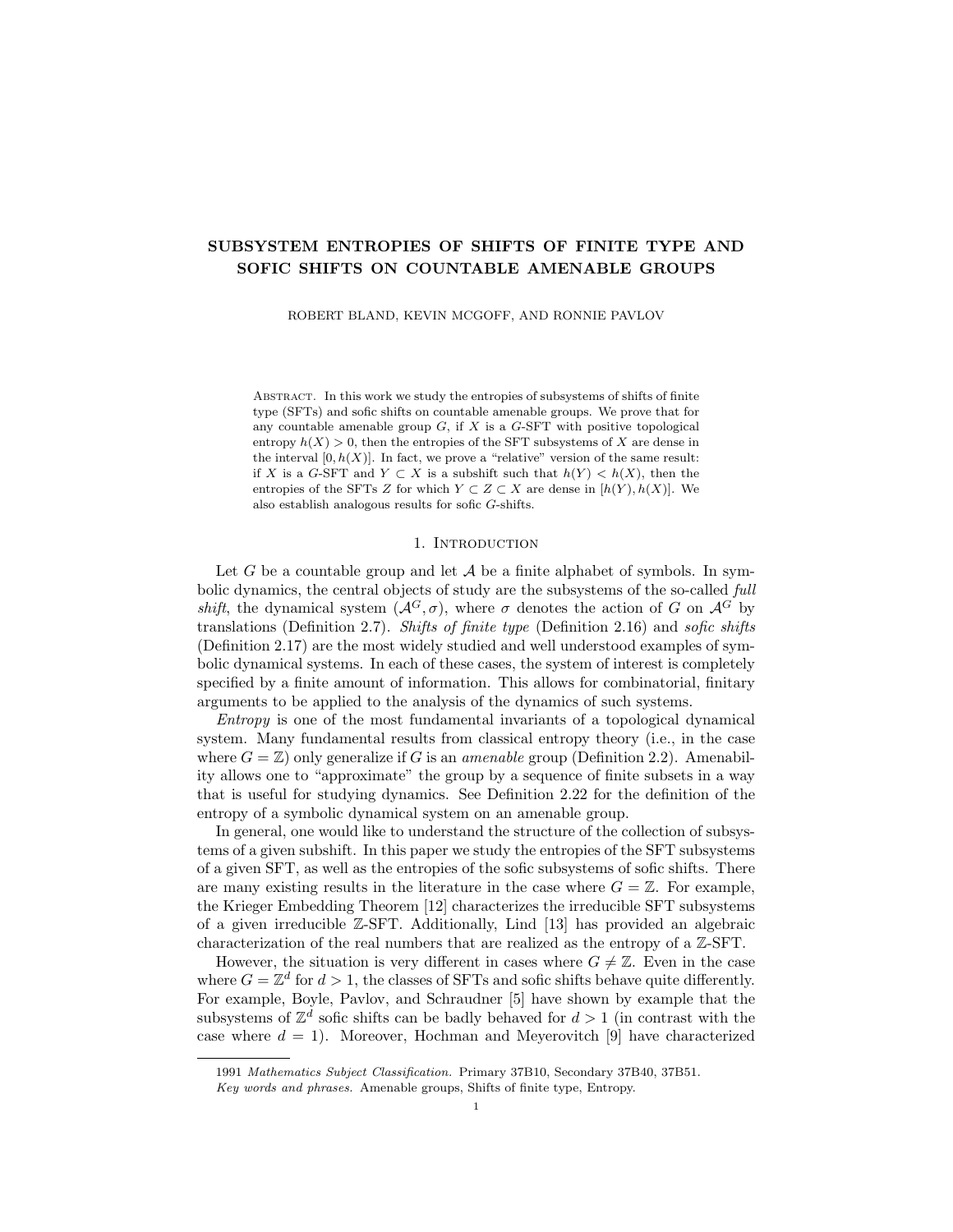to  $\mathcal{P}(K,X)$  (recall  $\mathcal{P}(K,\tilde{X}) \subset \mathcal{A}_{XW}^K = (\mathcal{A}_X \sqcup \mathcal{A}_W)^K$  in general). Note by Definition 2.14 that this condition is shift-invariant.

(R2) For any shape  $S \in \mathcal{S}$  and any  $c \in G$ , if t satisfies  $(\sigma^{c} t)_{s} = (S, s)$  for each  $s \in S$ , then  $\exists b \in \mathcal{P}(S, X)$  such that  $(\sigma^c \tilde{x})_s = b_s \in \mathcal{A}_X$  for all  $s \in \partial S$  and  $({\sigma}^c \tilde{x})_s = \Phi(b_s) \in \mathcal{A}_W$  for all  $s \in \text{int } S$ .

As these are local rules, they define an SFT; call it  $\tilde{X}_1 \subset (\mathcal{A}_{XW} \times \Sigma)^G$ . Moreover, it is easily checked that any point  $(\phi_t(x), t) \in \tilde{X}$  satisfies these rules everywhere (by construction of  $\tilde{X}$ ), and so we have  $\tilde{X} \subset \tilde{X}_1$ .

For the reverse inclusion, consider a point  $(\tilde{x}, t) \in \tilde{X}_1$ . From (R1) it follows that  $t \in T$ , as T is an SFT specified by  $K_T$ . Therefore, t encodes an exact tiling  $\mathcal{T}_t$  of G over S with  $h(\mathcal{T}_t) < \delta$ . Let  $(\tau_n)_n$  enumerate the tiles of  $\mathcal{T}_t$ , and for each n let  $\tau_n = S_n c_n$  for some  $S_n \in \mathcal{S}$  and  $c_n \in G$ . Recall  $\{\tau_n : n \in \mathbb{N}\}\$ is a partition of G.

Let  $n \in \mathbb{N}$ , and consider  $c = c_n$  and  $S = S_n$ . Observe that, because t encodes the tiling  $\mathcal{T}_t$ , we have  $(\sigma^c t)_s = (S, s)$  for each  $s \in S$ . Then by (R2), there exists a block  $b = b_n \in \mathcal{P}(S, X)$  such that  $(\sigma^c \tilde{x})_s = b_s$  for all  $s \in \partial S$  and  $(\sigma^c \tilde{x})_s = \Phi(b_s)$ for all  $s \in \text{int } S$ .

Define a point  $x \in \mathcal{A}_{X}^{G}$  by setting  $x(\tau_n) = b_n$  for each  $n \in \mathbb{N}$ . We claim that x is an allowed point of X and that  $\phi_t(x) = \tilde{x}$ . Toward this, let  $g \in G$  be arbitrary, and consider the translate  $Kg$  (recall that K specifies X as an SFT).

If Kg intersects the *interior* of any tile  $\tau_n = S_n c_n$ , then  $Kg \subset \tau_n$  by Lemma 2.6. In this case, the pattern  $(\sigma^g x)(K)$  is a subpattern of  $b_n$ , and must therefore be allowed in X as  $b_n \in \mathcal{P}(S_n, X)$ . The alternative is that  $Kg$  is disjoint from the interior of every tile, in which case  $Kg \subset \bigcap_{n} \partial \tau_n$ . By (R2), we also have  $\tilde{x}_g \in \mathcal{A}_X$ for every  $g \in \mathcal{S}_n$  int  $\tau_n$ . In this case we have  $(\sigma^g x)(K) = (\sigma^g x)(K)$ , which is again allowed in  $X$  by  $(R1)$ .

In either case we have that  $(\sigma^g x)(K)$  is allowed in X for any  $g \in G$ , and hence  $x \in X$ . Then by the definition of  $\phi_t$ , we see that  $\phi_t(x) = \tilde{x}$ . Thus, we have found a point  $(x, t) \in X \times T$  such that  $\varphi(x, t) = (\phi_t(x), t) = (\tilde{x}, t)$ , and hence  $(\tilde{x}, t) \in X$ . We conclude that  $\tilde{X} = \tilde{X}_1$ , and therefore  $\tilde{X}$  is an SFT.

Finally, let us show that  $\mathcal{H}(\tilde{\phi}) < \varepsilon$ . Towards this end, let  $\tilde{X}^{\theta} \subset \tilde{X}$  be any subsystem of  $\tilde{X}$ , and let  $W^0 = \tilde{\phi}(\tilde{X}^0) \subset W$ . We will show that  $h(\tilde{X}^0) - h(W^0) < \varepsilon/2$ . Let  $F \subset G$  be a finite subset such that the following conditions are met.

- (F1) F is  $(UU^{-1}, \vartheta)$ -invariant, where  $U = \sigma^2 S$  and  $\vartheta > 0$  is a constant such that  $\vartheta|U||UU^{-1}| < \delta$  (recall  $\delta$  was selected at the beginning of this proof). Note this implies that  $F$  may be well approximated by tiles from any exact tiling of G over  $S$ , in the sense of Lemma 3.8.
- (F2) F is large enough to  $\delta$ -approximate (Definition 2.24) the entropy of the shifts  $X^{\ell}$ ,  $W^{\ell}$  and T (recall that  $h(T) < \delta$ , in which case  $h(F,T) < 2\delta$ ).

Such a set exists by Proposition 2.25. This set is fixed for the remainder of this proof. Recall that  $\phi$  is a one-block code, and therefore there is a well defined map  $\tilde{\Phi}_F: \mathcal{P}(F, \tilde{X}^{\ell}) \to \mathcal{P}(F, W^{\ell})$  which takes a pattern  $p \in \mathcal{P}(F, \tilde{X}^{\ell})$  and applies the one-block code to  $p$  (at each element of  $F$ ).

Recall also that a pattern  $p \in \mathcal{P}(F, \tilde{X}^{\ell})$  is of the form  $p = (\phi_t(x), t)(F)$  for some points  $x \in X$  and  $t \in T$ . The point t encodes an exact tiling  $\mathcal{T}_t$  of G over S. For each tile  $\tau \in \mathcal{T}_t$ , the definition of  $\phi_t$  implies that

(5) 
$$
\phi_t(x)(\text{int }\tau) \in \mathcal{A}_W
$$
, and  $\phi_t(x)(\partial \tau) \in \mathcal{A}_X$ .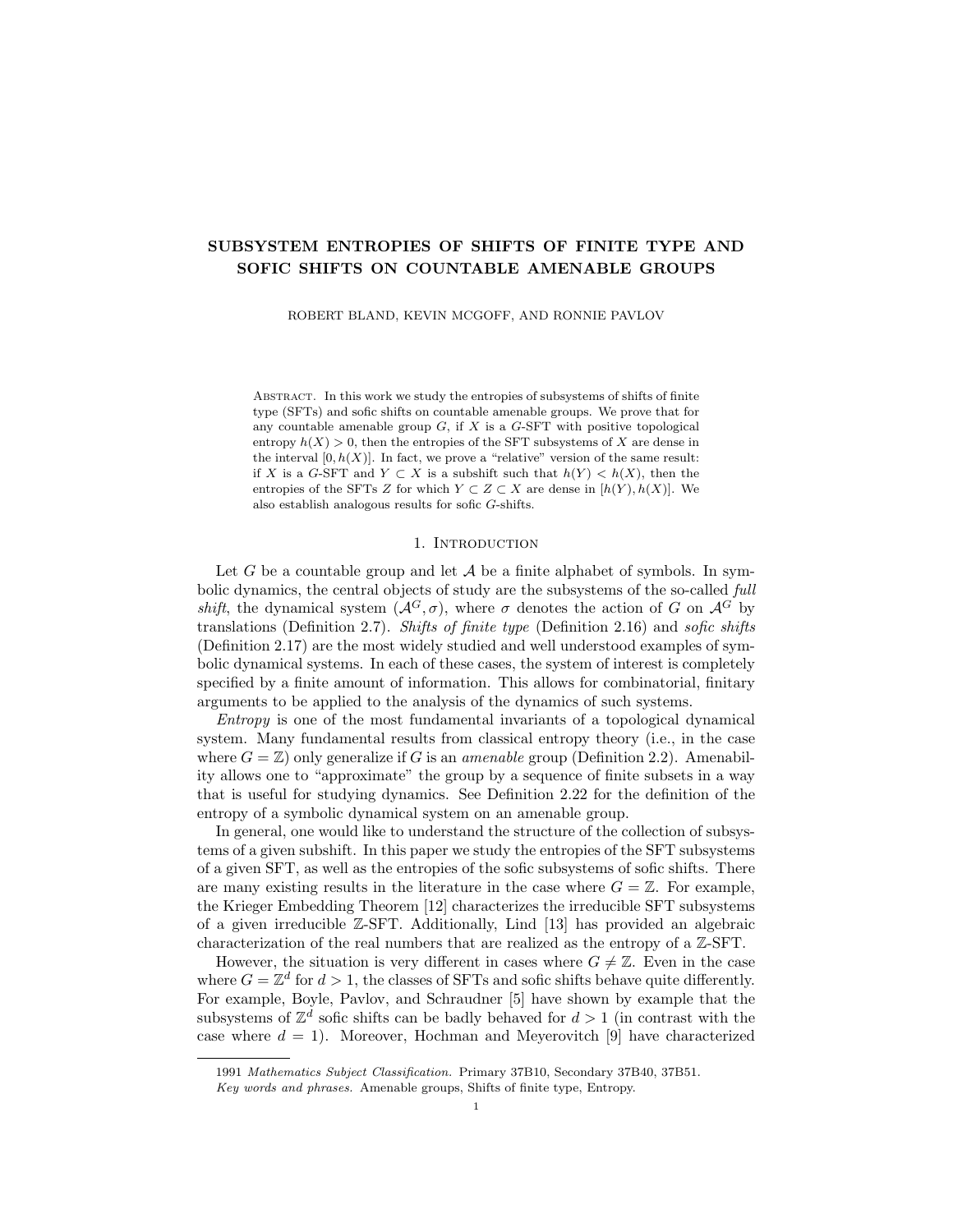Let  $q = \tilde{\Phi}_F(p) \in \mathcal{P}(F, W^{\theta})$ . Recall that every element  $g \in F$  belongs to a unique tile  $\tau = \mathcal{T}_t(g) \in \mathcal{T}_t$  (*F*), where  $\mathcal{T}_t$  (*F*)  $\subset \mathcal{T}_t$  is the outer approximation of *F* by the tiling  $\mathcal{T}_t$  (Definition 3.7). By (5), we have that

$$
q_g = \tilde{\Phi}_F(p)_g = \tilde{\Phi}(p_g^{\tilde{X}}) = \begin{cases} \Phi(p_g^{\tilde{X}}) & \text{if } g \in \partial \mathcal{T}_t(g) \\ p_g^{\tilde{X}} & \text{if } g \in \text{int } \mathcal{T}_t(g) \end{cases}
$$

In particular, we have  $q_g = p_g^{\tilde{X}}$  whenever g belongs to the set

$$
F\cap\bigcup_{\tau}\,\mathrm{int}\,\tau\;,
$$

where the union is taken over all  $\tau \in \mathcal{T}_t$  (*F*).

In light of these observations, we are ready to estimate  $|P(F, \tilde{X}^{\theta})|$  in terms of  $|P(F, W^{\theta})|$ . We first use  $\tilde{\Phi}_F$  to split over  $\mathcal{P}(F, W^{\theta})$ , and then we split again over all possible  $T$ -layers. Indeed, we have

(6) 
$$
|\mathcal{P}(F, \tilde{X}^0)| = \bigvee_{q}^{X} |\{p \in \tilde{\Phi}_F^{-1}(q) : p^T = t\}|
$$

where the sums are taken over all patterns  $q \in \mathcal{P}(F, W^{\theta})$  and  $t \in \mathcal{P}(F, T)$ . Choose and fix patterns q and t. If  $p \in \mathcal{P}(F, \tilde{X}^{\ell})$  is a pattern such that  $\tilde{\Phi}_F(p) = q$  and  $p^T = t$ , then the observations above imply that p is uniquely determined by

$$
p^{\tilde{X}} \ F \cap \bigg|_{\tau} \partial \tau \in \mathcal{A}_X
$$

where the union is taken over all tiles  $\tau \in \mathcal{T}_t$  (*F*). Moreover, our choice of *S* and the property  $(F1)$  of  $F$  together yield that

$$
\frac{1}{\tau} \partial \tau < \delta \frac{1}{\tau} \tau = \delta |F_t| < \delta (1 + \delta) |F|.
$$

Therefore, there are at most  $|\mathcal{A}_X|^{\delta(1+\delta)/Fj}$  patterns p such that  $\tilde{\Phi}_F(p) = q$  and  $p^T = t$ . From this and Equation (6), we have

$$
|\mathcal{P}(F,\tilde{X}^{\ell})| \leq |\mathcal{P}(F,W^{\ell})| \cdot |\mathcal{P}(F,T)| \cdot |\mathcal{A}_X|^{\delta(1+\delta)|F|}.
$$

By taking logs and dividing through by  $|F|$ , we obtain the following:

$$
h(\tilde{X}^{\theta}) < h(F, \tilde{X}^{\theta}) + \delta
$$
\n
$$
\leq h(F, W^{\theta}) + h(F, T) + \delta(1 + \delta) \log |\mathcal{A}_X| + \delta
$$
\n
$$
< h(W^{\theta}) + \delta + 2\delta + \delta(1 + \delta) \log |\mathcal{A}_X| + \delta
$$
\n
$$
= h(W^{\theta}) + 4\delta + \delta(1 + \delta) \log |\mathcal{A}_X|
$$
\n
$$
< h(W^{\theta}) + \varepsilon/2,
$$

where we have used property  $(F2)$  of the set F, the above inequality, property  $(F2)$ again, and our choice of  $\delta$  respectively. Since  $\tilde{X}^{\theta} \subset \tilde{X}$  was arbitrary, we have that

$$
\mathcal{H}(\tilde{\phi}) = \sup_{\tilde{X}^{\theta} \subset \tilde{X}} h(\tilde{X}^{\theta}) - h(\tilde{\phi}(\tilde{X}^{\theta})) \leq \varepsilon/2 < \varepsilon,
$$

which completes the proof.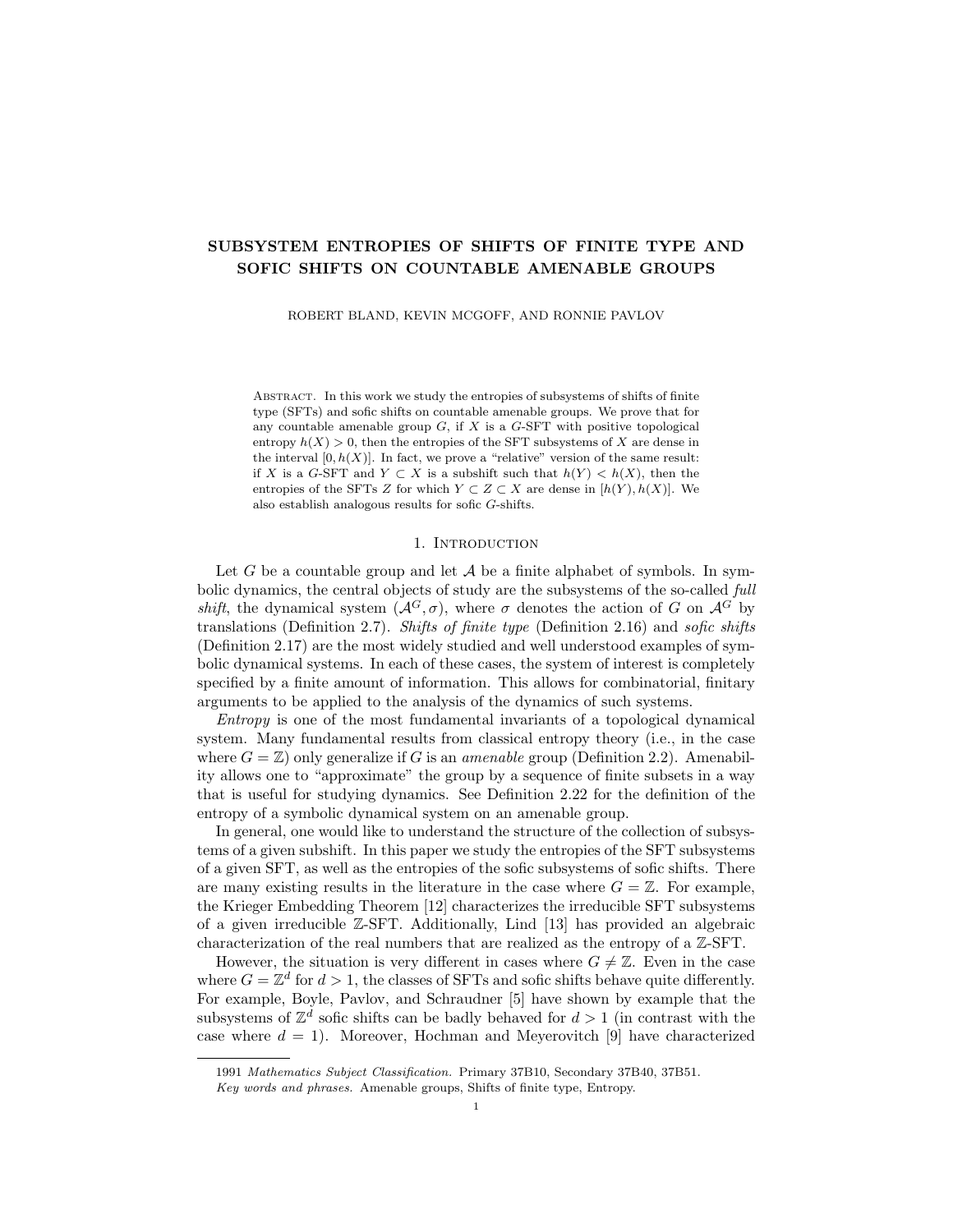5.2. Subsystem entropies for sofic shifts. Here we present our main result concerning subsystem entropies for sofic shifts. The proof follows easily by combining our extension result (Theorem 5.1) with our result for SFTs (Theorem 4.2).

**Theorem 5.2.** Let  $G$  be a countable amenable group, let  $W$  be a sofic  $G$ -shift and let  $V \subset W$  be any subsystem such that  $h(V) < h(W)$ . Then

$$
\{h(U) : V \subset U \subset W \text{ and } U \text{ is softc}\}\
$$

is dense in  $[h(V), h(W)].$ 

*Proof.* We prove the density directly. Let  $(a, b) \subset [h(V), h(W)]$  for some real numbers  $a < b$ . Let  $\varepsilon < (b - a)/2 < h(W) - h(V)$ . By Theorem 5.1, there exists an SFT X and a factor map  $\phi: X \to W$  such that  $\mathcal{H}(\phi) < \varepsilon$ .

Consider the preimage  $Y = \phi^{-1}(V) \subset X$ , which is a subshift. Note that  $\phi(Y) =$ V because  $\phi$  is surjective, hence  $\phi|_Y : Y \to V$  is a factor map. We then have that

$$
h(Y) \le h(V) + \mathcal{H}(\phi) < h(V) + \varepsilon < h(W) \le h(X).
$$

Note also that  $b \leq h(W) \leq h(X)$  and that  $a \geq h(V) > h(Y) - \varepsilon$ , which together yield that  $(a + \varepsilon, b) \subset [h(Y), h(X)]$ . By Theorem 4.2, there exists an SFT Z such that  $Y \subset Z \subset X$  and  $h(Z) \in (a + \varepsilon, a + 2\varepsilon) \subset (a, b)$ . It follows that  $U = \phi(Z)$  is a sofic shift for which  $V \subset U \subset W$  and  $h(U) \leq h(Z) < h(U) + \varepsilon$ . Then we have

$$
a < h(Z) - \varepsilon < h(U) \le h(Z) < a + 2\varepsilon < b.
$$

Thus  $h(U) \in (a, b)$ , which completes the proof.

If one selects  $V = \emptyset$  for the above theorem, then one recovers the statement that the entropies of the sofic subsystems of W are dense in  $[0, h(W)]$ . Next, we present our result concerning the entropies of arbitrary subsystems of sofic shifts.

**Corollary 5.3.** Let W be a sofic shift. For every nonnegative real  $r \leq h(W)$ , there exists a subsystem  $R \subset W$  for which  $h(R) = r$ .

*Proof.* If  $h(W) = 0$ , then  $r = 0$ , in which case one may simply select  $R = W$ . If  $h(W) > 0$ , then let  $W_0 = W$  and let  $(\varepsilon_n)_n$  be a sequence of positive real numbers converging to zero. We have that  $W_0$  is sofic and  $r \leq h(W_0)$ , and without loss of generality we assume that  $h(W_0) < r + \varepsilon_0$ .

Inductively construct a descending sequence of sofic shifts as follows. If  $W_n \subset W$ is a sofic shift such that  $r \leq h(W_n) < r + \varepsilon_n$ , then by Theorem 5.2 there exists a sofic shift  $W_{n+\mathbf{T}} \subset W_n$  for which  $r \leq h(W_{n+1}) < r + \varepsilon_{n+1}$ .

Then  $R = \frac{1}{n} W_n \subset W$  is a subshift such that  $h(R) = \lim_n h(W_n) = r$  by Proposition 2.26.

# 6. A counter-example

Theorem 5.2 implies that the entropies of the *sofic* subsystems of a sofic shift space W are dense in  $[0, h(W)]$ . One may wonder if this can be somehow "sharpened"; that is, one may wonder whether

$$
{h(W^{\theta}) : W^{\theta} \subset W \text{ and } W^{\theta} \text{ is an SFT}}
$$

is dense in  $[0, h(W)]$ . However, this statement is nowhere close to true in general, as we illustrate in this section by counterexample. This example is an adaptation of a construction of Boyle, Pavlov, and Schraudner [5].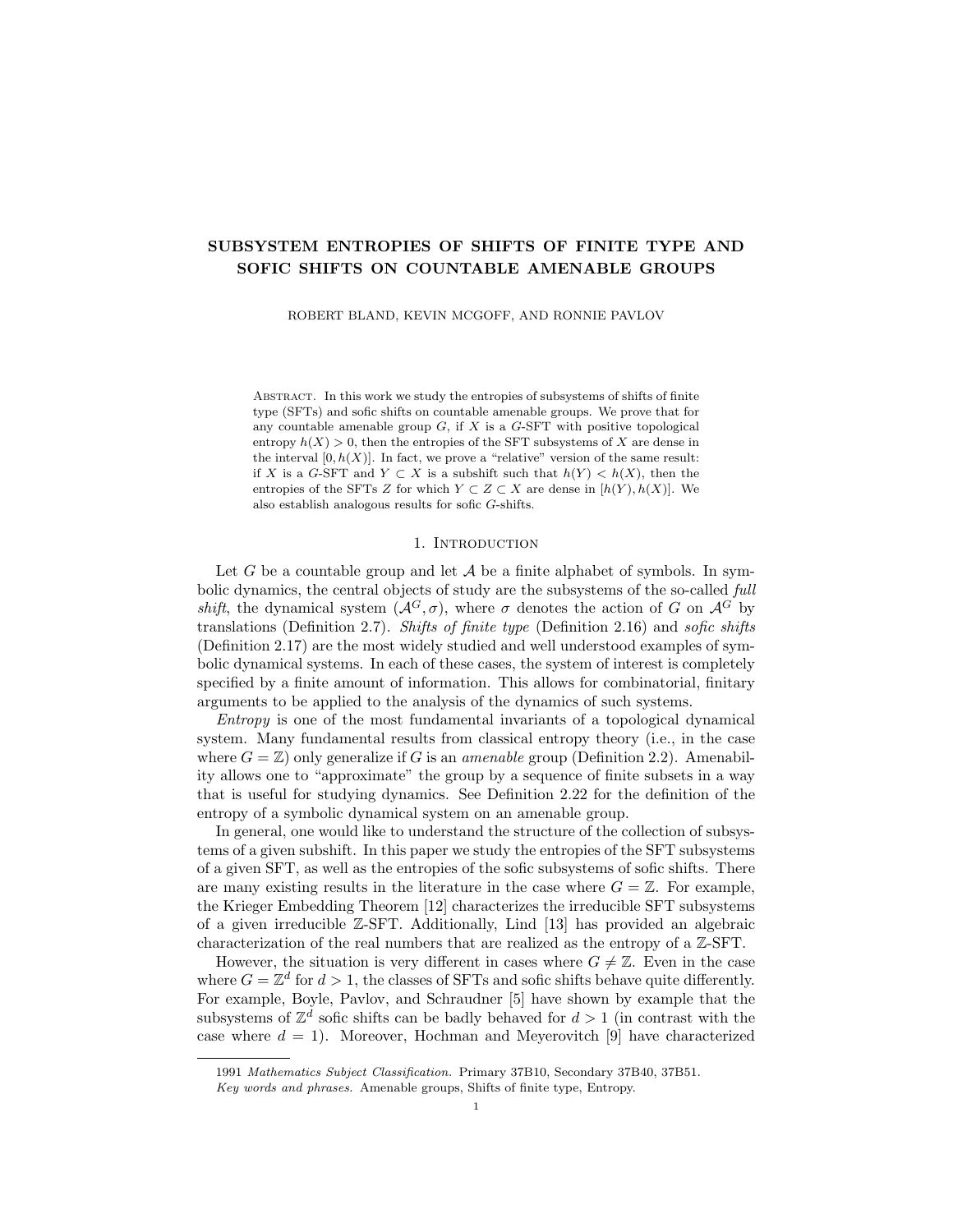**Proposition 6.1.** There exists a sofic  $\mathbb{Z}^2$ -shift with positive entropy whose only SFT subsystem is a singleton.

*Proof.* We first construct a certain point in  $\{0,1\}^{\mathbb{Z}}$  as the limit of a sequence of finite words, then consider the subshift it generates. Let  $\delta = 0.1$  and let  $(T_n)_n$  be the sequence of natural numbers given by

$$
T_n = 2n \cdot 2^n \cdot \delta^{-1} + 1
$$

for each *n*. Let  $w^1 = 010 \in \{0, 1\}^3$ , and for each *n* define the word

(7) 
$$
w^{n+1} = w^n w^n \cdots w^n w^n 0^n 10^n,
$$

where the  $w^n$  term is repeated exactly  $T_n$  times. The limit word  $w^{\dagger} \in \{0,1\}^{\mathbb{N}_0}$  is an infinite one-sided sequence. Define a two-sided sequence  $x \in \{0,1\}^{\mathbb{Z}}$  by  $x_i = w_{ji}^{\mathbb{Z}}$ for each  $i \in \mathbb{Z}$ . Let  $X = \overline{\mathcal{O}}(x) \subset \{0,1\}^{\mathbb{Z}}$  be the subshift generated by x. We claim that  $X$  exhibits the following three properties.

- (P1) X is effective, meaning that there exists a finite algorithm which enumerates a set of words  $\mathcal{F} \subset \{0, 1\}$  such that  $X = \mathcal{R} \{0, 1\}^{\mathbb{Z}}, \mathcal{F}$ .
- (P2) There exists a point  $x \in X$  such that

$$
\limsup_{n \to \infty} \frac{|\{k \in [-n, n] : x_k = 1\}|}{2n + 1} > 0.1.
$$

(P3) For each  $x \in X$ , either  $x = 0^Z$  or x contains the word  $0^n 10^n$  for every n.

For (P1), let N be arbitrary. Note that because  $X = \overline{\mathcal{O}}(x)$ , any word of length N occurring in any point  $x \in X$  is also a word occurring in  $x$ . By the recursive definition (7) and the fact that the sequence  $\{T_n\}_{n=1}^{\tau}$  is recursive, there is an algorithm which, upon input  $N$ , prints all the words of length  $N$  that do not appear as subwords of  $x$ . The shift  $X$  is therefore effective.

For (P2), we argue that x satisfies the condition. For each n, let  $L_n$  be the length of the word  $w<sup>n</sup>$ . Note that by the recurrence  $(7)$ , we have

$$
L_{n+1} = T_n L_n + 2n + 1 \quad \forall n.
$$

For each *n*, let  $f_n$  be the *frequency* of 1s in  $w^n$ , given by

$$
f_n = \frac{|\{i : w_i^n = 1\}|}{L_n}.
$$

Observe that  $f_n \leq 1$  for each n and  $f_1 = \frac{1}{3}$ . It follows from the recurrence (7) that

$$
f_{n+1} = \frac{f_n T_n L_n + 1}{T_n L_n + 2n + 1}
$$

for each  $n$ . This implies that

$$
f_n - f_{n+1} = \frac{f_n T_n L_n + f_n (2n+1) - f_n T_n L_n - 1}{T_n L_n + 2n + 1}
$$
  
 
$$
\leq \frac{1(2n+1) - 1}{T_n}
$$

in which case  $f_n - f_{n+1} \leq \frac{2n}{T_n} < \frac{\delta}{2^n}$  for each *n*. Hence, we have that

$$
f_1 - f_n = (f_1 - f_2) + (f_2 - f_3) + \dots + (f_{n-1} - f_n)
$$
  

$$
< \frac{\delta}{2} + \frac{\delta}{4} + \dots + \frac{\delta}{2^{n-1}}
$$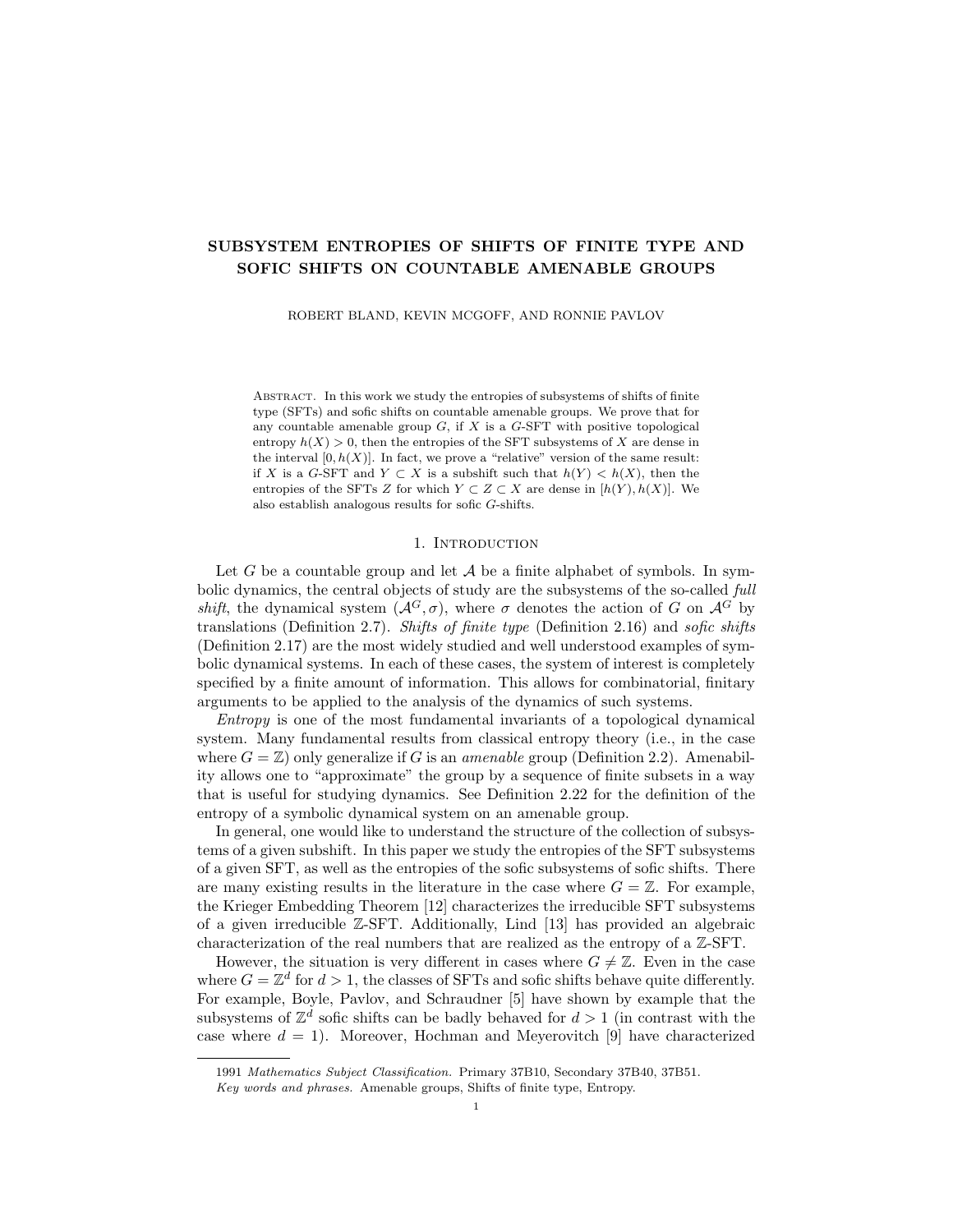$< \delta$ 

in which case  $\frac{1}{3} - \delta < f_n$  for each *n*. By the recurrence (7), we therefore have that

$$
\limsup_{n \to \infty} \frac{|\{k \in [-n, n] : x_k = 1\}|}{2n + 1} \ge \frac{1}{3} - \delta > 0.1.
$$

and the subsequence along  $(L_n)_n$  is a witness.

For (P3), let *n* be given. First, observe that the infinite sequence  $w^{\dagger}$  is the concatenation of a sequence of blocks, where each block is either the word  $w<sup>n</sup>$  or  $0<sup>m</sup>10<sup>m</sup>$  for some  $m \geq n$ . Moreover, each  $w<sup>n</sup>$  begins with 0 and ends with  $0<sup>n</sup>$ . This implies that 1s in distinct blocks are separated by at least  $n+1$  appearances of the symbol 0. Therefore, if for any  $k \leq n$  we have that  $10^k1$  appears anywhere in  $w^7$ , then it must appear as a subword of a single block (rather than overlapping two distinct blocks), and that block must be  $w^n$ .

Next, let  $x \in X$  be arbitrary. If the symbol 1 appears in x at most one time, then (P3) trivially holds. Otherwise, assume that  $10<sup>k</sup>1$  appears somewhere in x for some  $k \geq 1$ . Without loss of generality, suppose  $x_0 = x_{k+1} = 1$  and  $x_i = 0$  for  $i \in [1, k]$ . Now consider the subword  $\omega = x([-L_n, L_n])$  for any n such that  $k < L_n$ . Because  $X = \overline{\mathcal{O}}(x)$ , the word  $\omega$  must be a subword of x. Then, either  $\omega$  is a subword of x  $([-2L_n, 2L_n])$ , or  $\omega$  is a subword of  $w^{\mathcal{T}}$  or a mirror reflection of one. In the first case, the definitions of x and  $w<sup>1</sup>$  imply that  $\omega$  contains the word  $w<sup>n</sup>$ or its mirror. In the latter two cases, the observation of the previous paragraph implies that  $\omega$  must contain  $w^n$  or its mirror. In any case,  $0^n10^n$  is a subword of x. As  $n$  can be made arbitrarily large, this proves  $(P3)$ .

We now use the shift X to construct the  $\mathbb{Z}^2$ -shift which is desired for the theorem. For each point  $x \in X$ , let  $x^Z \in \{0,1\}^{\mathbb{Z}^2}$  denote the  $\mathbb{Z}^2$ -labelling given by

$$
x^{\mathbb{Z}}_{(i,j)} = x_i
$$

for each  $(i, j) \in \mathbb{Z}^2$ . That is,  $x^{\mathbb{Z}}$  is a  $\mathbb{Z}^2$ -labelling such that the symbols along each column are constant, and each row is equal to  $x$  itself. We shall also denote

$$
X^{Z} = \{x^{Z} : x \in X\} \subset \{0,1\}^{Z^{2}}.
$$

It is a theorem of Aubrun and Sablik [1] that if X is effective, then  $X^{\mathbb{Z}}$  is sofic.

Next, consider the alphabet  $\{0, 1, 1^{\ell}\}\$ , where we have artificially created two independent 1 symbols. Let  $\pi: \{0, 1, 1^0\}^{\mathbb{Z}^2} \to \{0, 1\}^{\mathbb{Z}^2}$  be the one-block code which collapses 1 and  $1^{\ell}$ . Let  $Y = \pi^{-1}(X^{\mathbb{Z}}) \subset \{0, 1, 1^{\ell}\}^{\mathbb{Z}^2}$ . The shift Y is a copy of the shift  $X^Z$ , in which the 1 symbols of every point have been replaced either by 1 or  $1<sup>\theta</sup>$  in every possible combination.

We claim that the shift  $Y$  is the desired subshift for the theorem. Specifically, we claim that  $Y$  is sofic, that  $Y$  has positive entropy, and that the only nonempty SFT subsystem of Y is the singleton  ${0^2}^2$ .

To prove that Y is sofic, we construct an SFT  $S^{\theta}$  and a factor map  $\phi^{\theta}: S^{\theta} \to Y$ to witness the soficity of Y. Since  $X^Z$  is sofic, there is an SFT  $S \subset A^{Z^2}$  and a factor map  $\phi : S \to X^{\mathbb{Z}}$ . Without loss of generality, assume that  $\phi$  is a one-block code induced by the function  $\Phi : \mathcal{A} \to \{0, 1\}.$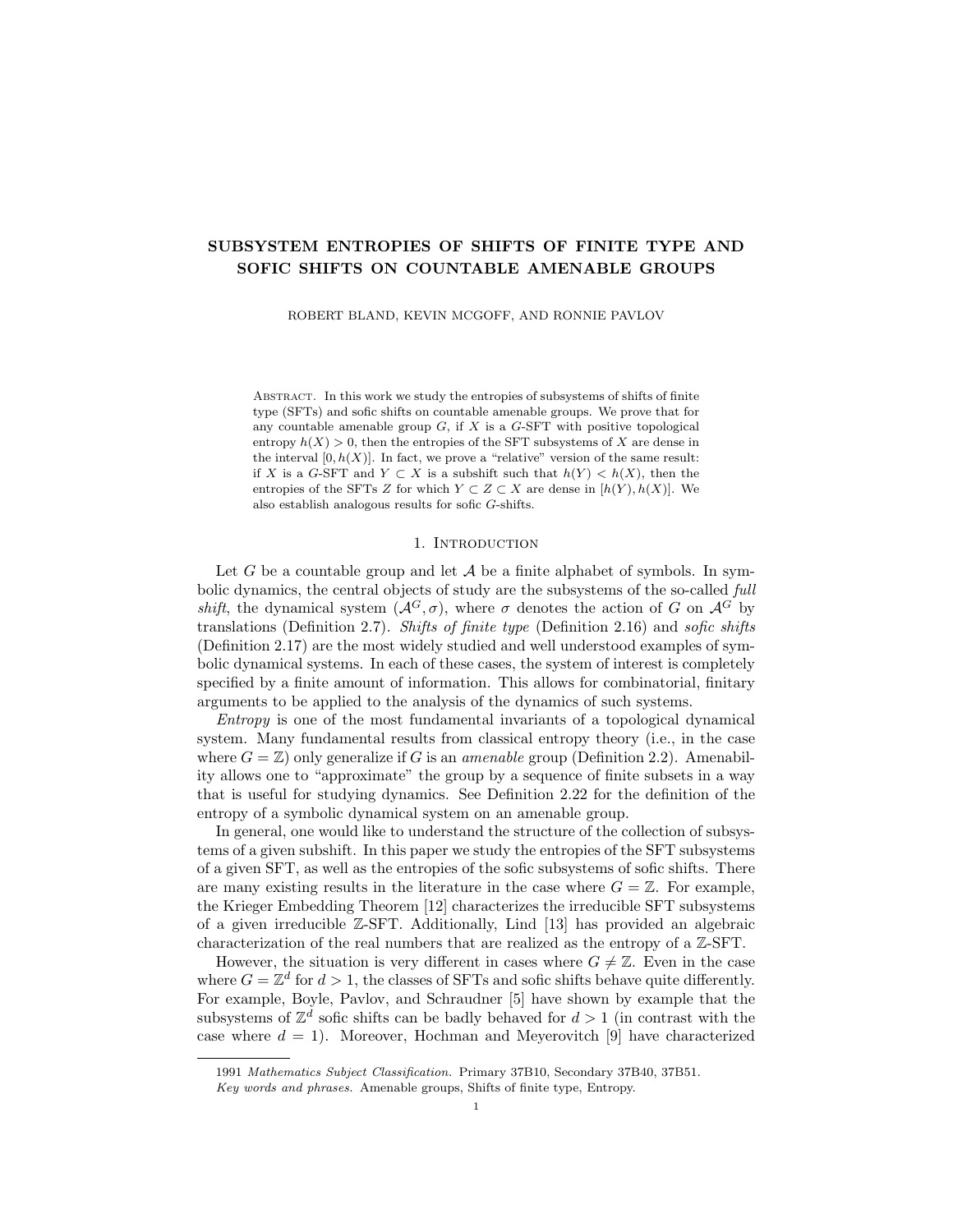Define a new finite alphabet  $\mathcal{A} \times \{1,1^{\ell}\}\$  and a one-block code  $\phi^{\ell}$  induced by the function  $\Phi^0: \mathcal{A} \times \{1, 1^0\} \to \{0, 1, 1^0\}$  which is given by

$$
\Phi^{\theta}(a,b) = \begin{cases} 0 & \text{if } \Phi(a) = 0 \\ b & \text{if } \Phi(a) = 1 \end{cases}
$$

for each  $(a, b) \in \mathcal{A} \times \{1, 1^{\ell}\}.$ 

Let  $S^{\ell} = S \times \{1, 1^{\ell}\}^{\mathbb{Z}^2}$ , which we regard as a subshift of  $(\mathcal{A} \times \{1, 1^{\ell}\})^{\mathbb{Z}^2}$ . Note that  $S^{\theta}$  is an SFT, because both S and  $\{1, 1^{\theta}\}^{\mathbb{Z}^2}$  (the full  $\mathbb{Z}^2$ -shift on two symbols) are SFTs. A point  $s^{\theta} \in S^{\theta}$  is of the form  $s^{\theta} = (s, \iota)$ , where s is a point of S and  $\iota \in \{1,1^{\ell}\}^{\mathbb{Z}^2}$  is an arbitrary 2-coloring of  $\mathbb{Z}^2$ . The reader may easily check that  $(\pi \circ \phi^0)(s, \iota) = \phi(s) \in X^{\mathbb{Z}}$ , from which it follows that  $\phi^0(S^0) = \pi^{-1}(X^{\mathbb{Z}}) = Y$ . Then  $\phi^{\theta}: S^{\theta} \to Y$  is a factor map. Since  $S^{\theta}$  is an SFT, we conclude that Y is sofic.

Next, we will show that  $h(Y) > 0$ . From property (P2), the point  $x \in X$ exhibits 1s in more than 10% of the positions in each of infinitely many symmetric intervals, say of the form  $[-\ell_n, \ell_n]$  for an increasing sequence of natural numbers  $(\ell_n)_n$ . Therefore, the point  $(x)$ <sup>Z</sup> exhibits 1s in more than 10% of the positions in each square  $F_n = [-\ell_n, \ell_n]^2$ . Each 1 in the pattern  $(x, \ell)^Z(F_n)$  may be replaced by 1 or  $1^\theta$  independently to yield an allowed pattern of Y, which implies that

$$
|\mathcal{P}(F_n, Y)| \ge 2^{0.1/F_n j} \quad \forall n.
$$

As  $(F_n)_n$  is a Følner sequence for  $\mathbb{Z}^2$ , we then have  $h(Y) \geq 0.1 \log 2 > 0$ .

It remains to show that the only nonempty  $SFT$  subsystem of  $Y$  is the singleton  ${0}^{\mathbb{Z}^2}$ . Suppose to the contrary that  $Z \subset Y$  is an SFT subsystem of Y which contains a nonzero point. Since Z is an SFT, we may find a constant  $k \in \mathbb{N}$  such that the allowed patterns of Z are specified by the shape  $K = [0, k)^2 \subset \mathbb{Z}^2$ .

Let  $z \in Z$  be a point different from  $0^{Z^2}$  and note  $\pi(z) = x^Z \in X^Z$  for some  $x \in X$  with  $x \neq 0^Z$ . By property (P1), the string  $0^n10^n$  appears in x for every n. Let  $n > k$  be fixed. Suppose without loss of generality that  $0<sup>n</sup>10<sup>n</sup>$  appears centered at the origin of x (with  $x_0 = 1$  and  $x_i = 0$  for  $0 < |i| \le n$ ). Thus we have  $z_{(0,0)} = 1$ or  $1^{\ell}$ . In fact, by the definition of Y, we have  $z_{(0,j)} \in \{1,1^{\ell}\}\)$  for every  $j \in \mathbb{Z}$ .

Consider the  $i = 0$  column of the point z. Starting with each index  $\ell \in \mathbb{Z}$  and looking up, there is a corresponding vertically oriented word  $\omega^{\ell} \in \{1,1^{\ell}\}^n$  given by  $\omega_j^{\ell} = z_{(0,\ell+j)}$  for each  $j \in [0,n)$ . By the pigeonhole principle, there must exist a word  $\zeta \in \{1,1^{\ell}\}^n$  such that  $\zeta = \omega^{\ell}$  for infinitely many choices of  $\ell$ . That is, for infinitely many choices of  $\ell$ , we have  $z_{(0,\ell+j)} = \varsigma_j$  for each  $j \in [0, n)$ .

Let  $\ell_1 < \ell_2$  be two such indices where a repetition occurs, with  $\ell_2 - \ell_1 > n$ . That is, we have  $z_{(0,\ell_1+j)} = z_{(0,\ell_2+j)} = \varsigma_j$  for every  $j \in [0, n)$ . Now consider the rectangle  $r = z [-n, n] \times [\ell_1, \ell_2)$ . Tile  $\mathbb{Z}^2$  with infinitely many translated copies of r to obtain a new point  $z^{\ell} \in \{0, 1, 1^{\ell}\}^{\mathbb{Z}^2}$ . Figure 4 illustrates the construction.

Every pattern of shape  $K = [0, k)^2$  which occurs in  $z^{\theta}$  is a pattern which occurs in z (including the pattern of all zeroes), hence they are all allowed in Z. Because Z is an SFT specified by K, it then follows that  $z^{\theta} \in Z$ . Because  $Z \subset Y = \pi^{-1}(X^Z)$ , there must exist a point  $x^0 \in X$  such that  $\pi(z^0) = (x^0)^{\mathbb{Z}}$ . We obtain a contradiction, as the point  $x^{\theta}$  cannot satisfy the property (P3) of X. For instance, the word  $0^{3n}10^{3n}$ cannot appear in  $x^{\theta}$  (as each row of  $z^{\theta}$  is periodic in the horizontal direction with period  $2n + 1 < 3n$ ). This demonstrates that if Z is an SFT, then it contains no nonzero point. Therefore, the only nonempty SFT subsystem of Y is  $\{0^{Z^2}\}.$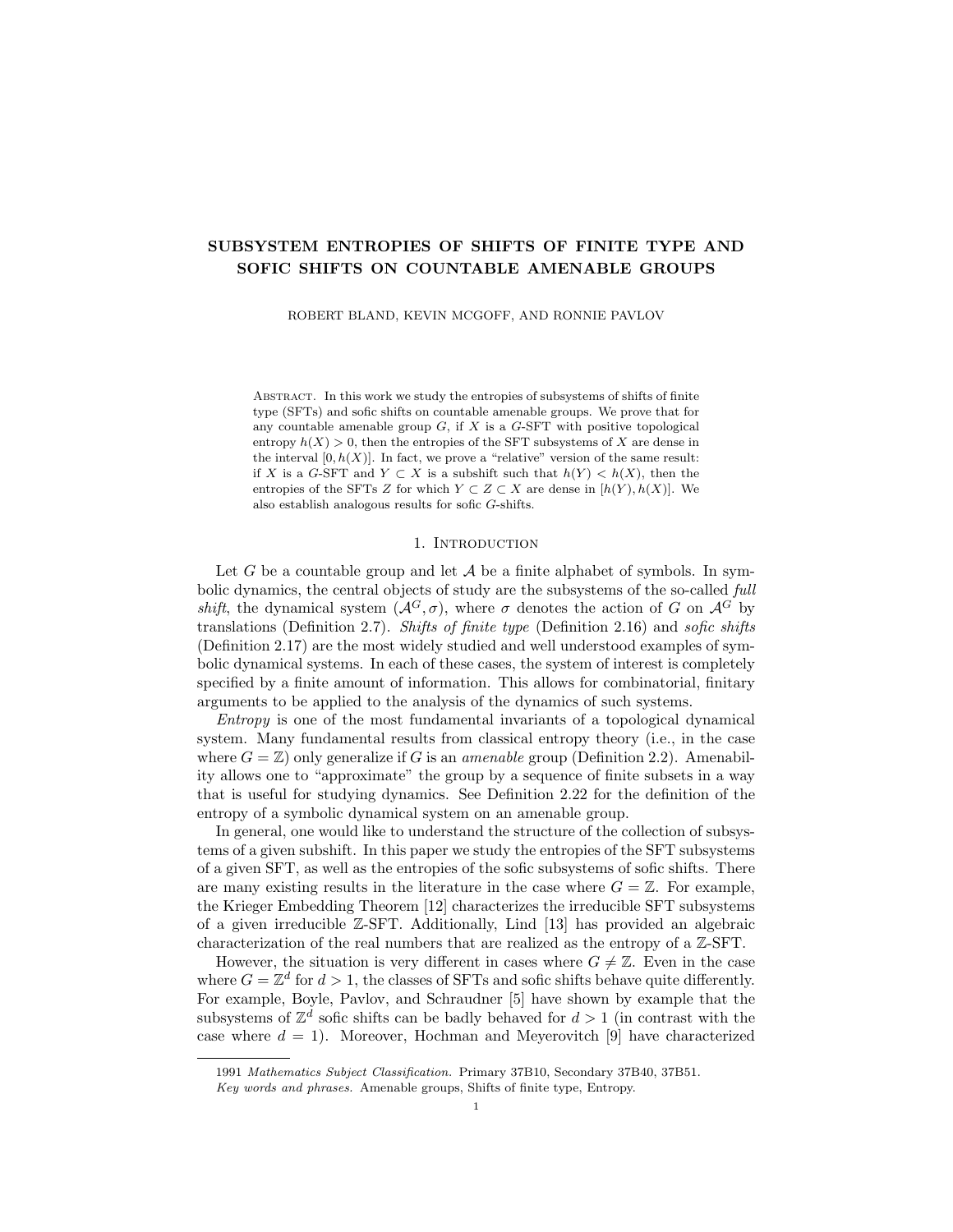|  |  |  |  |  |  |  |  |  |  | $\dots$ 0111011100010001'1'0101'     |  |
|--|--|--|--|--|--|--|--|--|--|--------------------------------------|--|
|  |  |  |  |  |  |  |  |  |  | $\dots$ 01'1'1011'1'0001'0001101'01  |  |
|  |  |  |  |  |  |  |  |  |  | $\dots$ 011'101110001'0001'1'0101'   |  |
|  |  |  |  |  |  |  |  |  |  |                                      |  |
|  |  |  |  |  |  |  |  |  |  | $\dots$ 01'1'10111000110001101'01'   |  |
|  |  |  |  |  |  |  |  |  |  | 01'1'1011'1'000i10001'1'01'01        |  |
|  |  |  |  |  |  |  |  |  |  | $\dots$ 0111011'1'0001'00011'01'01'  |  |
|  |  |  |  |  |  |  |  |  |  | $\dots$ 01'11011'1'0001'0001'10101   |  |
|  |  |  |  |  |  |  |  |  |  | 01'1'1011'100010001'1'01'01'         |  |
|  |  |  |  |  |  |  |  |  |  | 011101110001'0001'1'01'01'           |  |
|  |  |  |  |  |  |  |  |  |  |                                      |  |
|  |  |  |  |  |  |  |  |  |  |                                      |  |
|  |  |  |  |  |  |  |  |  |  | 0111011'1'0001'000 1'1'01'01'        |  |
|  |  |  |  |  |  |  |  |  |  |                                      |  |
|  |  |  |  |  |  |  |  |  |  | $\dots$ 01'110111'0001000'1101'01    |  |
|  |  |  |  |  |  |  |  |  |  | 01'11'0111 0001'000 1'1'01'01'       |  |
|  |  |  |  |  |  |  |  |  |  | 01'110111'0001'000'11'0101           |  |
|  |  |  |  |  |  |  |  |  |  | 01'11'0111 00011000 1'1'01'01        |  |
|  |  |  |  |  |  |  |  |  |  |                                      |  |
|  |  |  |  |  |  |  |  |  |  | 0111'0111'0001'0001'1'01'01'         |  |
|  |  |  |  |  |  |  |  |  |  | $\dots$ 0111'01'110001000110101'     |  |
|  |  |  |  |  |  |  |  |  |  | 01'110111'00010001'101'01'           |  |
|  |  |  |  |  |  |  |  |  |  | $\dots$ 0111'01'11'0001'0001'1'0101' |  |



 $(A)$  A hypothetical point  $Z$  is illustrated around  $[-n; n]$   $[-i; 2]$ . The repeated vertical word & is indicated by the dotted box, and the rectangle  $r$  by the solid box.

(B) The rectangle  $r$  is used to tile  $\mathbb{Z}^2$  and thereby construct  $z^{\beta}$ . Every k k block which occurs in  $z^{\theta}$  also occurs in z.

FIGURE 4. An illustration of the construction of the contradictory point  $z^{\ell}$ , in a hypothetical case where  $n = 3$  and  $k = 2$ .

#### **REFERENCES**

- [1] Nathalie Aubrun and Mathieu Sablik. "Simulation of effective subshifts by two-dimensional subshifts of finite type". In: Acta Appl. Math. 126 (2013), pp. 35–63. ISSN: 0167-8019. doi: 10.1007/s10440-013-9808-5. url: https: //doi-org.du.idm.oclc.org/10.1007/s10440-013-9808-5.
- [2] Sebastián Barbieri. "On the entropies of subshifts of finite type on countable amenable groups". In: Groups Geom. Dyn. 15.2 (2021), pp. 607–638. issn: 1661-7207. doi: 10.4171/GGD/608. url: https://doi-org.du.idm.oclc. org/10.4171/GGD/608.
- [3] Sebastián Barbieri and Mathieu Sablik. "A generalization of the simulation theorem for semidirect products". In: Ergodic Theory Dynam. Systems 39.12 (2019), pp. 3185-3206. ISSN: 0143-3857. DOI: 10.1017/etds. 2018. 21. URL: https://doi-org.du.idm.oclc.org/10.1017/etds.2018.21.
- [4] Mike Boyle. "Lower entropy factors of sofic systems". In: Ergodic Theory Dynam. Systems 3.4 (1983), pp. 541–557. ISSN: 0143-3857. DOI: 10.1017/ S0143385700002133. url: https://doi.org/10.1017/S0143385700002133.
- [5] Mike Boyle, Ronnie Pavlov, and Michael Schraudner. "Multidimensional sofic shifts without separation and their factors". In: Trans. Amer. Math. Soc. 362.9 (2010), pp. 4617–4653. issn: 0002-9947. doi: 10.1090/s0002- 9947- 10-05003-8. url: https://doi-org.du.idm.oclc.org/10.1090/s0002- 9947-10-05003-8.
- [6] Angela Desai. "Subsystem entropy for  $\mathbb{Z}^d$  sofic shifts". In: *Indag. Math.* (N.S.) 17.3 (2006), pp. 353–359. issn: 0019-3577. doi: 10.1016/S0019- 3577(06)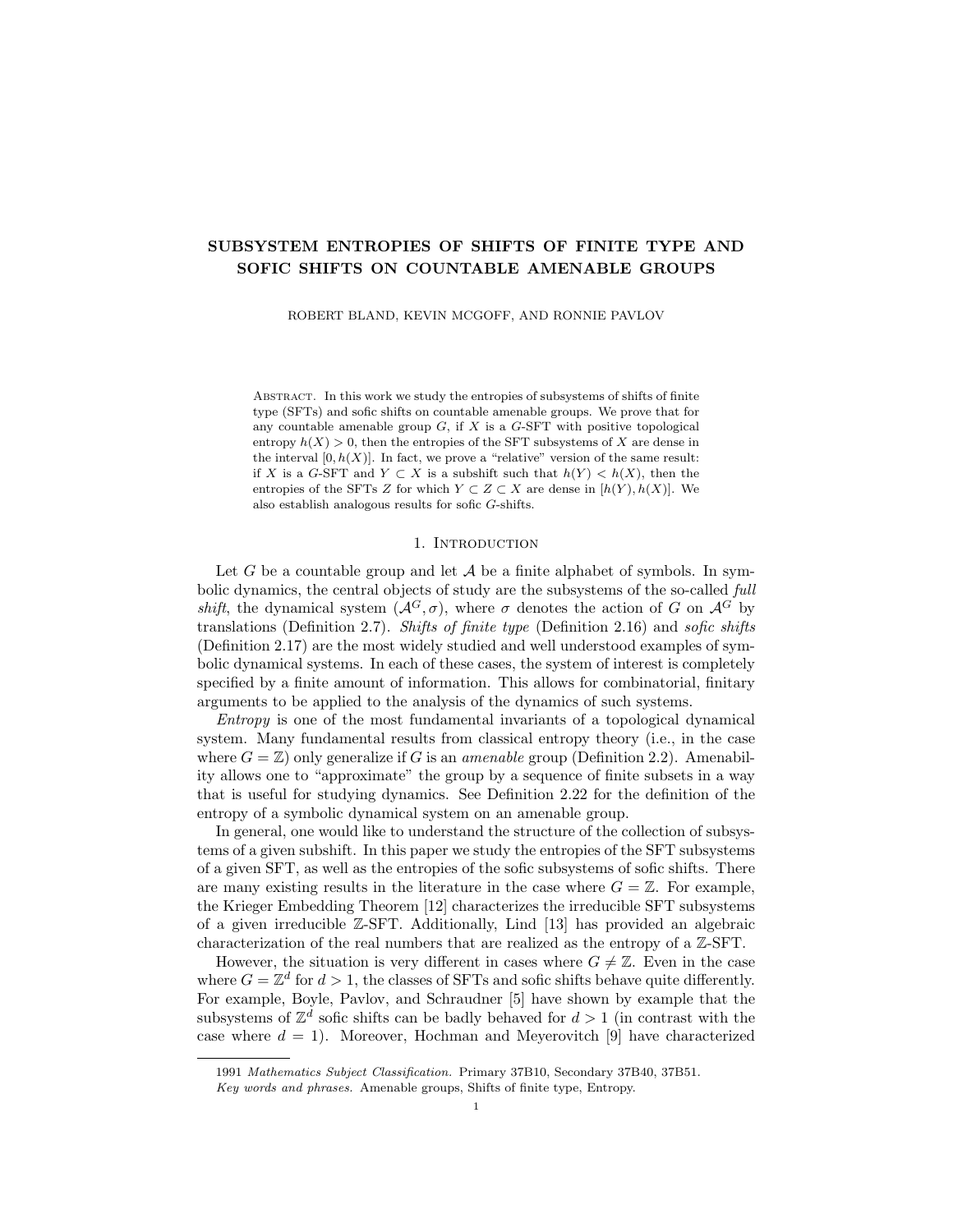80037- 6. url: https://doi- org.du.idm.oclc.org/10.1016/S0019- 3577(06)80037-6.

- [7] Tomasz Downarowicz, Dawid Huczek, and Guohua Zhang. "Tilings of amenable groups". In: J. Reine Angew. Math. 747 (2019), pp. 277–298. issn: 0075-4102. doi: 10.1515/crelle-2016-0025. url: https://doi-org.du.idm.oclc. org/10.1515/crelle-2016-0025.
- [8] Joshua Frisch and Omer Tamuz. "Symbolic dynamics on amenable groups: the entropy of generic shifts". In: *Ergodic Theory Dynam. Systems* 37.4 (2017), pp. 1187-1210. ISSN: 0143-3857. DOI: 10.1017/etds. 2015.84. URL: https: //doi-org.du.idm.oclc.org/10.1017/etds.2015.84.
- [9] Michael Hochman and Tom Meyerovitch. "A characterization of the entropies of multidimensional shifts of finite type". In: Ann. of Math. (2) 171.3 (2010), pp. 2011–2038. ISSN: 0003-486X. doi: 10.4007/annal s. 2010. 171. 2011. url.: https://doi-org.du.idm.oclc.org/10.4007/annals.2010.171.2011.
- [10] Dawid Huczek and Sebastian Kopacz. Factoring strongly irreducible group shift actions onto full shifts of lower entropy. 2021. arXiv: 2106.10687.
- [11] David Kerr and Hanfeng Li. Ergodic theory. Springer Monographs in Mathematics. Independence and dichotomies. Springer, Cham, 2016, pp. xxxiv+431. isbn: 978-3-319-49845-4. doi: 10.1007/978-3-319-49847-8. url: https: //doi-org.du.idm.oclc.org/10.1007/978-3-319-49847-8.
- [12] Wolfgang Krieger. "On the subsystems of topological Markov chains". In: Ergodic Theory Dynam. Systems 2.2 (1982), 195–202 (1983). issn: 0143-3857. doi: 10.1017/S0143385700001516. url: https://doi-org.du.idm.oclc. org/10.1017/S0143385700001516.
- [13] Douglas Lind. "The entropies of topological Markov shifts and a related class of algebraic integers". In: Ergodic Theory Dynam. Systems 4.2 (1984), pp. 283–300. issn: 0143-3857. doi: 10.1017/S0143385700002443. url: https: //doi-org.du.idm.oclc.org/10.1017/S0143385700002443.
- [14] Douglas Lind and Brian Marcus. An introduction to symbolic dynamics and coding. Cambridge University Press, Cambridge, 1995, pp. xvi+495. ISBN: 0-521-55124-2. doi: 10.1017/CB09780511626302. url.: https://doi-org.du. idm.oclc.org/10.1017/CBO9780511626302.
- [15] Donald Ornstein and Benjamin Weiss. "Entropy and isomorphism theorems for actions of amenable groups". In: J. Analyse Math. 48 (1987), pp. 1–141. ISSN: 0021-7670. DOI: 10.1007/BF02790325. URL: https://doi-org.du. idm.oclc.org/10.1007/BF02790325.
- [16] Anthony Quas and Paul Trow. "Subshifts of multi-dimensional shifts of finite type". In: Ergodic Theory Dynam. Systems 20.3 (2000), pp. 859–874. issn: 0143-3857. poi: 10.1017/S0143385700000468. url: https://doi-org.du. idm.oclc.org/10.1017/S0143385700000468.